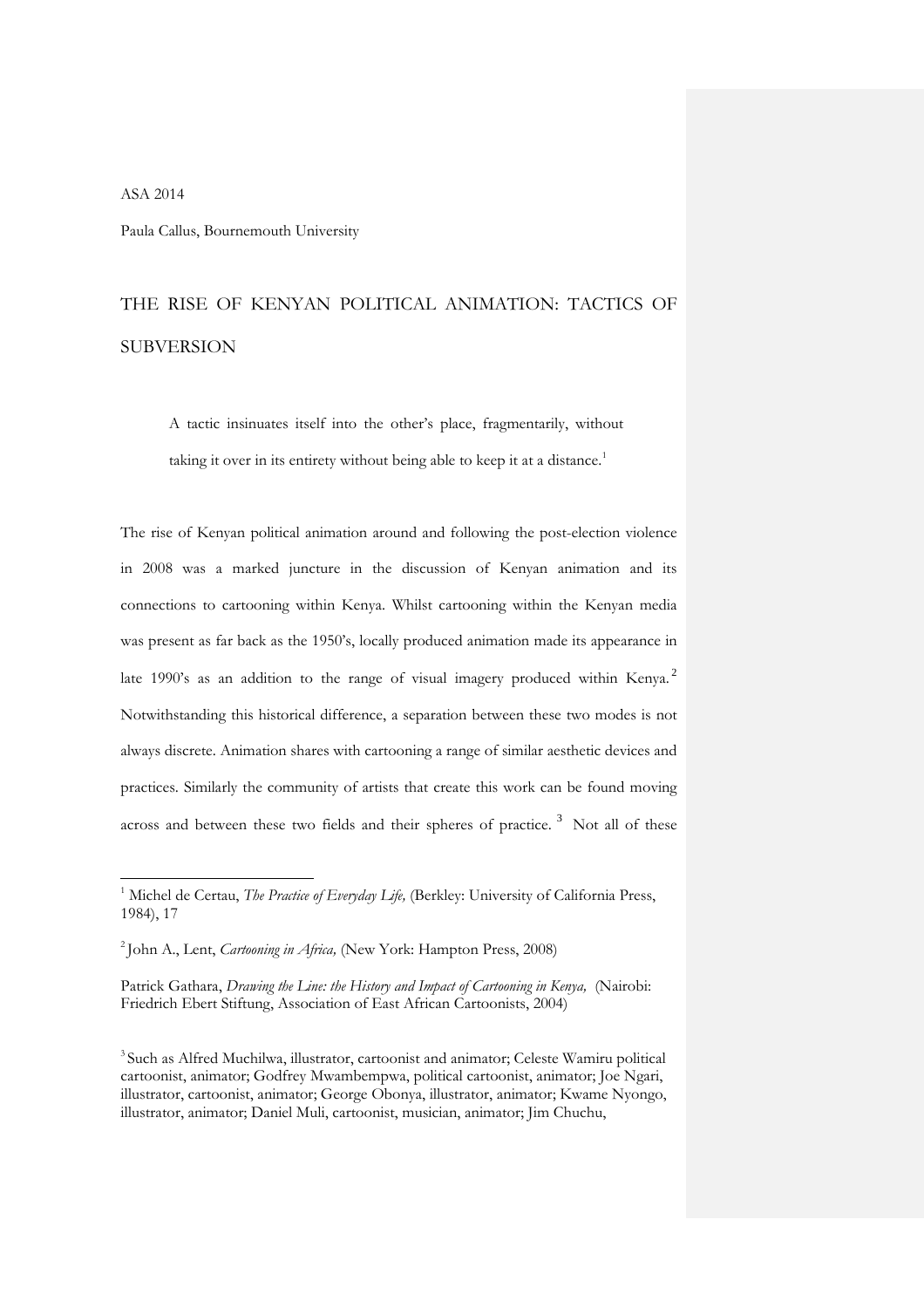artists' animations are discussed in this chapter but instead a few key examples of political animations are included that highlight examples of *tactics* of subversion. [4](#page-1-0) These cases draw from the aesthetic subterfuge that animation permits through a range of devices, such as simplification of form, distortion, anthropomorphism, a predisposition to and/or the usual ensuing associations with children's genres. They also capitalise upon the changes in the media landscape within Kenya to circumvent conventional exhibition and distribution methods. The account begins with a discussion of the cartoonist Godfrey Mwampembwa (aka Gado), as a key catalytic agent who was able to draw upon tactics to create a more hospitable climate for political critique in the arts and popular media. [5](#page-1-1) His work in cartooning informed his subsequent political satire and television series *The XYZ Show* and encouraged his peers' political engagement through animation (drawing upon similar devices that appear historically within cartooning, such as caricature, parody, allegory and humour). It also served as a precursor to other tactically subversive voices within the animated moving images in Kenya that are discussed here.

## The Rise of Political Moving Images in Kenya

Prior to the political events in 2007 leading up to and following the elections within Kenya, the Kenyan mass media had been described as having a tense relationship with the state. Although "Kenyan journalists enjoy considerable freedom to practice their profession", "patronage and bribery" compromised the media's role to promote and

documentarian, artist, political activist; Gatumia Gatumia, animator; Allan Mwaniki, illustrator, animator, and many others

<sup>4</sup> de Certau, *Everyday Life*

<span id="page-1-1"></span><span id="page-1-0"></span><sup>5</sup> de Certau, *Everyday Life*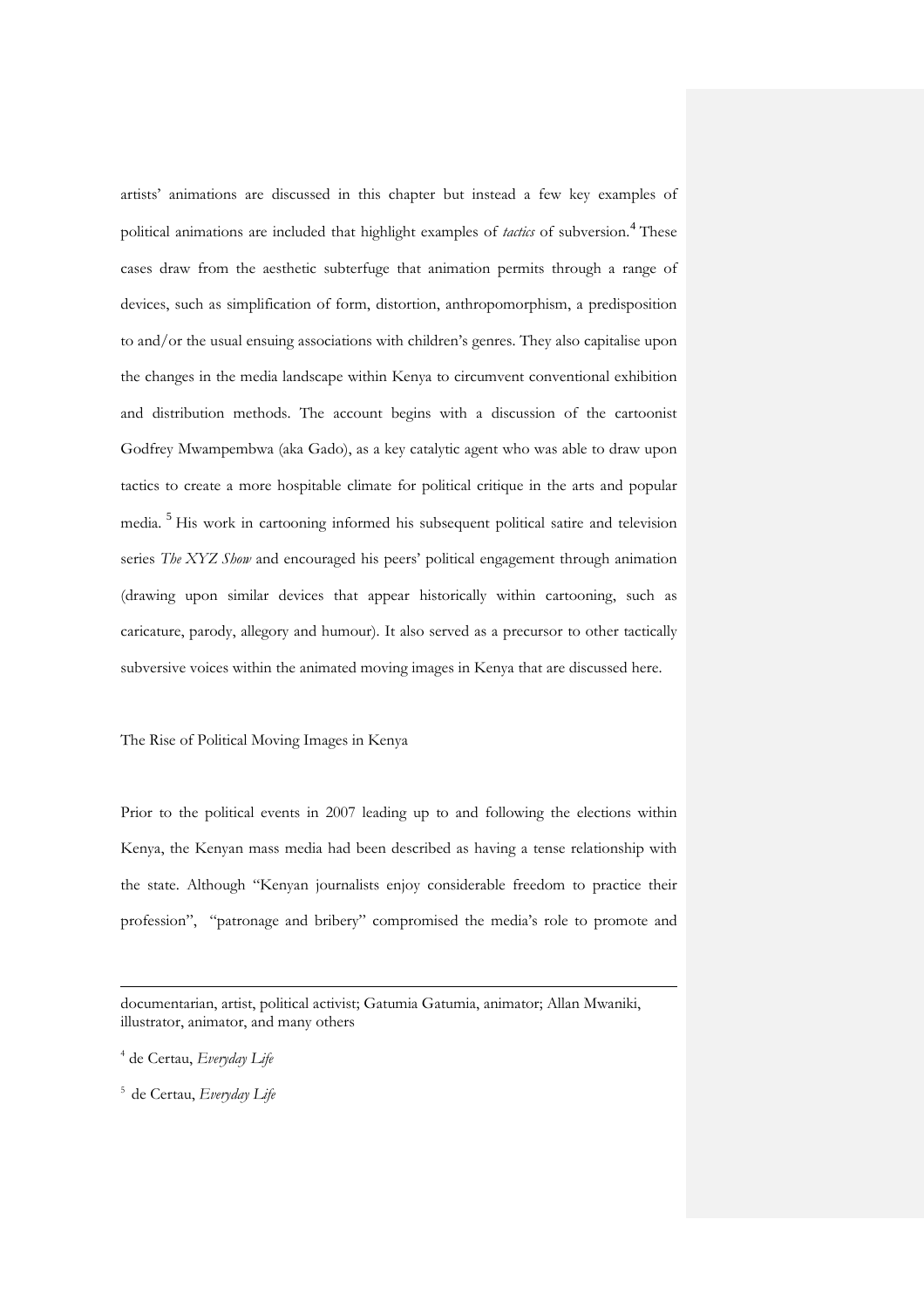protect democracy. [6](#page-2-0) The Kenyan media environment has historically been subject to different obstacles that hindered its liberalisation, these include the statutory limits to freedom of expression such as the Books and Newspapers Act of 1962, that grants "the police wide powers to seize without any search warrant" or the Film and Stage Plays Act, that grants a licencing officer (appointed by the minister for information and broadcasting) the power to deny a licence that is required for the production and performance/ public exhibition.<sup>[7](#page-2-1)</sup> Furthermore the State's frequent interference that extended to closing down the printing facilities or arresting key players in the media, serves as evidence of the repressive state apparatuses in action. <sup>[8](#page-2-2)</sup> The advent of broadband and Internet related technologies including mobile phones changed the discussion dramatically to include considerations of the citizen as participant journalist, with systems such as, for example the Web application *Ushahidi* being created and adopted to respond to the election violence in 2007. $9$  This system is but one example of the use of the Internet and digital technologies that create a sense of empowerment with the users of these devices, outside of the state controlled mechanisms.<sup>[10](#page-2-4)</sup> It is within this

-

<span id="page-2-1"></span>8 Wanyande, Peter, "Mass Media State Relations in Post Colonial Kenya," *Africa Media Review* 9, no.3 (1995): 54-75.

<span id="page-2-2"></span>Odhiambo, "The Media in Kenya", 295 – 318.

<sup>9</sup>The Ushahidi application created a platform that allowed citizens to report live through the use of their own mobile phone and Internet technologies by uploading their own content in the form of images, videos or text. This live-feed of information is then combined with Google maps that was able to track where this content related to.

<span id="page-2-4"></span><span id="page-2-3"></span><sup>10</sup> Joshua Goldstein and Juliana Rotich, 'Digitally Networked Technology in Kenya's 2007-2008 Post-Election Crisis' in *Internet and Democraxy Case Studies Series,* Berkman Centre Research Publication No. 2008-2009. (The Berkman Centre for Internet and Society, Harvard University, 2009)

<span id="page-2-0"></span><sup>6</sup> Lewis, Odhiambo, "The Media Environment in Kenya since 1990," *African Studies* 61, no. 2 (2002): 303.

<sup>7</sup> Odhiambo, "Media in Kenya", 302.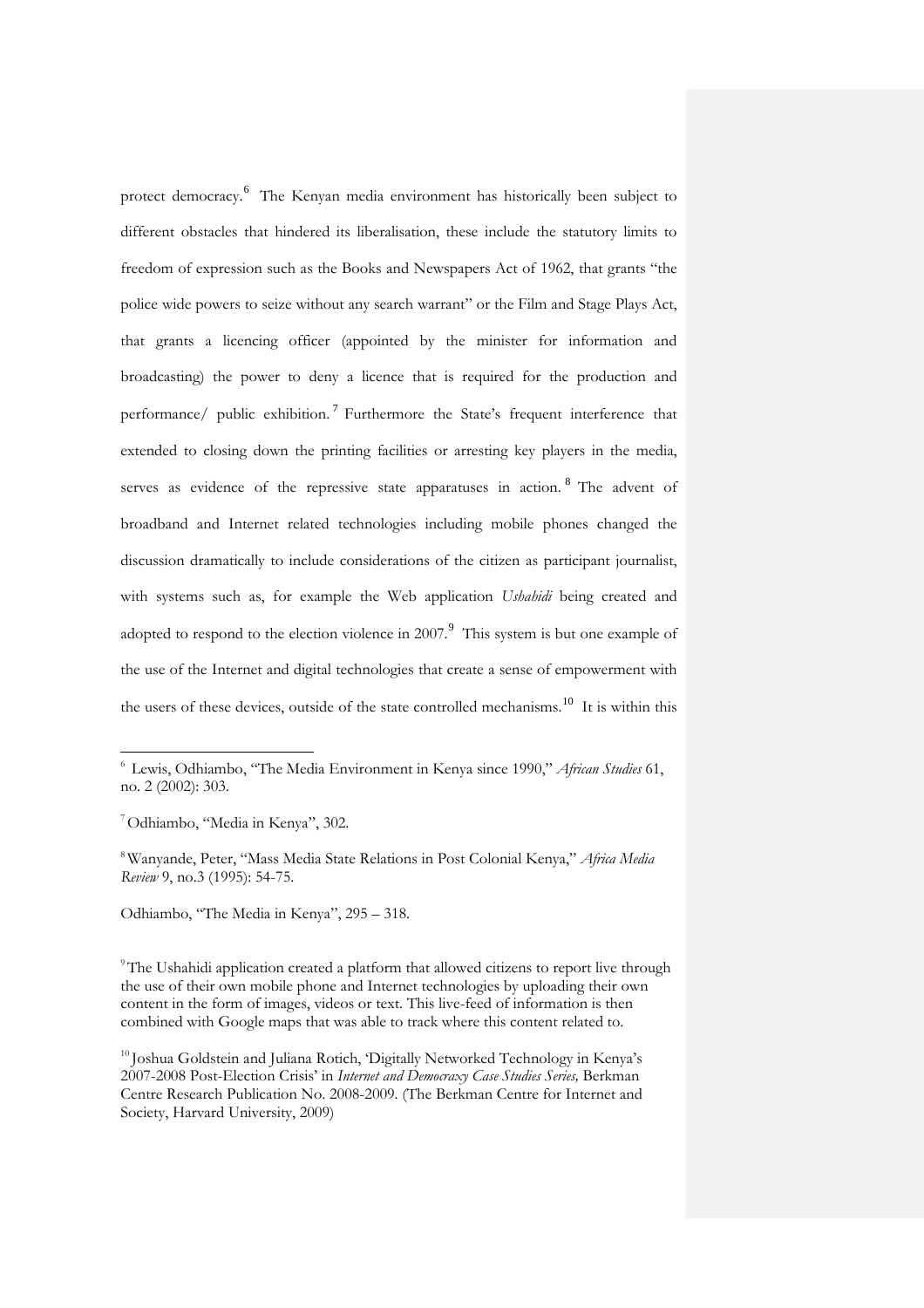context of new technologies that one observes a rise in animation with political content within Kenya. Whilst the specific cases presented in this chapter appear as a handful of detailed accounts, they are representative of a wider engagement with digital technologies in animation whether at a production stage or at distribution stage and significantly occurring simultaneously or following 2007.

As Lent argued cartoons in Kenya play a role in the zeitgeist of their time, participating in and inflecting upon events at a given historical moment such as in the 1950's late colonialism, in the 60's and 70's the new nation-state, and later 1990s a concern with wealth and power.

In these contexts, the study of historical comics does not only serve a documentation function, but also gives insight into the development of public discourses within the framework of popular culture.<sup>[11](#page-3-0)</sup>

Similarly the political animations that emerged during and following 2007 also give insight to the concerns regarding the State and ethnic tensions surrounding the elections of that time. They also engage with wider discourses that emerge surrounding the use of digital media and in particular Web publishing, social networks and online video content and the "participatory culture" these systems create.<sup>[12](#page-3-1)</sup> These animations corroborate the documentation of an increase in technologically engaged citizens (albeit predominantly

j

<span id="page-3-1"></span>Howard Rheingold, 'Using Participatory Media and Public Voice to Encourage Civic Engagement' in *Civic Life Online: Learning How Digital Media Can Engage Youth*. The John D. and Catherine T. MacArthur Foundation Series on Digital Media and Learning, edited by W. Lance Bennett, (Cambridge, MA: The MIT Press, 2008), 97–118.

#### **Comment [n1]:** Check with charlie

<sup>11</sup> John A., Lent, *Cartooning in Africa,* 156.

<span id="page-3-0"></span><sup>12</sup> Jean Burgess, and Joshua Green, *YouTube: Online Video and Participatory Culture.* (Cambridge: Polity Press, 2009)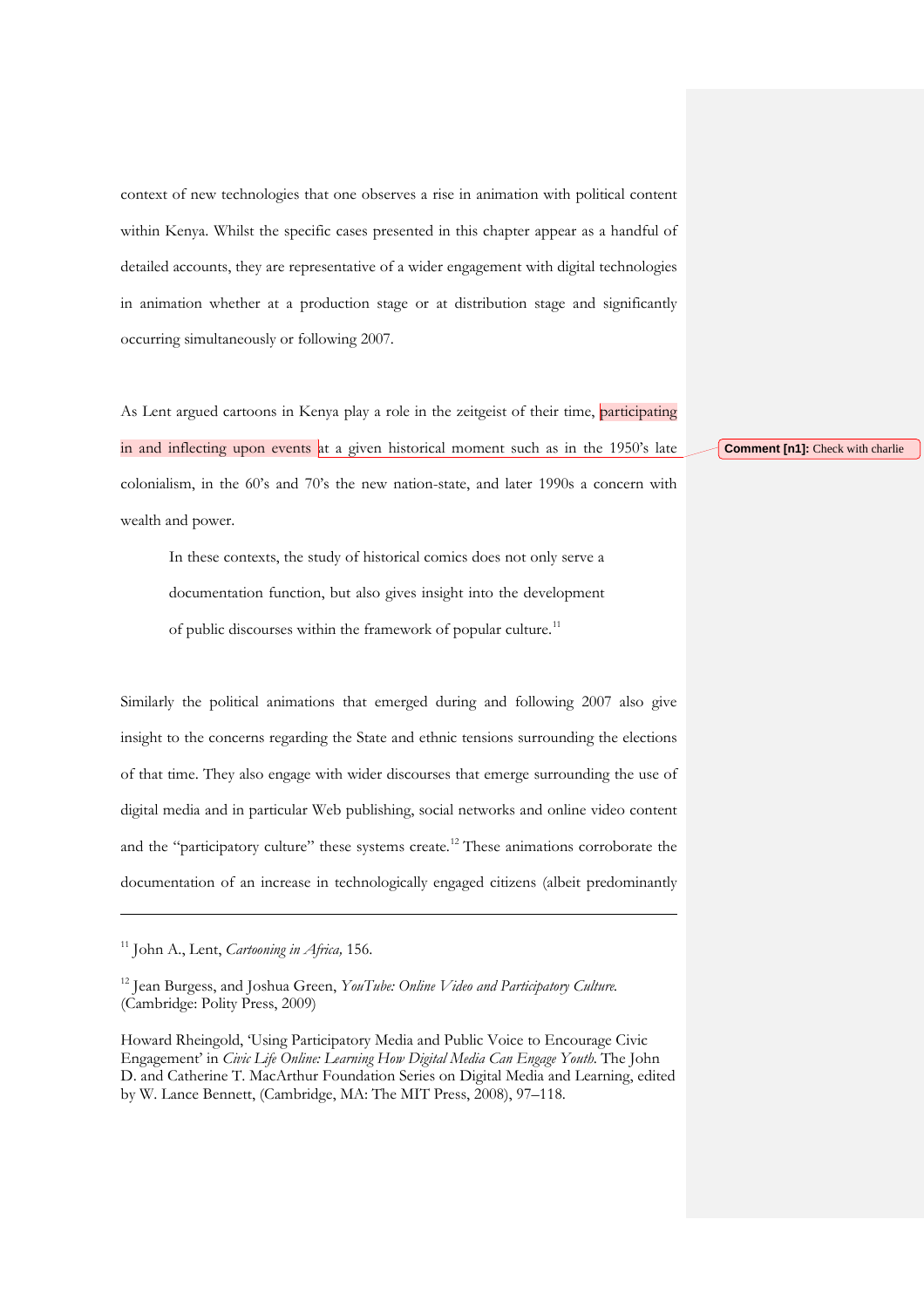urban) that appear empowered by the freedoms that are granted in terms of distribution of content. In 2007, for example, it was possible to watch online a short political 2D animation called *The Stated Opinion Show* (2007) by Musa Ihiga. The animation was similar in format to *The XYZ Show,* a satire that parodies a talk show with a host character and the political figurehead Mwai Kibaki as guest (in minimalist cartoon aesthetic). Ihiga was an information technologist by profession and not strictly speaking a trained animation artist, nevertheless his expertise in these related technologies ensured that he was able to circumvent mainstream exhibition and distribution methods. Alongside the different Internet platforms such as YouTube, Ihiga distributed his short animation on self-made DVDs and VCDs at local market stalls for sale. His small contribution was evidence of a form of light-touch political critique that had a noticeable local effect as it was screened at the Kenyan International Film Festival and Lola Kenya Film Festival, and mentioned in the Kenya Film and Television awards (2009). In a similar vein, in 2013, animator Allan Mwaniki known for his work on commercial productions such as the children's animation series *Tinga Tinga Tales* (2011) was also inspired to make short political animations that were circulated digitally on YouTube, Google+ and Facebook.<sup>[13](#page-4-0)</sup> His 2D animation *Jino Pevu Uhunye* (2013) is a short satirical clip of Uhuru Kenyatta doing a dance celebration at State House "amidst the Hague trials, political problems in the country, teachers strikes etc." of the time. [14](#page-4-1) That same year Mwaniki also made a collaborative animation *Children of War* (2013), part-funded by GESCI, an organisation founded by the United Nations ICT task force. The short was inspired by the artist's contact with refugees in the Kakuma and Dadaab refugee camps that he believed also

<sup>&</sup>lt;sup>13</sup> Mwaniki"s engagement with animation and political activism extended beyond these animated shorts and continued through his involvement with the creative hub PAWA254 (an organisation that encourages political and social activism through the arts and digital media) where he ran workshops in animation in August 2014.

<span id="page-4-1"></span><span id="page-4-0"></span><sup>&</sup>lt;sup>14</sup> Allan Mwaniki, Personal Communication, 15/09/2013.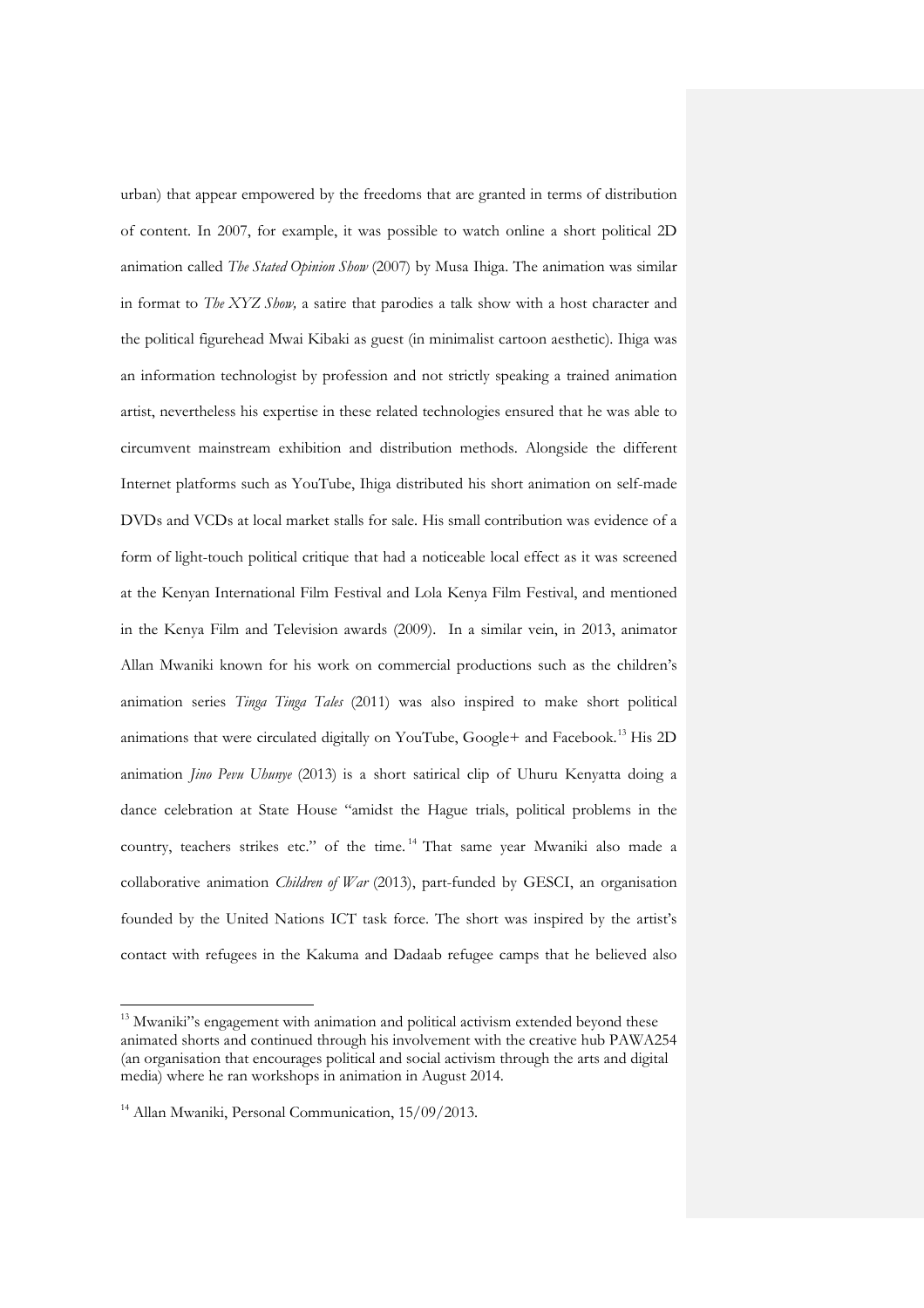shared similar experiences and vulnerabilities to the internally displaced Kenyans victims of the aftermath of the post-election violence in 2008. This sobering animation consists of small vignettes interspersed between inter-title frames, at times depicting an army of faceless soldiers, or abducted children imprisoned in cells, at other times the shot focuses in on the face of a child soldier.

These types of animations are not only evidence of an increase in the "vernacular creativity"[15](#page-5-0) resulting from the accessibility and proliferation of digital technologies, but also proof of the rise of a "networked public sphere" that frames public discourse.<sup>[16](#page-5-1)</sup> As Benkler argues the fundamental difference between earlier mass media is the change in the architecture from the unidirectional "hub-and-spoke" to the "distributed architecture with multidirectional connections among all nodes". [17](#page-5-2) Critically the cost of becoming a participant and content provider becomes more affordable to the individual, and the opportunity for State control over the public sphere becomes more difficult (although not impossible as the instance of China demonstrates). [18](#page-5-3) The Kenyan animators that have actively engaged with these media, such as the likes of Gatumia Gatumia and Andrew Kaggia discussed later in detail, mark a significant move towards a grassroots approach to political engagement. They serve as examples of the proliferation of an empowered voice that circulates outside of conventionally mainstream media such as television or radio. They also demonstrate the ability to escape constituted institutional

<sup>&</sup>lt;sup>15</sup> Jean Burgess, 'Hearing Ordinary Voices: Cultural Studies, Vernacular Creativity and Digital Storytelling,' *Continuum: Journal of Media & Cultural Studies* 20 no. 2, (2006): 201- 214.

<span id="page-5-0"></span><sup>16</sup> Yochai Benkler, *The wealth of networks: How social production transforms markets and freedom* (London: Yale University Press, 2006), 212.

<span id="page-5-1"></span><sup>17</sup> Benkler, *The wealth of networks,* 213.

<span id="page-5-3"></span><span id="page-5-2"></span><sup>18</sup> Benkler, *The wealth of networks,* 212.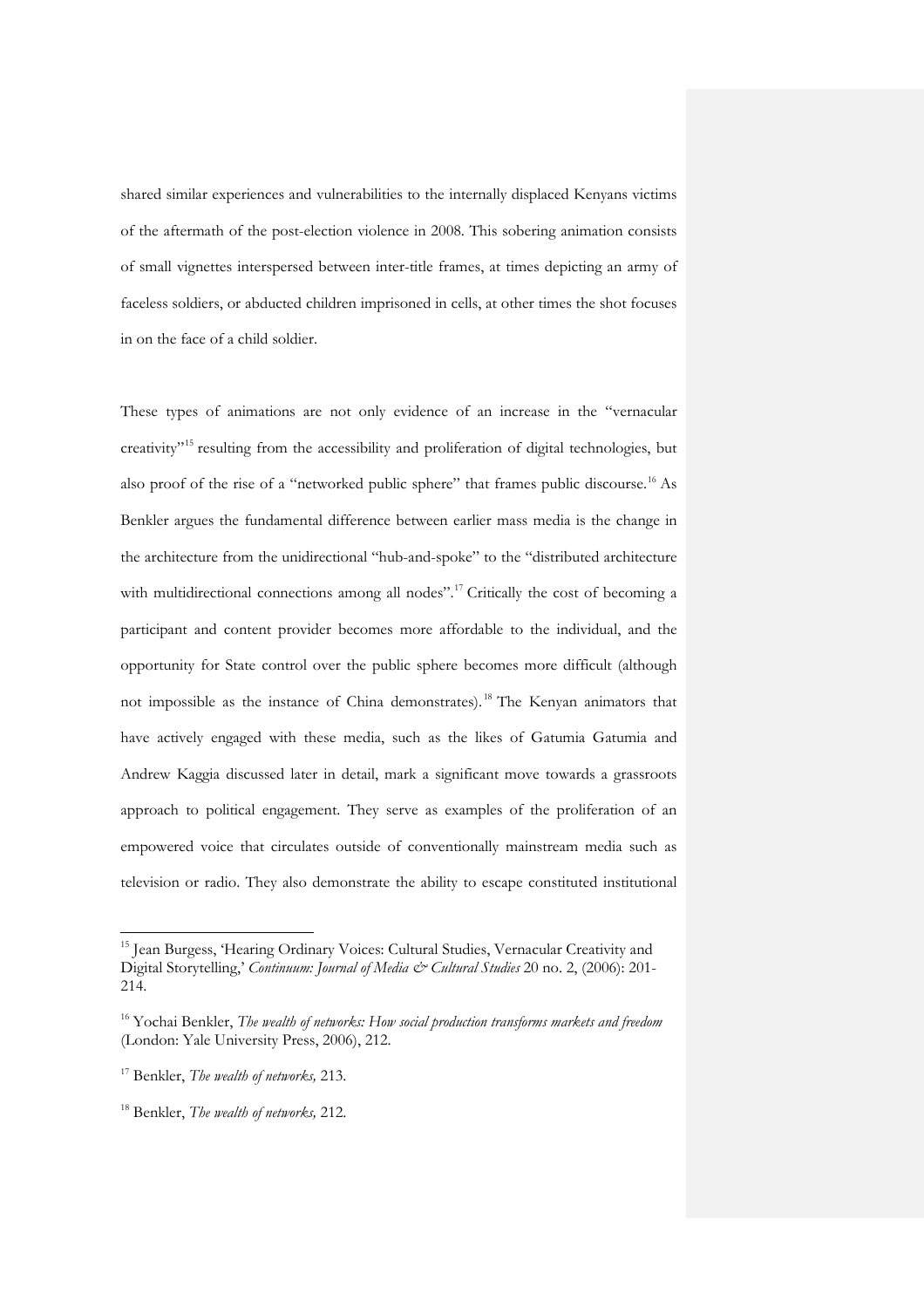boundaries that in the Kenyan context may be used to gag and control by different players with vested interests.

### Gado, The XYZ Show: A catalytic agent

The Tanzanian cartoonist Godfrey Mwampembwa, (aka Gado), has a widely recognized professional career in political cartooning as the editorial cartoonist for the Kenya's Daily Nation. A lesser-known fact about this cartoonist is his experience and work in animation. Between 1996 and 1997 Mwampembwa studied animation at *Fabrica*, the communications research centre based in Treviso, Italy. This was followed by further studies in 2000 at the Vancouver Film School in Canada, where he studied classical animation and filmmaking. In 2004 he also participated on the UNESCO Africa Animated training program that attracted a number of regional artists and cartoonists with the aim to produce animated shorts, including Allan Mwaniki and Peter Mute.<sup>[19](#page-6-0)</sup> This knowledge of animated techniques and filmmaking combined with a strong foundation in political cartooning arguably were to directly inform the development of Gado's political parody *The XYZ Show* and connect him to the community of emerging Kenyan animation artists. His cartoons have also permeated beyond the local print media having had published his cartoons in various international papers including Courier International (France), Le Monde (France), New African (U.K.), Washington Time (US). This international coverage may have served to position the artist as a key public figure contributing to the Kenyan critical discourse on politics. Later this exposure would

<sup>19</sup> The UNESCO Africa Animated training program that aimed to encourage the production of local animated content with the incentive of cultural retrieval to present "programmes with African imagery, dialogue and music that draw on the continent's vast oral and pictorial heritage, reclaiming and preserving it for the next generation". UNESCO, 2013 [http://portal.unesco.org/ci/en/ev.php-](http://portal.unesco.org/ci/en/ev.php-URL_ID=17285&URL_DO=DO_TOPIC&URL_SECTION=201.html)

<span id="page-6-0"></span>[URL\\_ID=17285&URL\\_DO=DO\\_TOPIC&URL\\_SECTION=201.html](http://portal.unesco.org/ci/en/ev.php-URL_ID=17285&URL_DO=DO_TOPIC&URL_SECTION=201.html) Accessed 10/08/2014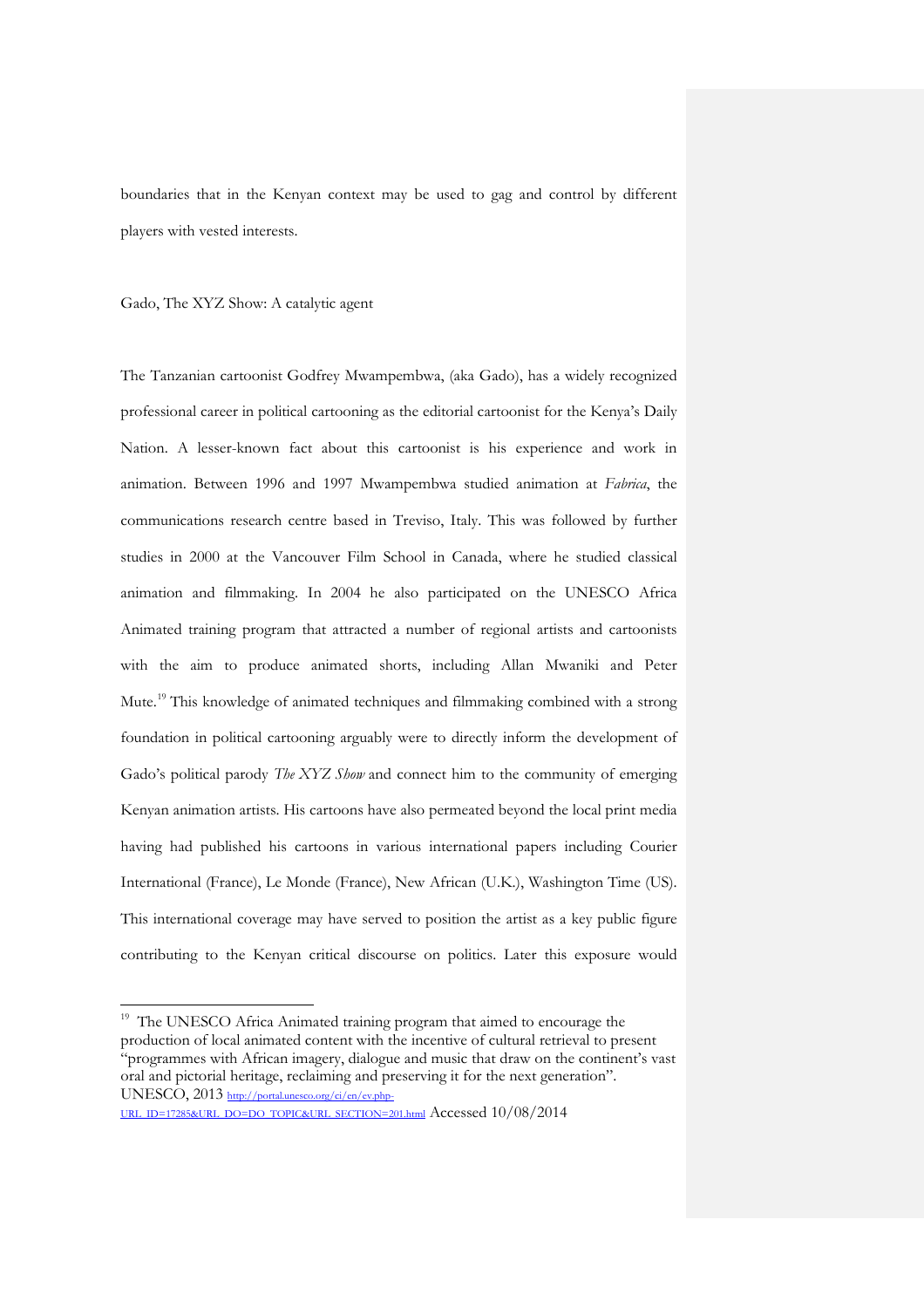bolster and enable the development and production of the political parody, *The XYZ Show* (2008) that would be sponsored in the main by key international partners such as Ford Foundation and the embassies of Switzerland, Nederland and France.

*The XYZ Show* (2008- ) is a political parody presented in a television-news format that uses latex puppets that are moulded from sculptures based upon Gado's drawn caricatures. The influences from Britain's *Spitting Image* (1984-1996) and France's Canal Plus *Les Guignols* (1988- ) are immediately visible. At its start *The XYZ Show* (2008- ) limited the form to a restricted set of caricatured politicians without resorting to the cruder and more extreme depictions visible in *Spiting Image* (1984-1996). In a similar vein to *Spitting Image* (1984-1996), *The XYZ Show* (2008- ) relied on analogous visual devices;

the puppets were instantly recognisable to the generality of viewers, despite the frequently immense exaggeration of particular aspects of a figure's physiognomy, physique, behaviour, dress or character. One such trait would frequently be used to make metaphorical reference to another.<sup>[20](#page-7-0)</sup>

The structure of *The XYZ Show* (2008- ) is much more akin to the French show *Les Guignols* (1988- ). The program is presented as a spoof news show with a host and guest, with brief inserts including interviews with other guests, and limited puppet inserts depicting aspects of the news headlines. At its start, Gado's production adopted a similar format but adapted the structure to compensate for a lack of funds and resources. By 2015 and in the ninth series, the show had grown and included a range of diverse sets, situations, and references to international politicians, popular icons and celebrities.

<span id="page-7-0"></span><sup>&</sup>lt;sup>20</sup> Ulrike Meinhof and Jonathan Smith (2000), 'Spitting Image: TV Genre and intertextuality' in *Intertextuality and the Media: from genre to everyday life*, edited by Ulrike Meinhof, Jonathan Smith, (Manchester: Manchester University Press, 2000), 45.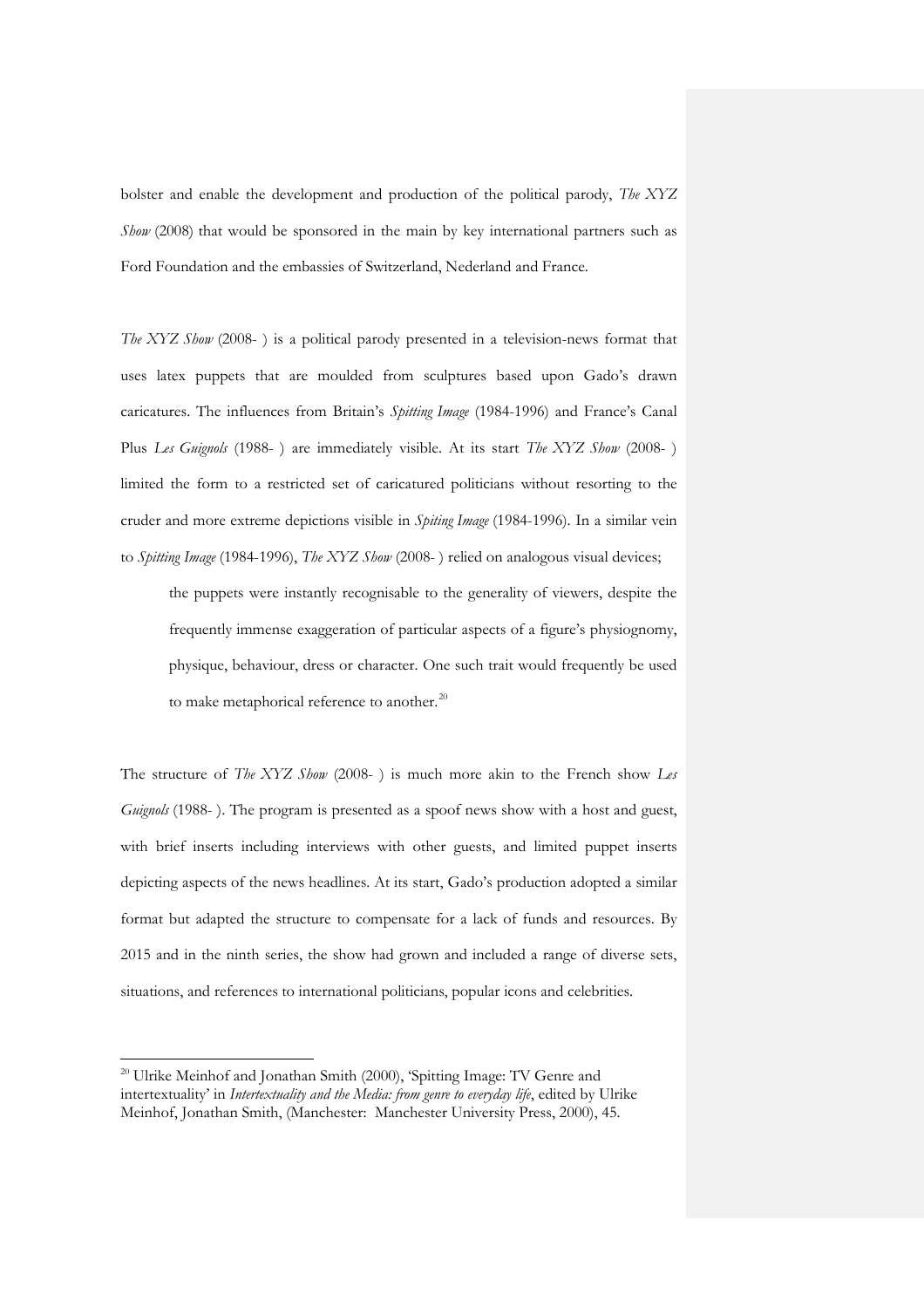

Figure 1.01: A range of the cast of puppets from *The XZY Show* (2008- ) in the studio at GoDown Arts Centre, Nairobi, Kenya, 08/2009.



Figure 1.02: The sculptor Gerald Olewe in his studio at the GoDown Arts Centre with details of Gado's cartoons on the board, 08/2009.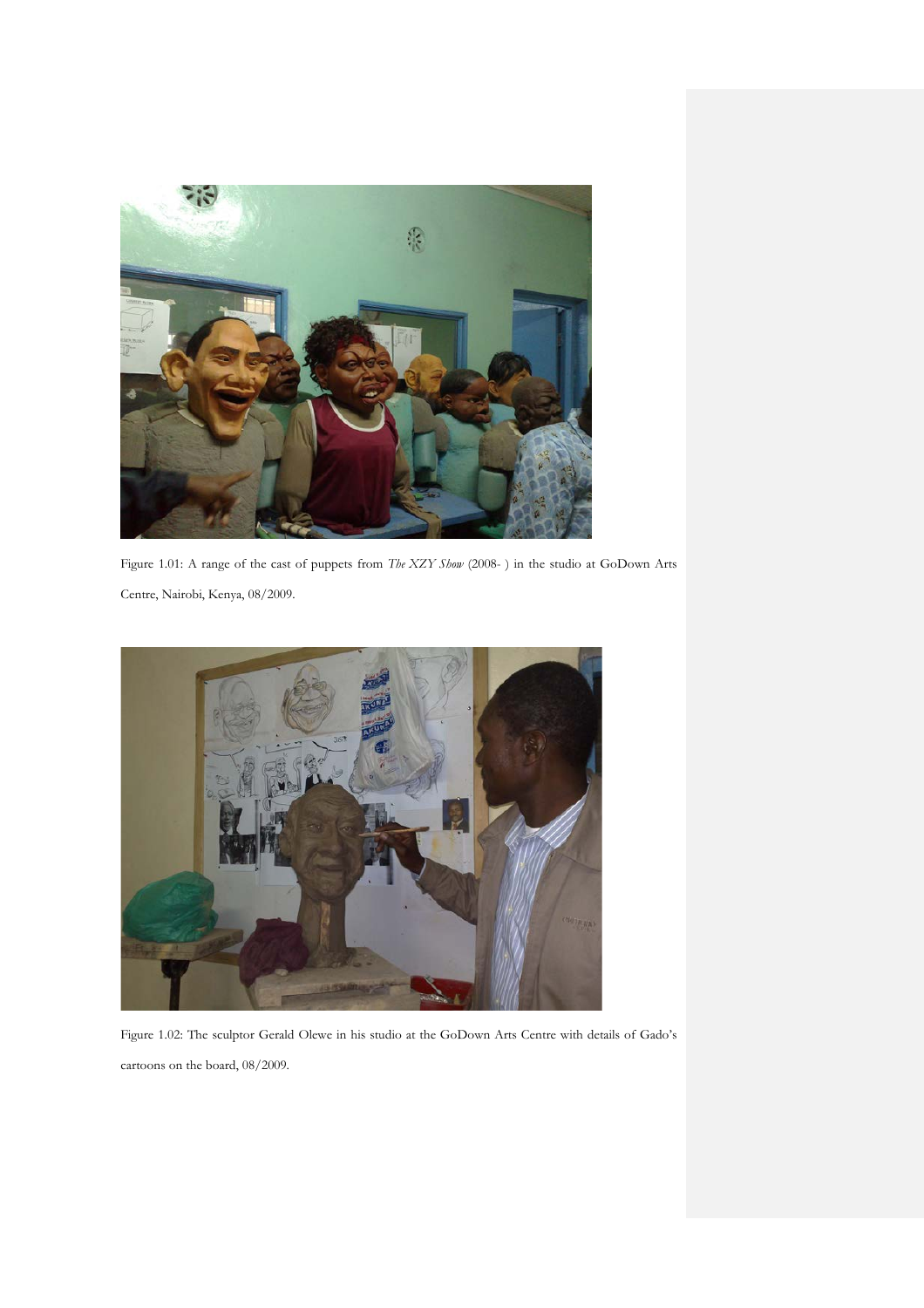The project had begun as an idea in 2002 inspired by a visit to Canal Plus TV in France where Gado and was given a tour of the station and a behind the scenes look at the making of *Les Guignols* (1988- )*.* Gado intended to produce a similar show to this back in Kenya, and he was spurred along by the support offered through Canal Plus at the time. The main obstacles that he faced were the production costs for the development of the puppets and the specialised skills required to make the puppets, armature, etc. In 2004, with the help of the French Embassy, Gado secured support to send the Kenyan sculptor Gerald Olewe to France to be trained for a month by Alain Duverne the lead designer and sculptor for the marionettes on *Les Guinols* (1988- ). During this time Olewe created and completed his first latex puppet of politician Mwai Kibaki. Once Olewe returned to Kenya, Gado and Olewe proceeded to put together a team of scriptwriters, animators, puppeteers, voice actors, with a view to develop a treatment for the show and setup a production company. After receiving no private investment, the team decided to self-fund a 20-minute pilot that included animated inserts, as well as a collage of puppets and live action back-plates.<sup>[21](#page-9-0)</sup> The pilot was complete in April 2007 and in October 2007 the pilot was screened at the *Afrimation* screening in London and the following year at the *Africa in Motion Film Festival* in Edinburgh.

The political problems, which caused a humanitarian crisis where ethnic violence was triggered by the disputed presidential elections in January 2008, delayed the promotion and distribution of the program that at the time was construed by mainstream television stations as being controversial. Towards the end of 2008 the production team managed to convince foreign donors and partners to invest in a season's worth of programs. The money was primarily invested in the continued making of the puppets and setting up of a workshop. The predictions were that the program would run on air from April 2009 on a

-

<span id="page-9-0"></span><sup>&</sup>lt;sup>21</sup> Godfrey Mwampembwa, Personal Communication, 15/08/2009.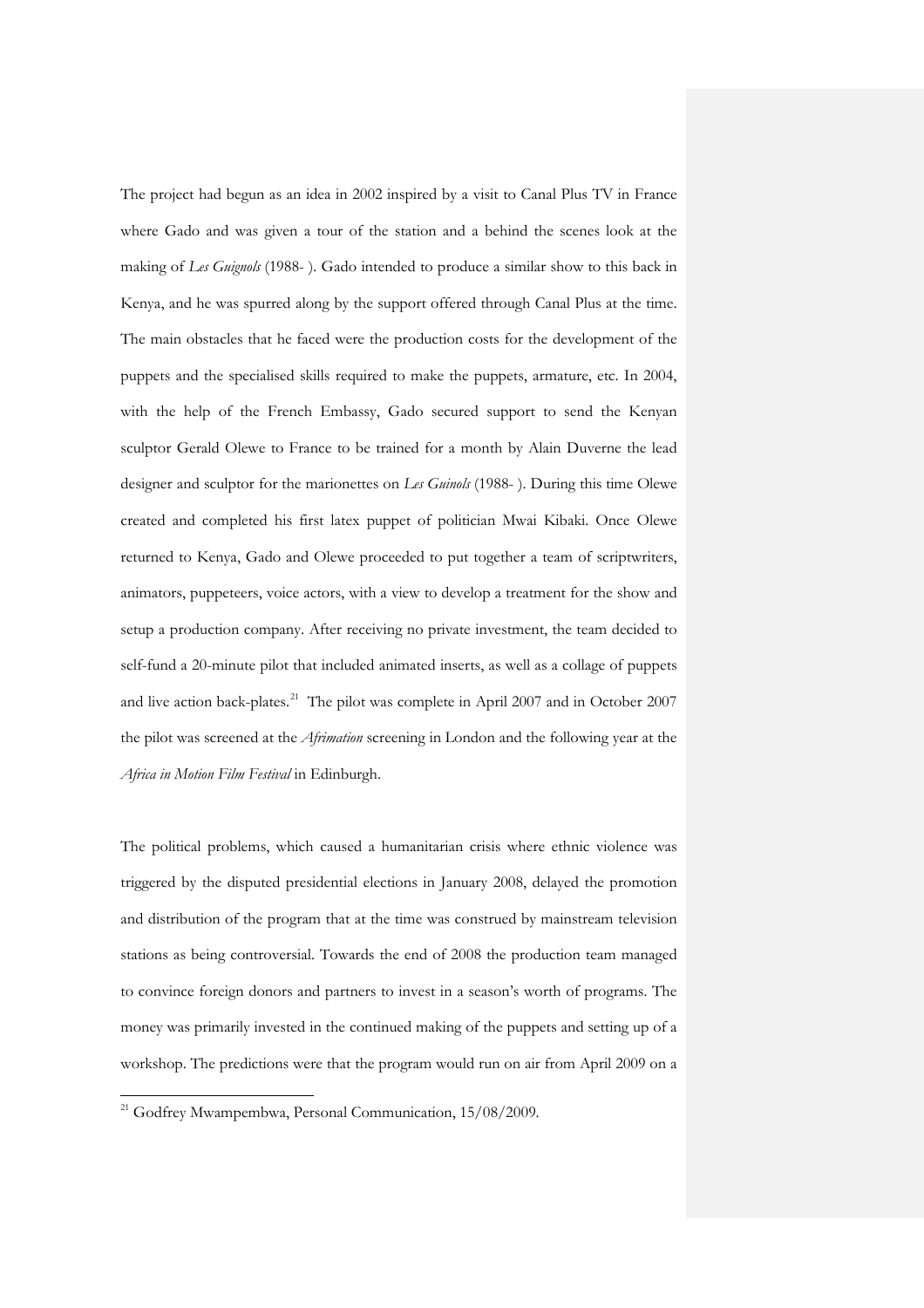weekly basis on Citizen TV. Whilst the ratings listed the program as garnering an incredible viewership, the company found it impossible to secure advertising around the allocated program slot, private companies at the time were reticent to be affiliated or associated by proximity to the political nature of the program. [22](#page-10-0) Notwithstanding in 2015 the show was still running in its ninth season.

*The XYZ Show* presents an interesting case of subversivity not necessarily because of its overt use of the caricature and political content but also because of its production methods (that utilized a combination of puppets, digital compositing techniques and motion graphics) and importantly its exhibition and distribution methods. In 2007 a YouTube channel was setup containing excerpts and episodes from the series and by 2015 the channel listed 38,169 subscribers and over 4 million views. By 2009 the program also led to the setting up of the company *BuniMedia* that includes amongst other services, the online distribution and streaming platform *BuniTV*. The platform promotes a range of African related content in animation or "film", predominantly made by African artists. It also serves to host all of the episodes of *The XYZ Show* across the series. This is one example of how the distribution of this content via the Internet and mobile phone was a critical component to discourses on political empowerment and agency in Kenya. [23](#page-10-1)

<span id="page-10-0"></span>Benkler, *The wealth of networks*

 $\ddot{ }$ 

<span id="page-10-1"></span>Rheingold, "Using Participatory Media"

<sup>&</sup>lt;sup>22</sup> Godfrey Mwampembwa, Personal Communication, 15/08/2009.

<sup>23</sup> Burgess, Green, *YouTube: Online Video*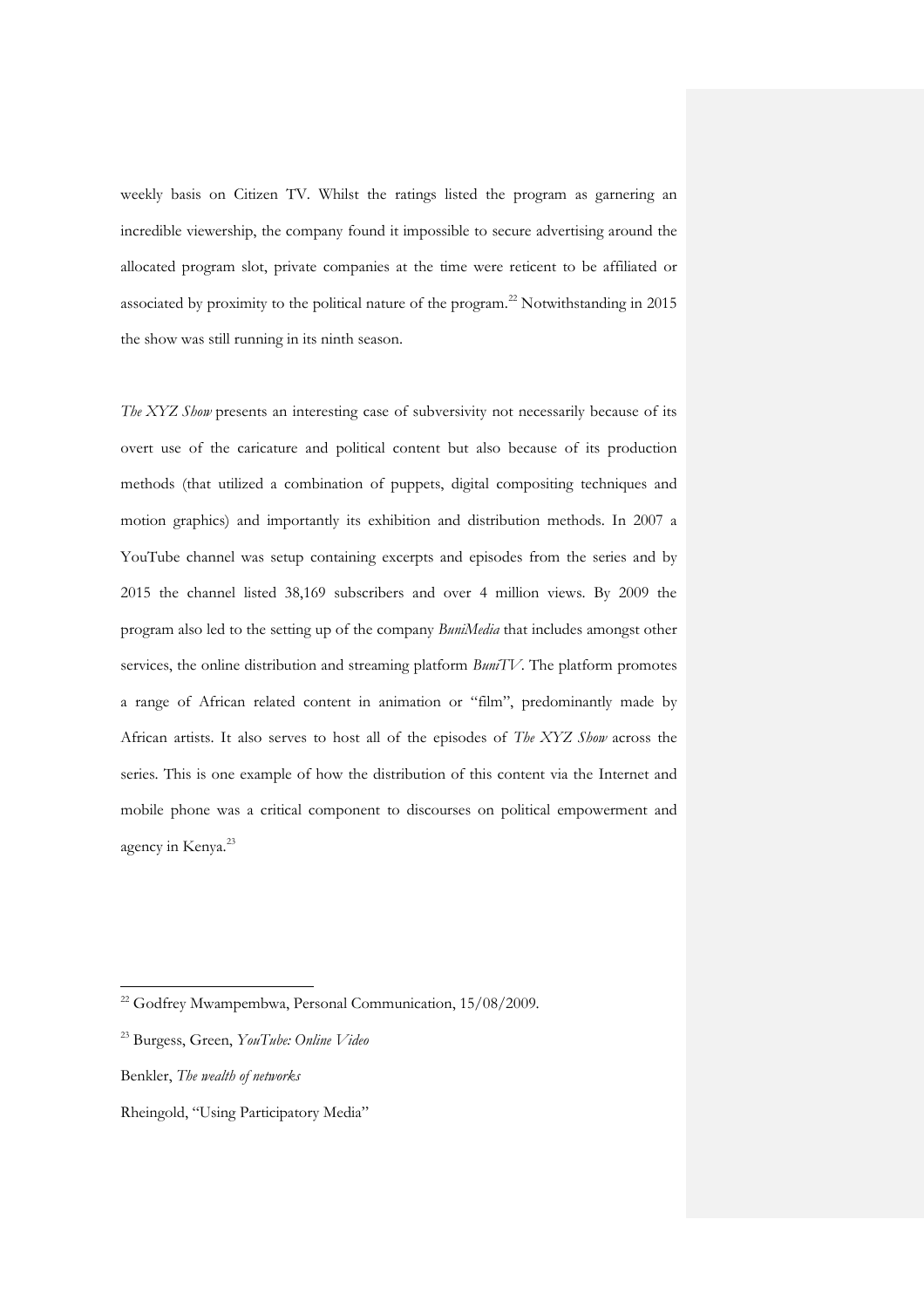After the 2007 elections, we argued that it was the right time for a show like this, that Kenya needed a show like this: We have one [coalition] government and no opposition so we needed to strengthen criticism.<sup>[24](#page-11-0)</sup>



Figure 1:03: Detail of the puppet of President Kibaki in foreground at *The XYZ Show* studio at the Go Down Arts Centre, Nairobi.

<span id="page-11-0"></span><sup>&</sup>lt;sup>24</sup> Mwampembwa on CNN, 2009 <http://edition.cnn.com/2009/WORLD/africa/11/04/africanvoices.gado/>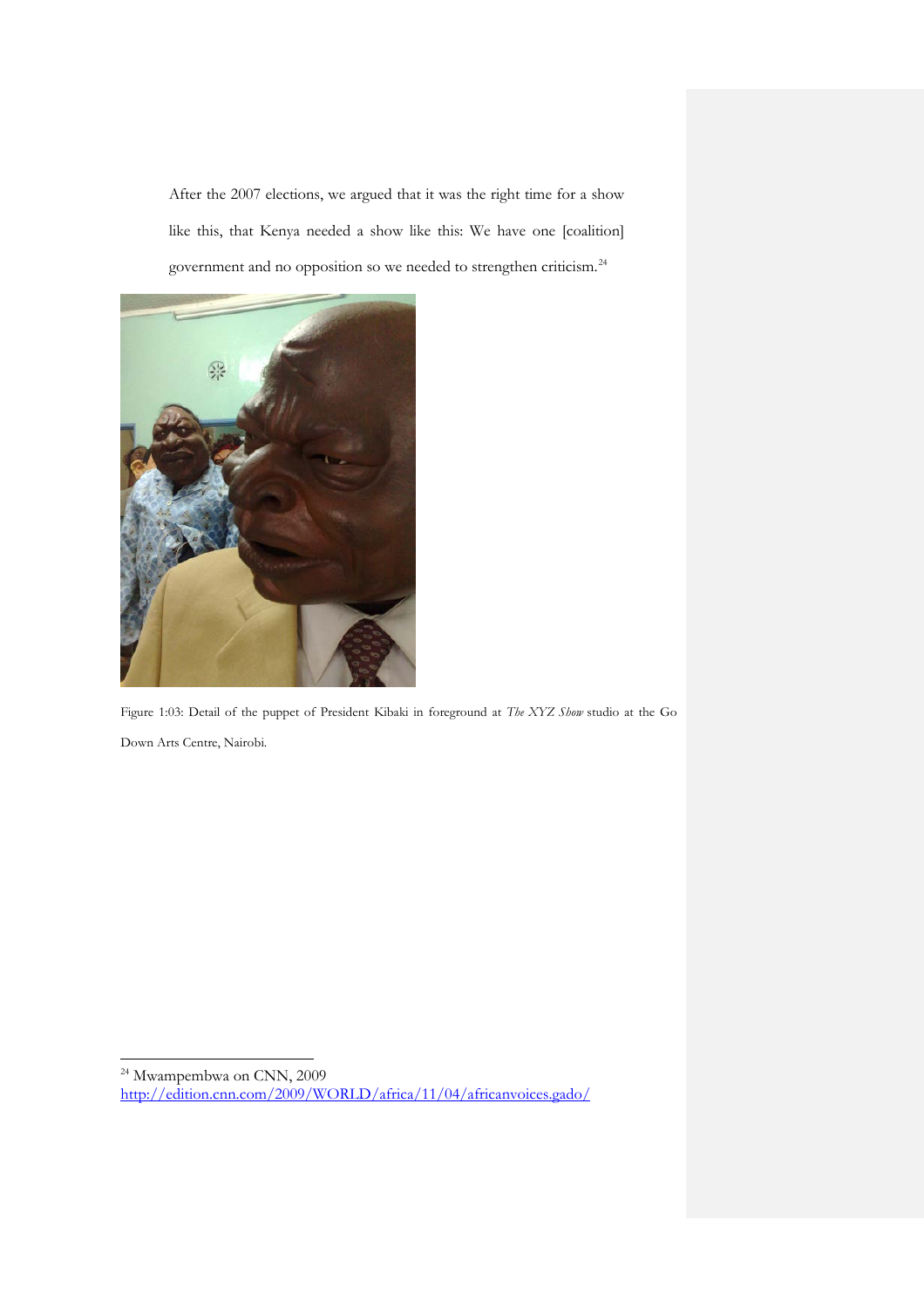

Figure 1.04: Still frame for the first pilot made of *The XYZ Show* .

The coinciding of different factors; the electoral political events in 2008, the international donor support for this production, the upsurge in use of digital technologies and an appetite within the public sphere for critical political engagement, are significant ingredients to the discussion of subversive animation in Kenya. It is possible to infer that whilst Gado was able to provide political critique that retained independence from local power forces, his position was also informed by the understanding of a prerequisite to promote the ideologies that the partner foreign agencies, embassies and organizations represented. That said, he is discussed in this context as a catalytic agent to political animation in Kenya. His program was a precursor to other subversive voices within the animated moving images in Kenya. Gado was uniquely placed as he has a wide range of connections across the creative arts with cartoonists and animators in Kenya. By appearing to create a more hospitable climate for political critique in the arts and popular media, Gado is presented here as key figure responsible for encouraging his peers' political engagement through animation.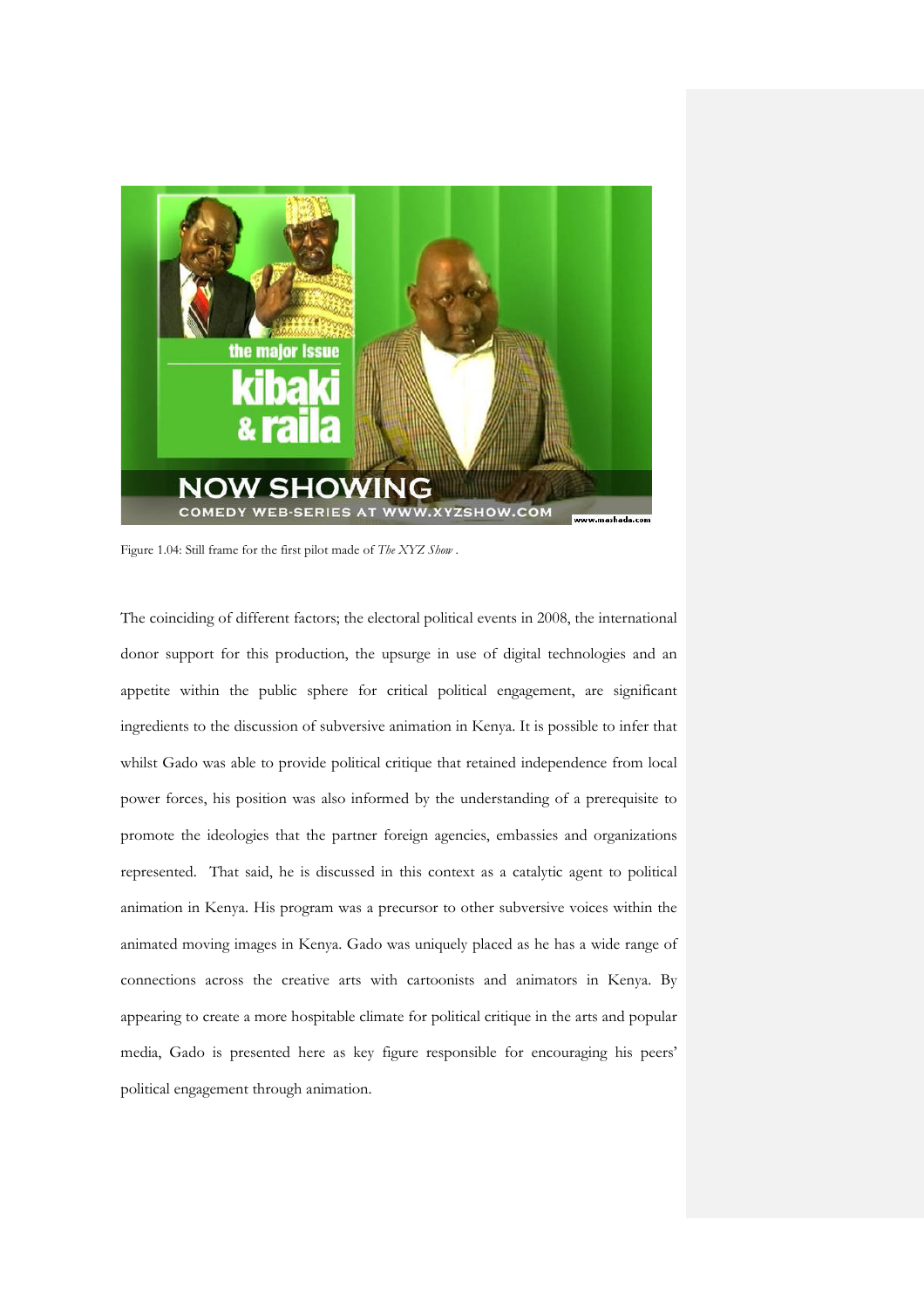Alternate Political Voices

Representation, however, is far more difficult for governments to control, regulate and censor than are actual industries. If a newspaper contravenes state preferences, its plant can be destroyed, its staffers imprisoned and even killed. But ideas continue to find currency and circulation.[25](#page-13-0)

## Gatumia Gatumia

 $\ddot{ }$ 

The case of the artist Gatumia Gatumia's animation *The Greedy Lords of the Jungle* (2009) provides evidence of a crafted use of computer animation for political purpose. In this example 3D computer animation is used to retell an allegorical narrative that resonated with Kenyan audiences on multiple levels. Gatumia Gatumia (b. 1978) was educated in 3D computer animation in Canada with a background in the arts. The use of this type of technology and animation tool is more complex requiring dexterity in the use of the software as well as an artistic engagement to negotiate modelling, rigging, texturing, lighting, staging in a virtual 3D environment<sup>[26](#page-13-1)</sup>. At the age of 23 he was working in the digital content and animation sector, at RECON-Digital a multi-media company based in

<sup>&</sup>lt;sup>25</sup> Keyan Tomaselli, "Repositioning African media studies: thoughts and provocations." *Journal of African Media Studies* 1, no. 1, (2009): 9-21.

<span id="page-13-1"></span><span id="page-13-0"></span><sup>&</sup>lt;sup>26</sup> The terms "modelling", "rigging" and "texturing" are technical terms that denote processes within 3D animation software. The modelling is a process of creating or virtual sculpting the objects and things that will populate the virtual space. The rigging process involves assigning a virtual skeleton and then attributing areas of control on the model that it is designed to move. The texturing process involves assigning digital images to the model/object so that it appears to have the textural quality of the thing it is simulating.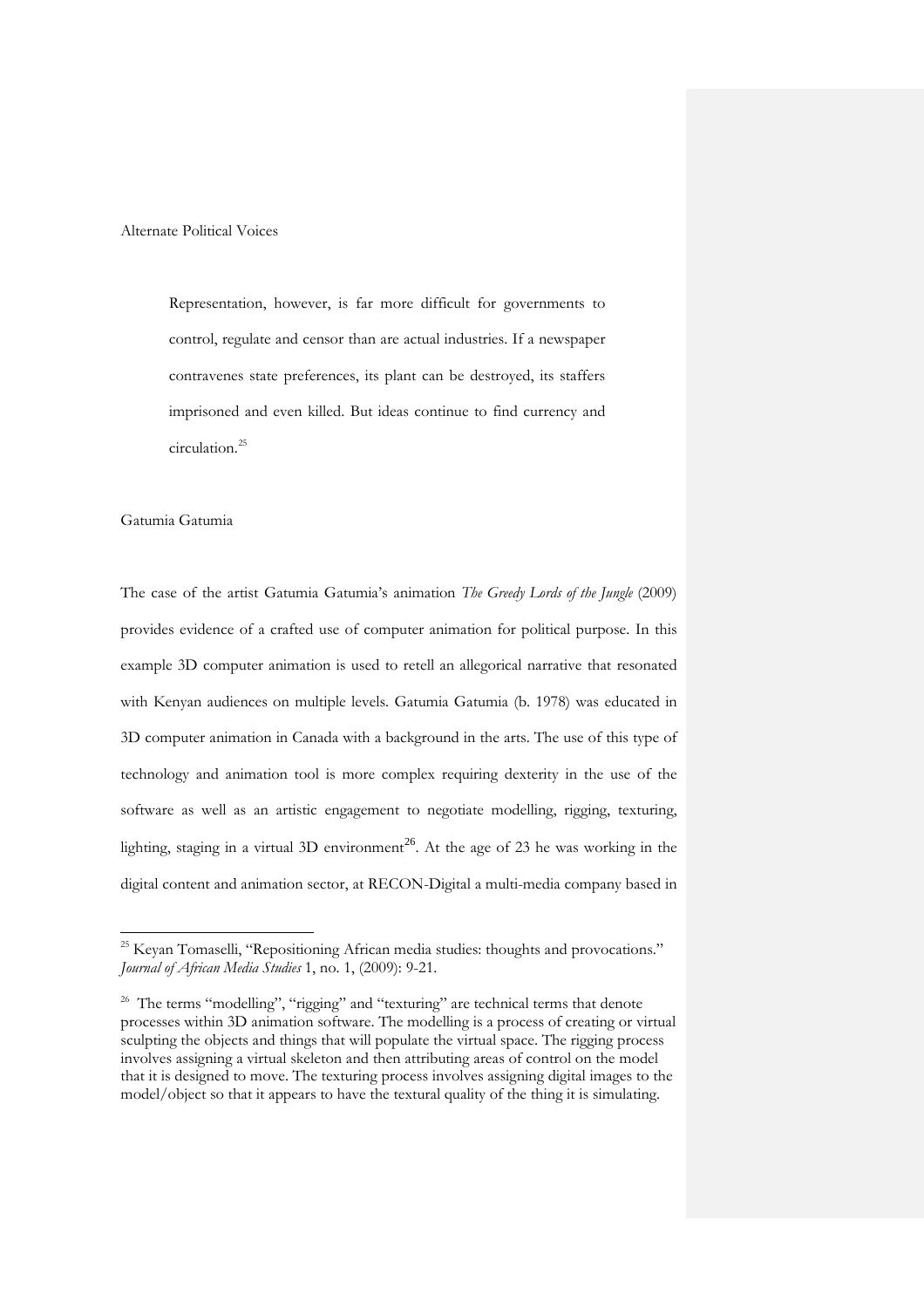Nairobi. By 2009 he produced the animated short *The Greedy Lords of the Jungle* (2009)*.*  The same year the film was selected for screening in the 2009 Durban International Film Festival, South Africa, as well as being aired on national television on television station.<sup>[27](#page-14-0)</sup>

Gatumia speaks of this animation as a reinterpretation of a Gikuyu story popularised in Jomo Kenyatta's *Facing Mount Kenya* (1939) and influenced also in part by the Kenyan cartoons of the 1980's such as *Picha Hadithi* by Terry Hirst.<sup>[28](#page-14-1)</sup> In Kenyatta's account of this Gikuyu narrative, the story is seen as parody of the British colonial government. For the most part Gatumia's adaptation remains true to the "original" narrative, although the artist decided to change the ending of the story to a more palatable, less violent demise, one that was "more appropriate to the tone of the film". [29](#page-14-2) 

The adapted story consists of a protagonist, "Man", whose land is repeatedly taken away from him by a gang of antagonists (represented here as various anthropomorphised animals, King Lion, Mr Elephant, Mr Rhinoceros, Mr Buffalo, Mr Crocodile, Mr Hippo, Mr Leopard, Chairman Honourable Mr Fox). At the start of the story, unbeknown to the protagonist, Mr Elephant conspires with the others to take Man's land from him. When Man calls for aid, King Lion invites him to set up a commission of inquiry to settle the matter. He is given to opportunity to appeal his fate to the "very very grand commission of experts in jungle law" (*The Greedy Lords of the Jungle,* 2009). However the said commission in this story is made up of the same corrupt villains that were complicit in the plan to appropriate the protagonist's land. The central character leaves this situation,

<sup>27</sup> Kamau, NTV 2009

<http://www.businessdailyafrica.com/-/539444/626786/-/rwdtwe/-/index.html> Accessed 10/09/2013)

<span id="page-14-0"></span><sup>28</sup> Gatumia Gatumia, Personal Communication, 12/08/2013

<span id="page-14-2"></span><span id="page-14-1"></span><sup>29</sup> Gatumia Gatumia, Personal Communication, 12/08/2013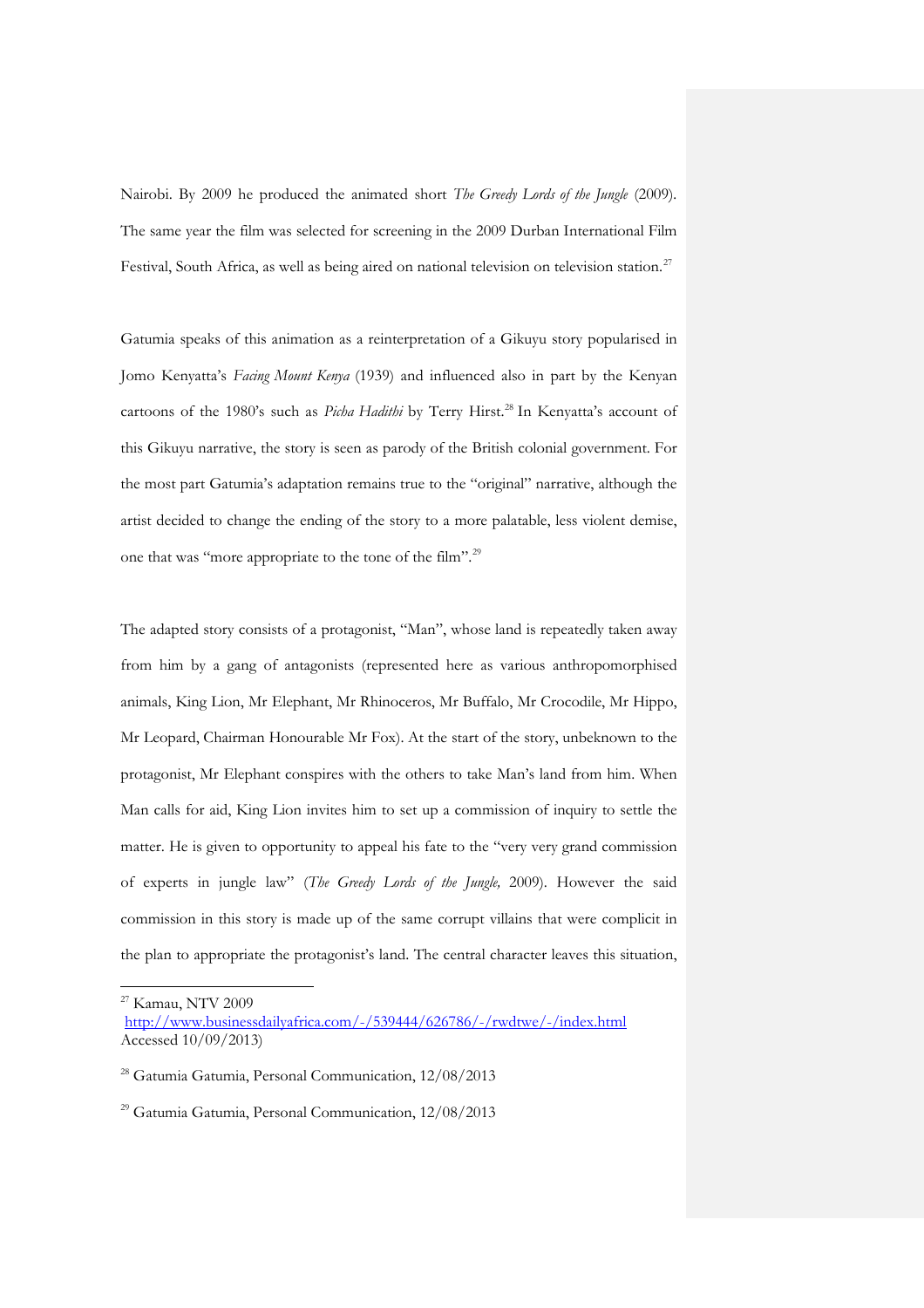accepting his fate, disempowered and dejected. However this "colonization" is repeated once again, when Man moves and establishes himself in a new place. Eventually the protagonist devices a plan to entrap the usurpers within the confines of the same land that they move in to occupy, by imprisoning them. Crucially, Gatumia alters the original narrative that ends with the trapping of the animals in a hut that is then burnt to the ground by Man. It is possible to speculate that the less violent version of this parody is designed to befit the genre of "naïve and childlike" animation and present it as moralistic tale with a somewhat innocuous and cautious conclusion. The fate of the villains is the more socially acceptable notion of imprisonment as opposed to a horrific and brutal death. In so doing, Gatumia is able to subvert possible institutional impediments that may arise from bodies such as the Classification of Broadcasting Board, or the Broadcasting Content Advisory Council that regulates the exhibition of content, making the film more palatable and approachable to the range of audience sensibilities.

Gatumia claims that the narrative was intended to serve as an allegory to echo different moments in Kenyan and African histories, firstly the "disenfranchisement of the Africans by the Europeans especially during and after 'the Scramble for Africa"<sup>[30](#page-15-0)</sup> and simultaneously the continued experiences of alienation caused by contemporary African politics and the endemic institutional corruption. Like other allegorical narratives, this story contracts larger historical narratives into a smaller spatially and temporally removed narrative that is transformed to impart covert political and moral messages. If discussed solely as an allegorical narrative it is possible to see the film as a vehicle for telling a bigger story, with specific cultural and historical referents, in a context where direct

<span id="page-15-0"></span><sup>&</sup>lt;sup>30</sup> Recon-Digital YouTube, 2010, [http://www.youtube.com/watch?v=lD0q1Ex4Mb8,](http://www.youtube.com/watch?v=lD0q1Ex4Mb8) Accessed 10/08/2013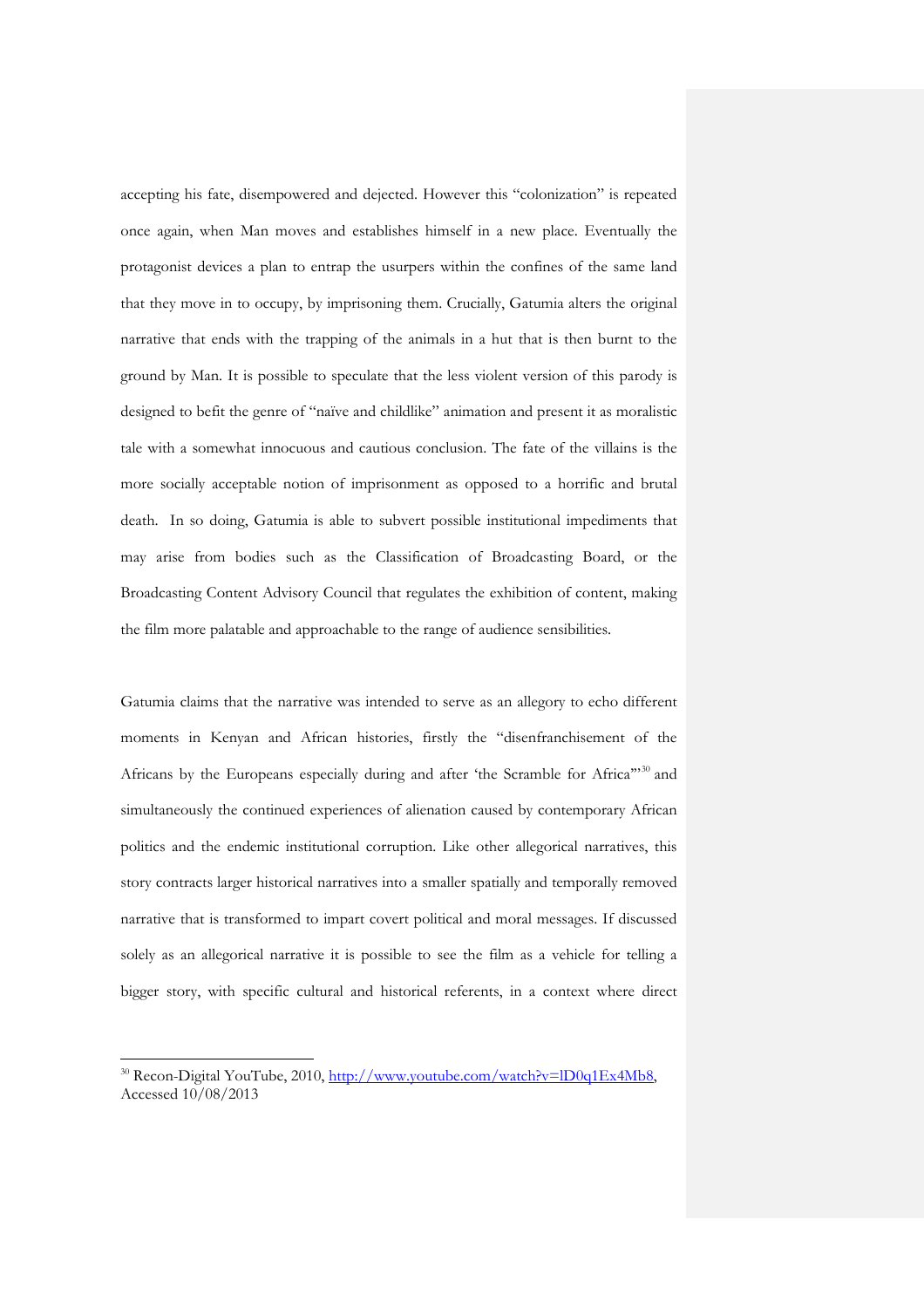mention of the grander narrative could be problematic  $31$ . However, the discursive framework of the allegory can be seen to limit the possibility of addressing the "thick layers of meaning" that this film is able to carry and its readings across different spatial and temporal contexts. In other words, by emphasising an allegorical narrative genre the range of possible readings risk becoming restricted to a dominant mode.<sup>[32](#page-16-1)</sup> Furthermore as Clifford suggests, "any story has the propensity to generate another story in the mind of the reader (or hearer), to repeat and displace some prior story". [33](#page-16-2) In this case, the narrative collapses multiple historically positioned narratives so that the thematic concern with the "wrongful appropriation of property and rights" can be seen to transcend the condition of the colonised and reappear in the discourses on the post-colonial experience.<sup>[34](#page-16-3)</sup> Mbembe's description of the postcolonial relationship is echoed within this narrative proposition, "the postcolonial relationship is not primarily a relationship of resistance or of collaboration but can be best characterised as illicit cohabitation, a relationship made fraught by the very fact of the *commandement* and its subjects having to share the same living space". [35](#page-16-4) The motif of an illicit cohabitation is illustrated at the start of the narrative. The Elephant appears to be visiting the land inhabited by Man where he is welcomed and invited to stay, whilst all the while the Elephant is "hatching a plan of

<sup>33</sup> Clifford, "Ethnographic Allegory", 100.

-

<sup>34</sup> Recon-Digital YouTube, 2010,<https://www.youtube.com/user/RECONDigitalVideo>

<span id="page-16-0"></span><sup>31</sup> Mike Wayne, *Political Film: The Dialectics of Third Cinema,* (Pluto Press: London, 2001), 130.

<sup>32</sup> Paul De Man, *Allegories of Reading; Figural Language in Rousseau, Nietzsche, Rilke and Proust* (London: Yale University Press, 1979)

<span id="page-16-1"></span>James Clifford, "On Ethnographic Allegory". In *Writing Culture: The Poetics and Politics of Ethnography,* edited by James Clifford and George E. Marcus, 98 – 121. Berkley: University of California Press, 1986.

<span id="page-16-4"></span><span id="page-16-3"></span><span id="page-16-2"></span><sup>35</sup> Achille Mbembe, "Provisional Notes on the Postcolony." *Africa: Journal of the International African Institute* 62, no. 1, (1992): 4.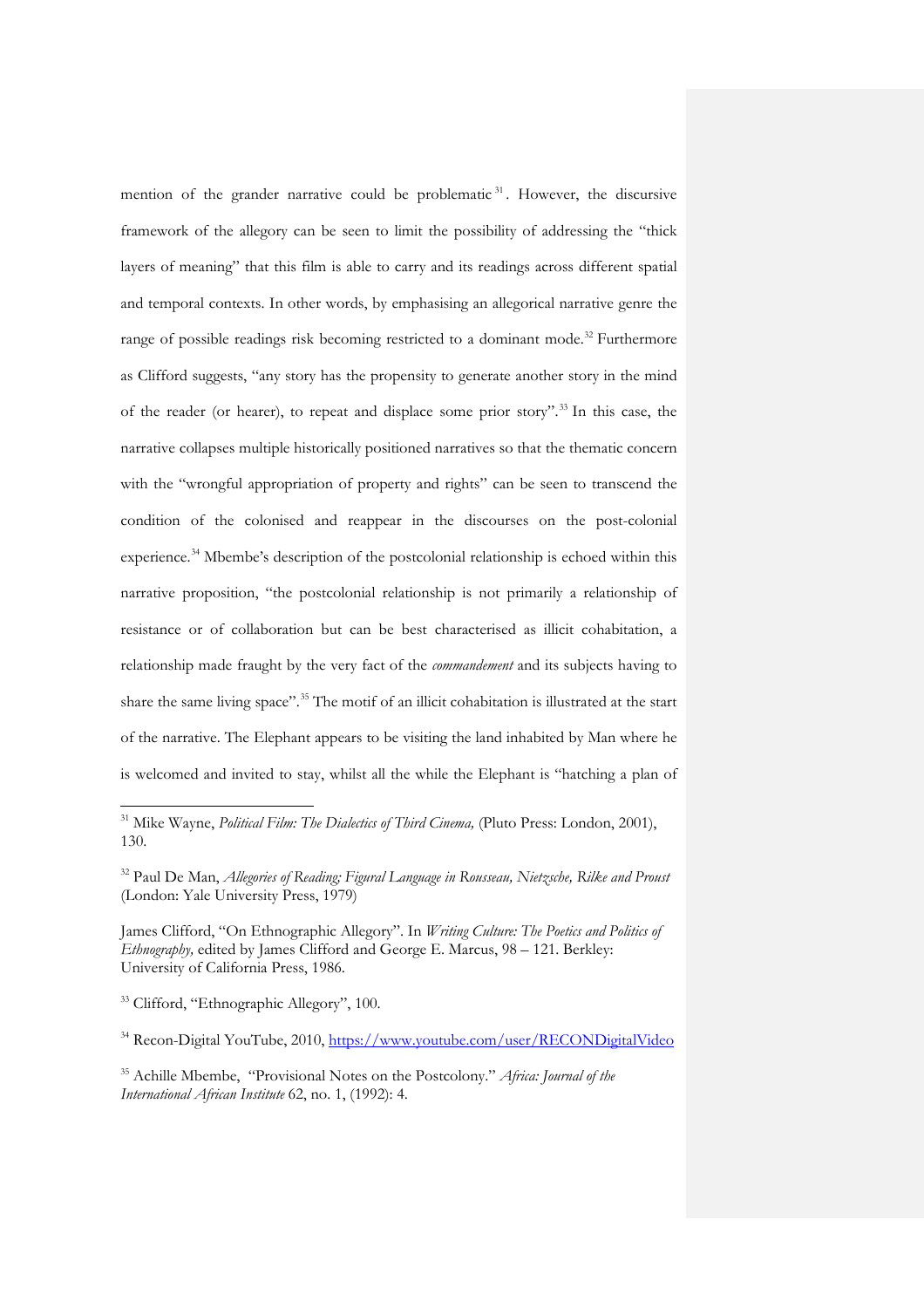his own".<sup>[36](#page-17-0)</sup> Furthermore the concern with habitation and place is not limited to a discussion on the presumed binary premise of invader and invaded, as Mbembe suggests this is in fact more complex and nuanced. In this particular animation for example the narrative constructs a plot to illustrate the continual and repeated movement from one place to another of the protagonist. This narrative ploy alludes to the political discussions at the time situated in Kenya with regards to the "I.D.P. (Internally Displaced Persons) problem". The discourses on Internally Displaced Persons within Kenya are specifically historically located in the events leading up to and after the elections of 2007/8. Like other examples discussed in this section, the impact of the post-election violence, whilst not overtly referred to within this piece, clearly served to motivate the narrative content. In reference to wrongful and forceful appropriation of property, the Gatumia publicly states,

Unfortunately this is a problem still rife in Africa and one that regularly rears its ugly head right here in Kenya. One need go no further than the I.D.P. problem and the numerous national scandals to find evidence of the effects of such vice.<sup>[37](#page-17-1)</sup>

Therefore the weight of this animation lies in its ability to allude to multiple readings. It may appear to be a moralistic tale about power and guile or a representation of the colonial experience. Alternatively it may be seen to reflect the contemporary experiences of post-colonial politics across different African countries, or specifically as an extended metaphor of the conditions of the internally displaced Kenyan citizens who were forced into internal exile due to the events surrounding the post-election violence. This

-

<sup>36</sup> *The Greedy Lords of the Jungle,* 2009

<span id="page-17-1"></span><span id="page-17-0"></span><sup>&</sup>lt;sup>37</sup> Recon-Digital YouTube, 2010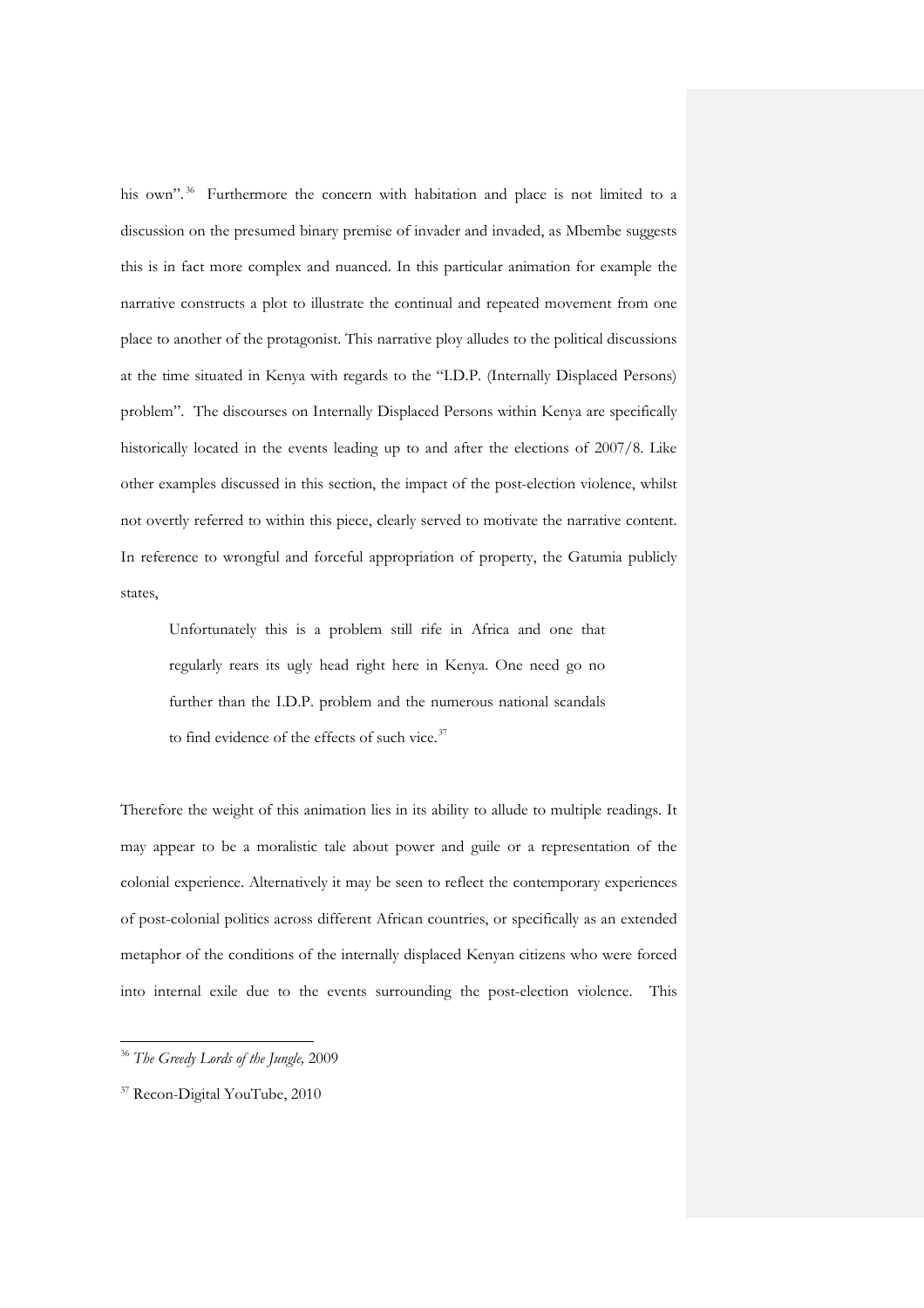simultaneous multiplicity permits the animation to circulate within mainstream media while disguising the critique of one system by alluding to other parallel systems of power. The artist here is able to employ a tactic that allows the form to be insinuated into mainstream media as simply a fable about power and greed. [38](#page-18-0) The multi-layering of possible readings permits a type of subterfuge that evades censorship that may be imposed by the state. Furthermore, the postcolonial positioning of this animation also offers "imaginative revision" of the histories it draws upon and its conclusion invites the belief in the possibility of transformation.<sup>[39](#page-18-1)</sup>

It is possible to extrapolate another reading of this response to multiple forms of colonisation, seen through the lens of a larger discourse on animation and the cultural imperialism of Disney. Gatumia Gatumia frequently stated that a personal objective of his as an artist in animation, was to create content that promotes African narratives in response to the hegemonic content imported from the US.<sup>[40](#page-18-2)</sup> In a sense this animation is politically underpinned not only by its embedded content within the allegory of colonization, but in its entirety as an animation that is an example of locally produced content for a local audience.

JUST A BAND

<sup>38</sup> de Certau, *Everyday Life*

<span id="page-18-0"></span><sup>39</sup> Stephen Slemon, "Post-colonial allegory and the transformation of history", *Journal of Commonwealth Literature* 23, no. 1, (1988):164.

<span id="page-18-2"></span><span id="page-18-1"></span><sup>40</sup> Gatumia on Capital Talk, K24TV, 2012 <http://www.youtube.com/watch?v=183wseZ-Wis> Accessed 10/09/2013.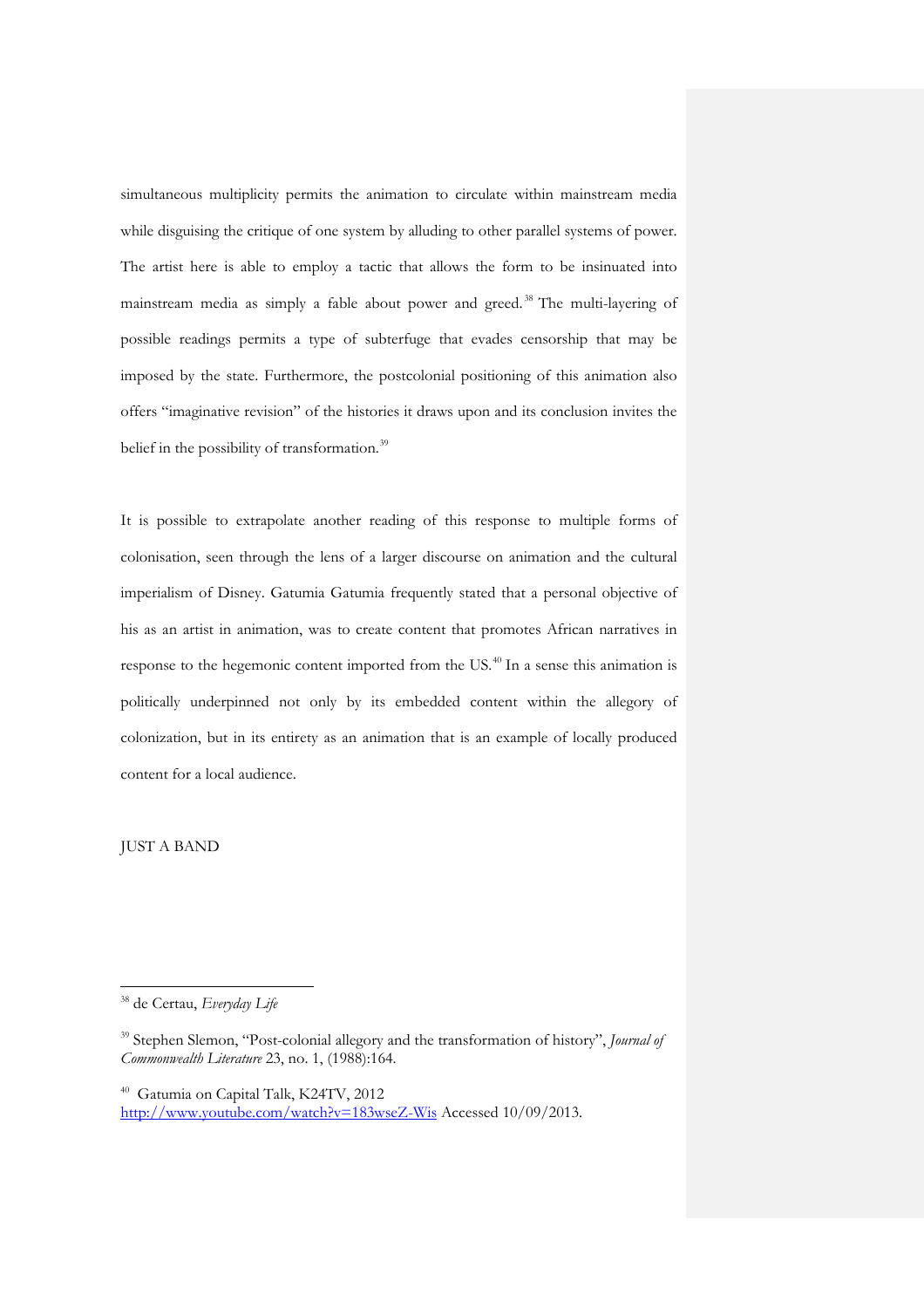

Figure 4.07: Poster Image for Just a Band exhibition TRNSMSSN at the Goethe, 2009.

In 2003 Jim Chuchu (b. 1982), Daniel Muli (b. 1982) and Bill Sellanga (b. 1982) formed the musical and multimedia group *Just a Band*. [41](#page-19-0) The artists decided to live and work together in an apartment-come-studio based in Nairobi, where they recorded and produced their music, filmed their footage and animated on their homemade pcs to later edit music videos or create installation pieces as part of a larger exhibition. This collective of Kenyan artists provide another example of the use of animated moving images for political purpose. They differ from the other cases presented here in their ability to indiscriminately straddle acutely different public spaces, such as both the gallery and the nightclub in order to disseminate their creative work. Their engagement with the public sphere is unique because their work is able to connect with different discourses ranging from those in the field of popular music, online activism, viral videos, to multimedia and digital art. More importantly it

<span id="page-19-0"></span><sup>41</sup> Whilst the "electronic music/art collective" known as *Just a Band* in 2012 grew to include another three artists Mbithi Masya, Joe Were, Sedar Oddenyo, for the purpose of this chapter, the discussion will concentrate on the three founding members, their early multimedia work and their own political activism as individuals and through the band.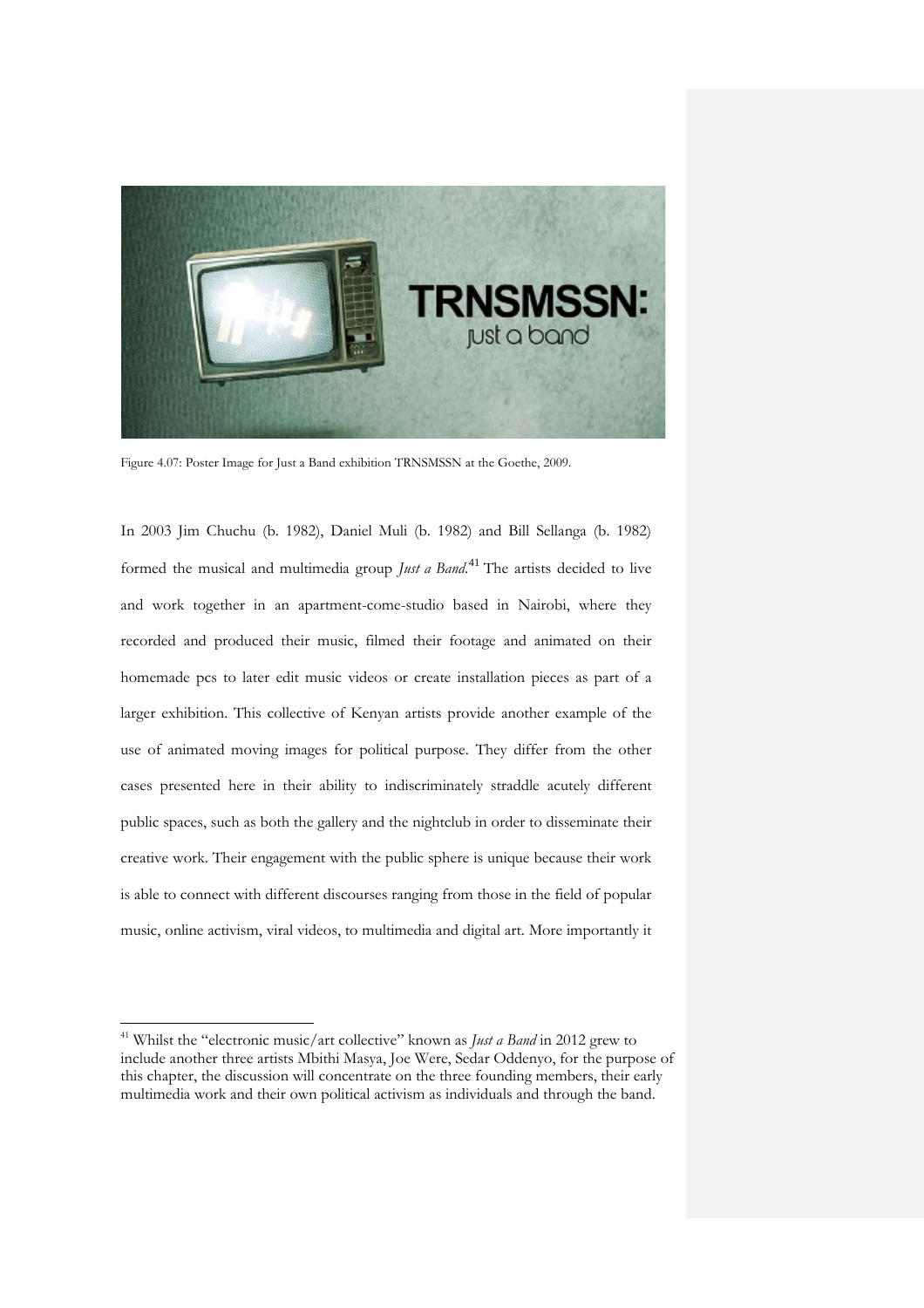appears to do so in an inclusive and undifferentiated way. [42](#page-20-0) Through this straddling of popular culture and the arts, negotiating local and foreign influences musically and aesthetically, they are also able to present an interesting case study of subversivity. Whilst so far the evidence of a rise in political animation in Kenya has been discussed in the context of mainstream media and the popular participatory culture of online or mobile distribution, these artists provide the opportunity to consider alternative types of animated moving images, and alternative spaces and contexts of exhibition and distribution (as well as capitalising upon online participatory culture).

In 2006, "the collective"[43](#page-20-1) released a single *Inwinyo Piny* (2008) that was accompanied by an animated short. *Inwinyo Piny* (2008) is one of the earliest examples that hint at the artists' engagement with social and political concerns. The animated video is set in the midst of an urban landscape (Nairobi) with surreal interludes of a DJ floating in the sky on a giant turtle. Simultaneously the story follows a solitary person who is assaulted and robbed by a gang of thugs. The video alludes to the everydayness of criminality on the streets in Nairobi. By embedding this event within a larger surrealist non-linear context, the artists are able to disguise an inferred social commentary. These types of pervasive practices continue to appear throughout their work as multi-media artists, simultaneously straddling diverse conceptual and discursive spaces such as politics and electronic music, the gallery and the club, the

j

<sup>&</sup>lt;sup>42</sup> Jurgen Habermas, *The structural transformation of the Public Sphere*, translated by Thomas Burger, Edward Lawrence, (Massachusetts: MIT, 1991).

<span id="page-20-0"></span><sup>43</sup> In an interview with Africaisacountry.com

<span id="page-20-1"></span><sup>(</sup>http://www.youtube.com/user/africasacountry) Daniel Muli discusses the reasons why they choose to call themselves a collective as they try to engage with the semantics of "band" and "artist" and whether these terms describe their work and more importantly the range of contexts that they circulate within (gallery vs musical). This small excerpt alludes to the straddling that occurs in their work. This interview can be viewed at [http://www.youtube.com/watch?v=MCILm\\_KsR0w](http://www.youtube.com/watch?v=MCILm_KsR0w) .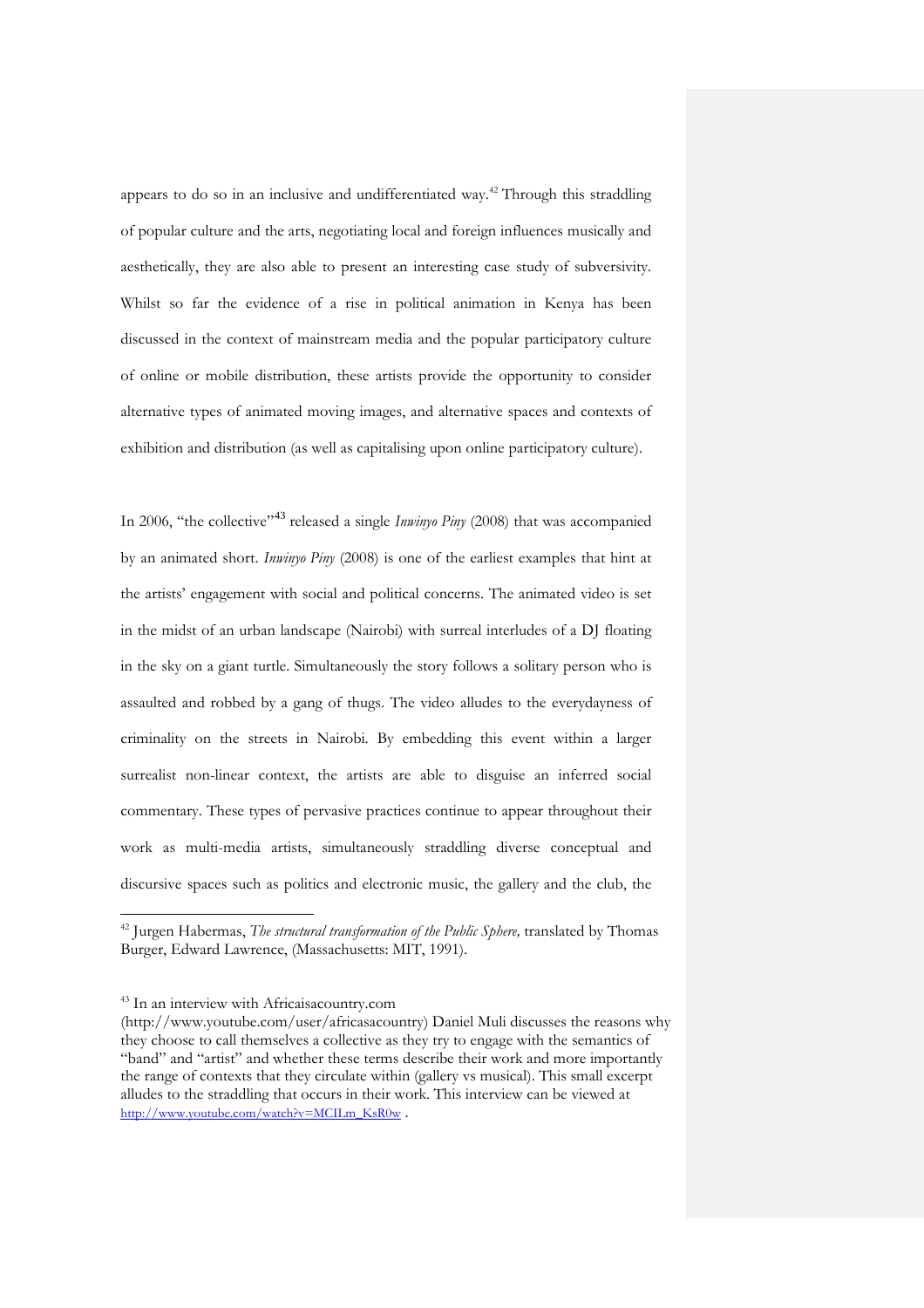digital still and animated moving images, documentary and fiction, political activism, subversion and the spectacle.

In 2008, the band released its first album *Scratch to Reveal* (2008) that was also accompanied by various animated shorts that also served as music videos to accompany their music. This was followed in 2009 by a digital media exhibition that promoted some of the musical content and accompanying digital moving images (music videos?). The exhibition *TRNSMSSN* was held at the Goethe-Institut, Nairobi, between May 5-16<sup>th.</sup> 2009. This exhibition consisted of a set of different animated shorts, installations and video art. Amongst this eclectic mix of music videos, post-apocalyptic visuals and Kenyan sci-fi, *Just a Band* collaborated with award winning Kenyan activist photographer Boniface Mwanga to make two pieces with animated moving images that directly address the post-election violence, *2012, The Sequel* (2009) and *Somehow* (2009).

These two short pieces both rely on the predominant use of photographic imagery taken by Mwanga during the post-election violence events. However they also employ the additional use of animated techniques to move the images/ or to embed elements, albeit in a very limited manner for different effect. These moving image pieces employ aspects of animation techniques whilst appearing photographic in nature. The sequences present multi-faceted subversive qualities that can be located beyond the overt reference to political content.

One such facet can be observed within the context of exhibition that saw these sequences embedded within a larger collection of work that appeared eclectic in scope. The literature on the exhibition would suggest that it was by no means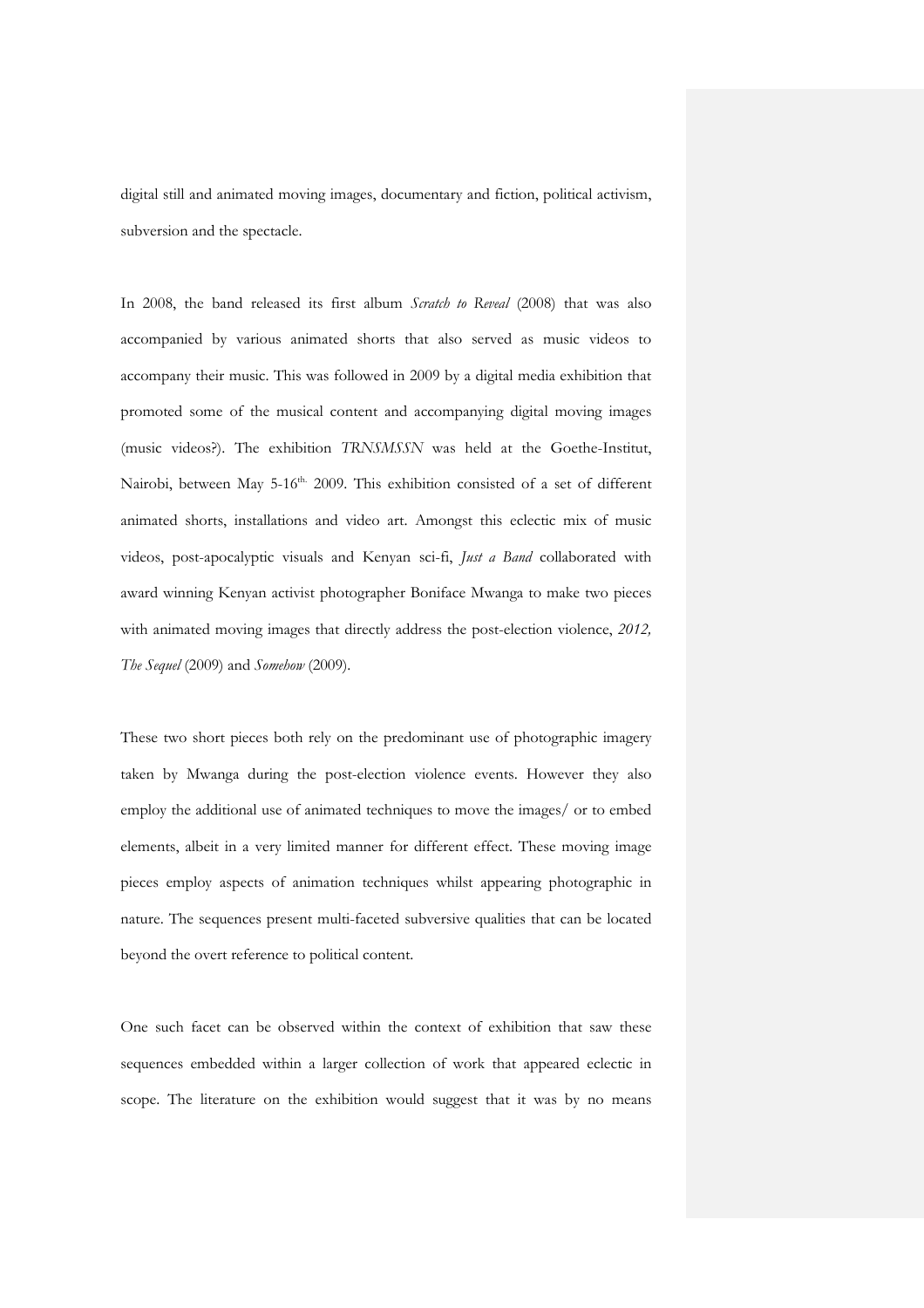underpinned nor framed by an overt interest in political content. Amongst the "broken synthesizers and fragmented satellite broadcasts from the future [that] provide a fictionalized Kenyan future; panicked astronauts, lovelorn puppets, a flying tortoise, the meaning of life, an experimental boy band and a sprinkling of sparkly stuff…", the images of Kenya's post-election violence created cause for reflection on possible imagined futures.[44](#page-22-0) The collision of disparate elements (including a DJ set that the band performed to conclude the event) served in a sense to obfuscate the social political elements that existed within the larger "fictionalized" whole.

After the violence in 2008, the Tourism minister kept telling Kenyans to go back to normal and maintain peace for the sake of the tourism industry…It made me wonder where we supposed to hide the ashes and dust somewhere and smile at the tourists. [45](#page-22-1)

Another facet of the transgression of these sequences is visible in the sequence's structure that encourages viewers to consider the nature of animation and the interrelationship between still and moving image. Whilst the artists do not depict movement in a filmic sense, through the sequence of 24 images to make up one second of movement on screen, they present a state of change between two still images. The moving images immediately refer to the photojournalistic origin, retaining an element of stillness. In the case of *Somehow* (2009), movement is introduced as an interjection or rupture in the original image, with the insertion of cut-out "Hollywood smiles" that are positioned to replace the mouths of the subjects depicted in these images. This on/off or

<sup>&</sup>lt;sup>44</sup> TRNSMSSN Event Description, May 5, 2009, <https://www.facebook.com/events/70184281594/> Accessed, 10/09/2013

<span id="page-22-1"></span><span id="page-22-0"></span><sup>45</sup> Personal Communication, Chuchu, February 2, 2010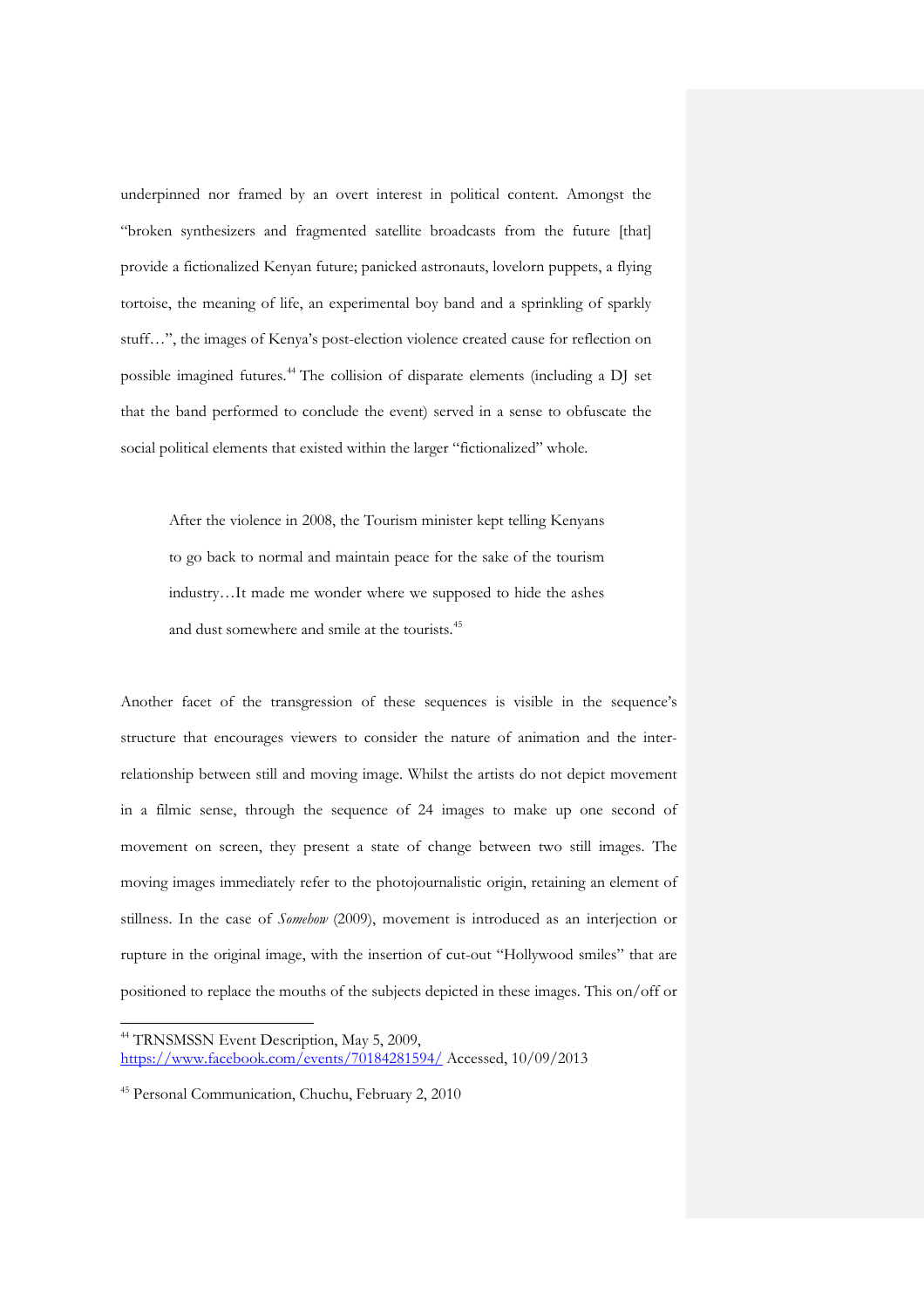limited animation technique generates an "uncanny" effect [46](#page-23-0) that makes for discomforting viewing.



Figure 4.08: Two sequences of 2 frames from *Somehow* (2009) illustrating the limited on/off animated technique used with sound.

The juxtaposition of identical sequential images with the additional rupture of a superimposed smile creates a conflation of visual opposites within the same image. A woman flees from the violence in tears; a woman flees from the violence with a smile on her face. This rupture is also emphasised by the soundtrack that is otherwise silent, with the exception of a pinging sound that is synchronous with the inserted

<span id="page-23-0"></span><sup>46</sup> The uncanny valley was a phenomenon studied by Masahiro Mori (1970) with regards to reactions to human qualities in robots. He observed that at a certain tolerance of similarity the robot appeared to look "creepy". This phenomenon has been used to describe some effects in animation whereby animatronics, puppets, or CG photoreal characters appear to be human enough to arouse some empathy, yet at the same time is clearly enough *not* human to avoid the sense of wrongness.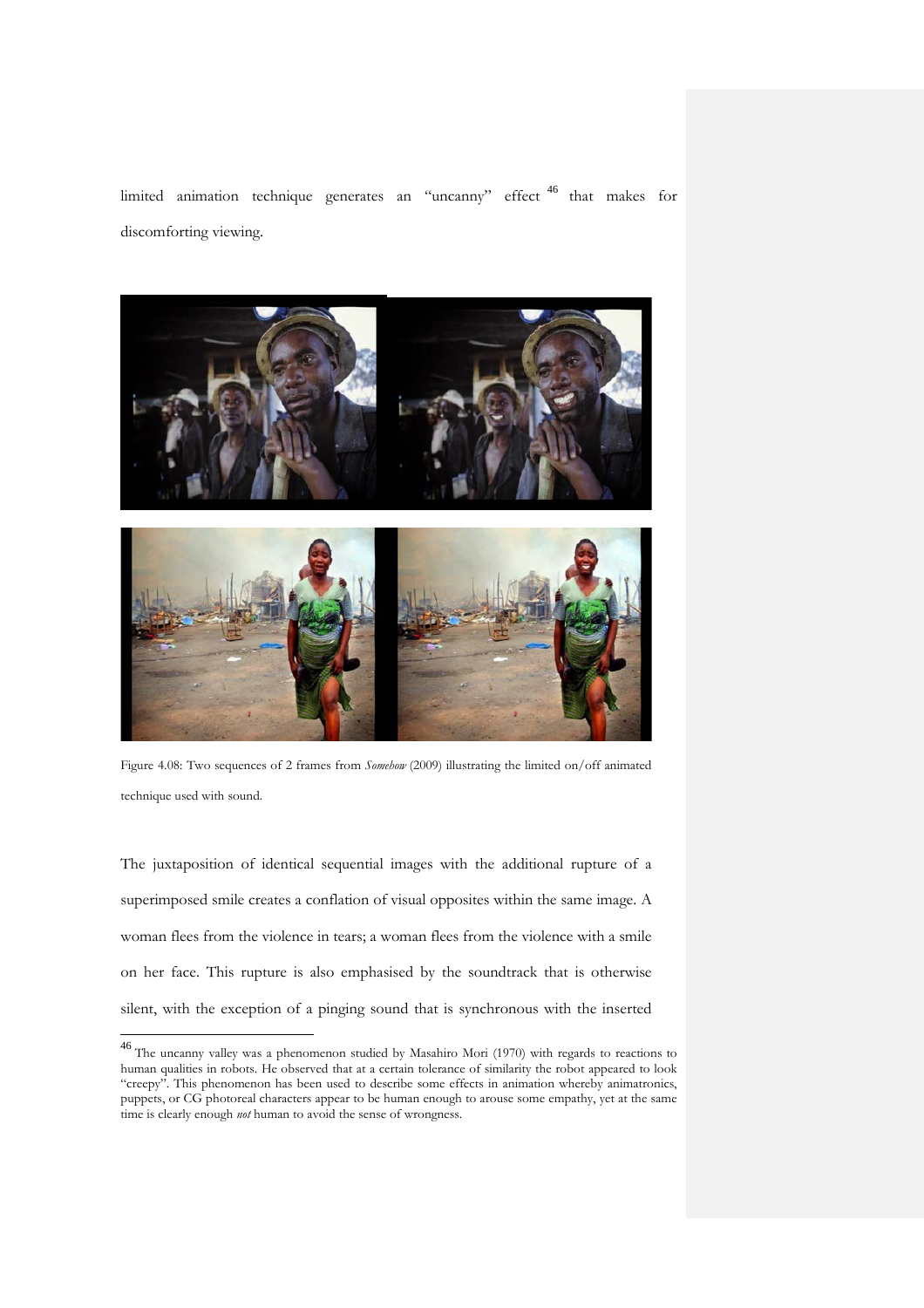cut-out smiles. Between each new image, the sound of a camera shutter opening and closing is used to denote the change and remind the viewer of the origin of the image. Here it is worth considering the discussion of parodic forms without derision as proposed by Hutcheon.<sup>[47](#page-24-0)</sup> The animated sequence makes references to the photojournalistic genre and relies on a reading of the image as such for the parody to work. An understanding of the journalistic qualities of the image is essential in that it allows the viewer to locate the image as a document of a referent (in the vein of documentary genre) of an event and person/people in a particular time and place. The artists' interjection in this case plays upon the portrayal of a grotesque body, but not as Bakthin (1965) discusses in the context of satire, instead here it results in an unsettling sense of unease rather than humour. The sequence is cohesive only in its subject matter, a focus on the Kenyan citizen around the time of the post-election violence.

Aside from the collective work, including political pieces that were embedded within a larger body of creative work that encompassed music, video, web-based multimedia, the individuals within *Just a Band* were also involved in separate projects that also consisted of different types of political activism through the uses of animation and moving images. Jim Chuchu, at the time, setup the politically activist organization Kuweni Serious (2009) that actively sought to engage with the issues surrounding the postelection violence, through the dissemination of short digital video interviews disseminated on the web. The project aimed to raise a political consciousness amongst young Kenyans through viral videos on YouTube and

-

<span id="page-24-0"></span><sup>47</sup> Linda Hutcheon, "Modern Parody and Bakhtin." In *Rethinking Bakhtin: Extensions and Challenges,* edited by Gary Morson and Caryl Emerson, 87-104. Illinois: North Western University Press, 1989.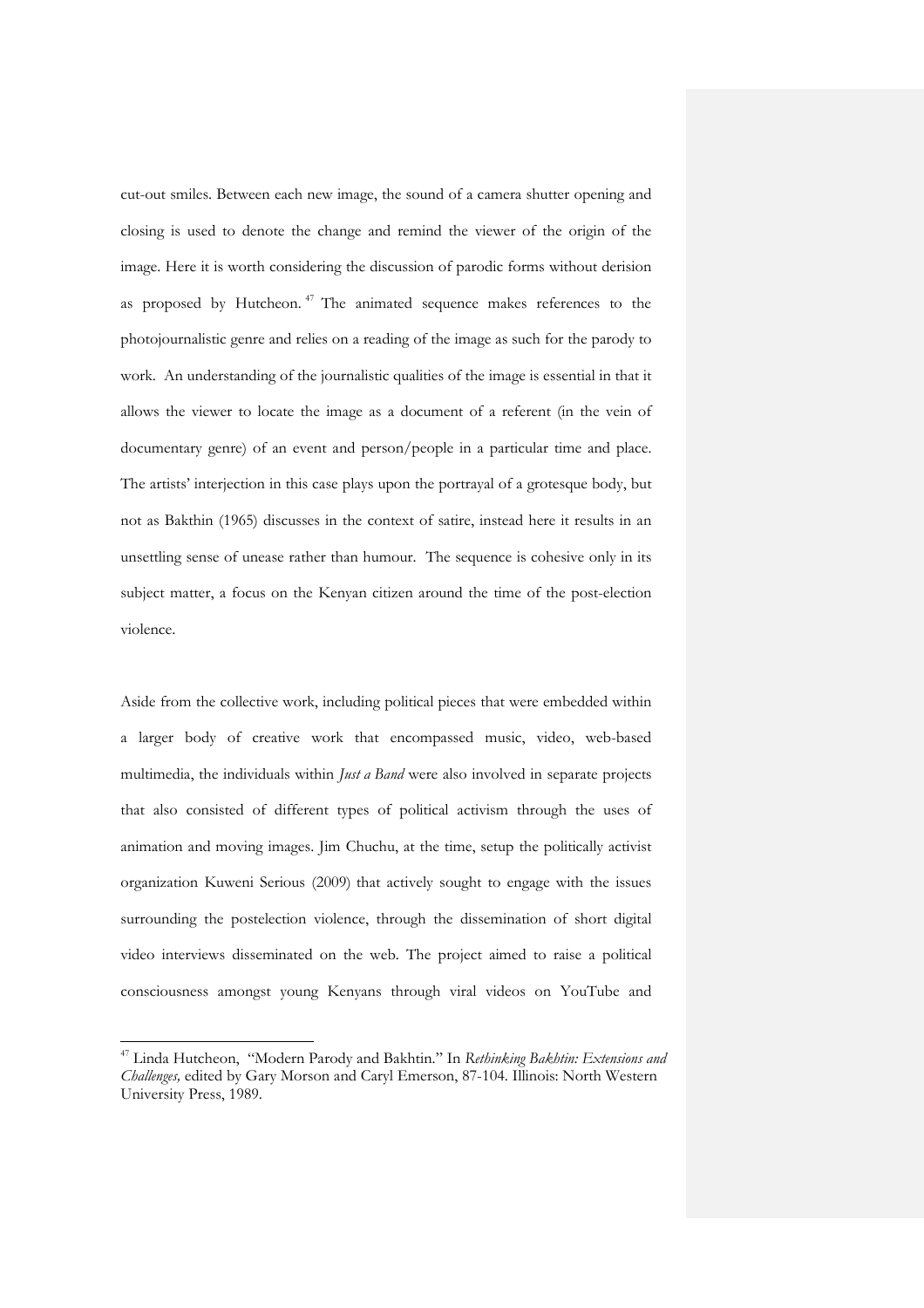Facebook. One of the most famous contributions written and directed by Jim Chuchu, with Mbithi Masya (as co-director), and narrated by Bill Selanga, was the short digital video, *If This Country Burns, We Burn With It* (2010). The video portrait exposes images of a sample of Kenyan citizens, accompanied by a voice-over that provokes activism through a collective responsibility as opposed to apathy. By 2015, the short digital video clocked 26,485 views on YouTube, and had circulated separately through links on social networking sites. In 2012, Jim Chuchu moved on to co-found and take on the role of Creative Director for NEST, a multi-disciplinary art space in Nairobi. The work with Kuweni Serious, spawned another creative hub promoting political activism, PAWA254, setup in 2011 by the photographer Bonaface Mwangi, team leader of the organisation.<sup>[48](#page-25-0)</sup> In 2009 Daniel Muli worked with a media production company *Mediae* in Nairobi. His work consisted of creating animated inserts for the children's educational program *The Know Zone (2009).* The *African Tales* series was a collection of animation inserts to be placed within the larger program structure that presented a storyteller who narrated different stories. Embedded amongst the series was one particular episode with educational politically inflected content about animals sharing resources over a waterhole. The following year Muli also contributed to the creative team of multi-media production company *Well Told Story.* Amongst the company's portfolio was the Emmy award winning *Shujaaz* (2010), a multi-platform project designed to encourage political engagement in the youth. The story is promoted through comic books, animated comics on YouTube, social networking, and radio. The term *Shujaaz* means heroes in "Sheng," an urban slang used by youth throughout Kenya. USAID partnered with this innovative Kenyan company in this initiative to engage youth in issues such as

<span id="page-25-0"></span><sup>48</sup> <http://pawa254.org/> Accessed 21/08/2014

-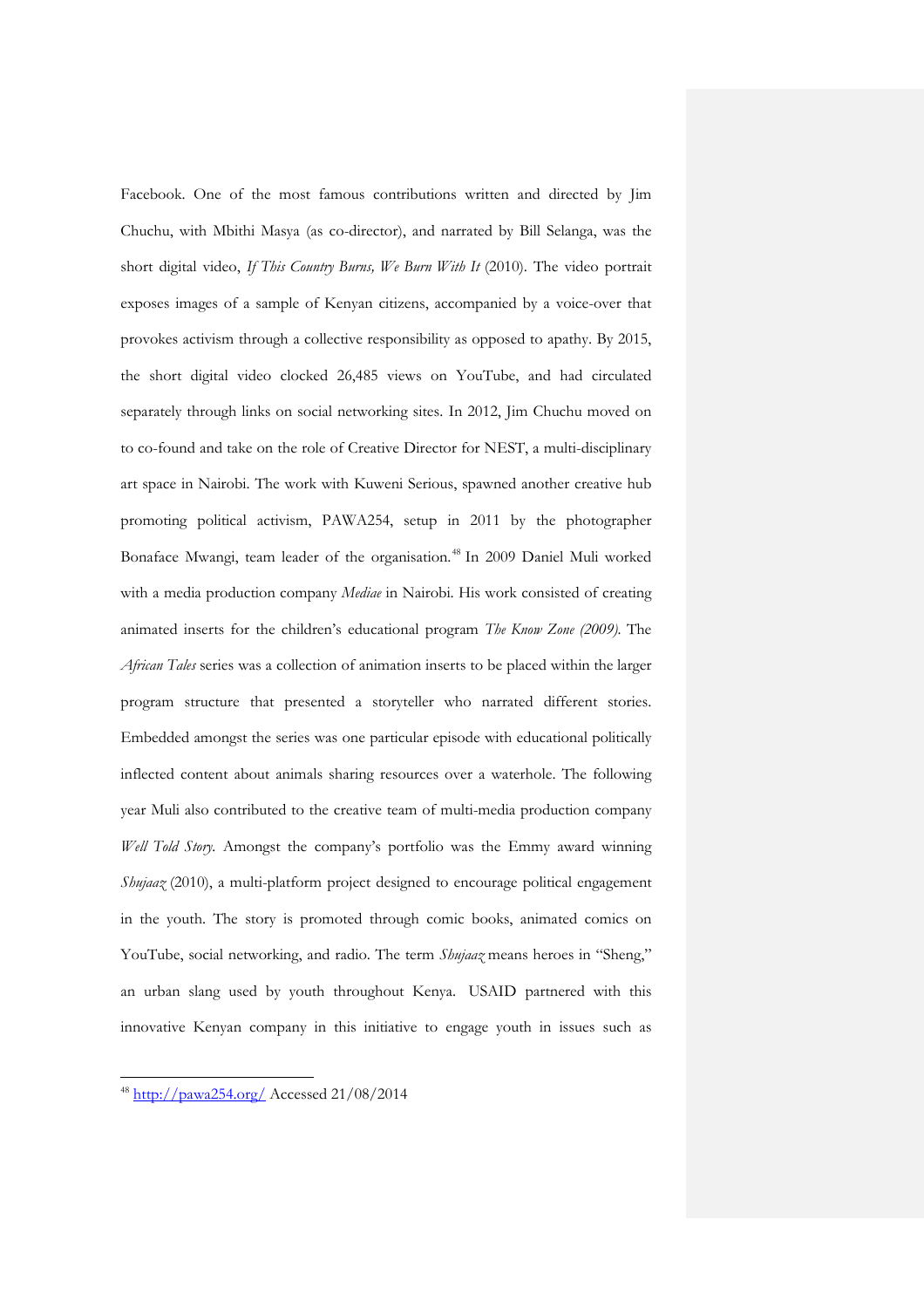political violence, negative ethnicity, leadership, and peaceful elections. The narrative revolves around a cast of characters including DJ B. who is an unemployed nineteen year-old who has a pirate radio broadcast station. Daniel Muli was one of a team of artists that created the artwork for the comics. [49](#page-26-0)

It would appear that the *Just a Band* presents two facets to their collective identity. Those of popular musicians serving the culture industry and reliant on the income it generates to enable them to continue their artistic pursuits. In this space, their work is uploaded onto the web, linked to ITunes, Amazon and other global players with a view to sell their singles and albums which can be downloaded and accessed by a global audience. On the other hand this position enables them to create subversive work that can be seen to circulate in different public spheres whilst re-presented within a gallery context. Their most recent example of political content in their music videos is visible in the short digital video/ single, *Matatizo* (2013), (a re-recording of the Kenyan composer Issa Jum's song) as a tribute to the Citizens for Justice who survived the Nyayo House Torture Chambers (Friedrich-Ebert-Stiftung, Citizens for Justice (Nairobi, Kenya), 2003). Their upload on their YouTube Channel includes a link to the published book, *We Lived to Tell: The Nyayo House Story* (2003). [50](#page-26-1)

## ANDREW KAGGIA

 $\ddot{ }$ 

The political content within Kenyan animation was not restricted to the years following the post-election violence of 2007 and early 2008 but saw a return with the elections in

<sup>&</sup>lt;sup>49</sup> DFID, 2011, [https://www.gov.uk/government/news/award-for-shujaaz-a-comic](https://www.gov.uk/government/news/award-for-shujaaz-a-comic-with-serious-messages)[with-serious-messages,](https://www.gov.uk/government/news/award-for-shujaaz-a-comic-with-serious-messages) Accessed 21/08/2014

<span id="page-26-1"></span><span id="page-26-0"></span><sup>50</sup> <http://kenya.usaid.gov/programs/democracy-and-governance/1097> Accessed 11/10/2013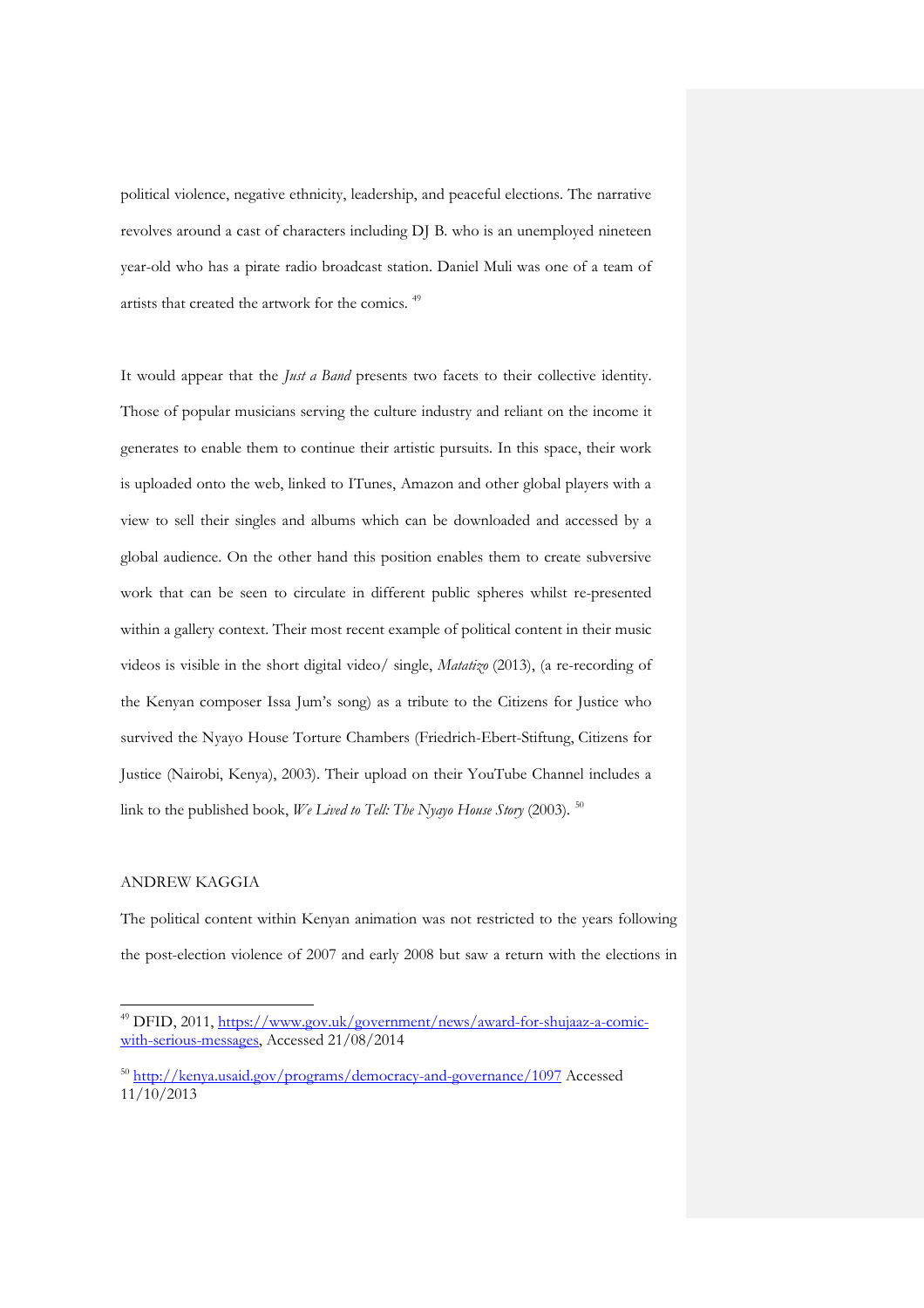2012. Andrew Kaggia's (b. 1987) animation *Waguezi 2012* (2011) was popularised on local and international media for its parodic depiction of Kenyan political leaders as competing cars in a race. Kaggia's professional background in animation began in 2007 with the development of interactive games for the web. In 2009 he moved to work on the international production, *Tinga Tinga Tales* (2009) at Tiger Aspect Studios as well as undertaking lecturing 3D computer animation at Nairobi's Institute of Technology. Following this he worked at BuniMedia on digital effects and animation for *The XYZ Show* between September 2009 and 2011. This experience pre-empted the production of *Waguezi 2012* (2011) that made its timely appearance on the web in time for the 2012 elections.

*Waguezi 2012* (2011) is a thirteen-minute 3D computer animated short, which like others discussed in this context was distributed mainly through YouTube and circulated on social networking sites such as Facebook. The computer-generated animation makes overt reference to a collection of US science-fiction films, including the franchise *Transformers[51](#page-27-0)* (1984), the iconic image of the bionic face from the film *Terminator* (1984), and freeze-frame bullet timed shots from *The Matrix* (1999)*.* In *Waguezi 2012* (2011), the animation is mostly a series of different fight sequences that culminates in a standoff battle where the politicians are transformed from vehicles into anthropomorphised robots, engaging in complex and acrobatic fight scenes with a host of weaponry at their disposal. These sequences are littered with nuanced references to the politicians' slogans, catchphrases and their mannerisms. Kaggia plays with the term "Waguezi" which is both Swahili for transformers but that "can also mean "the change makers," because our

<span id="page-27-0"></span><sup>&</sup>lt;sup>51</sup> For the purpose of this argument the reference made here is to the US version of the *Transformers* franchise as this is more likely to have had contemporary pertinence to Kaggia, as opposed to the original Japanese toys which inspired the spin-off animations, comic books and films.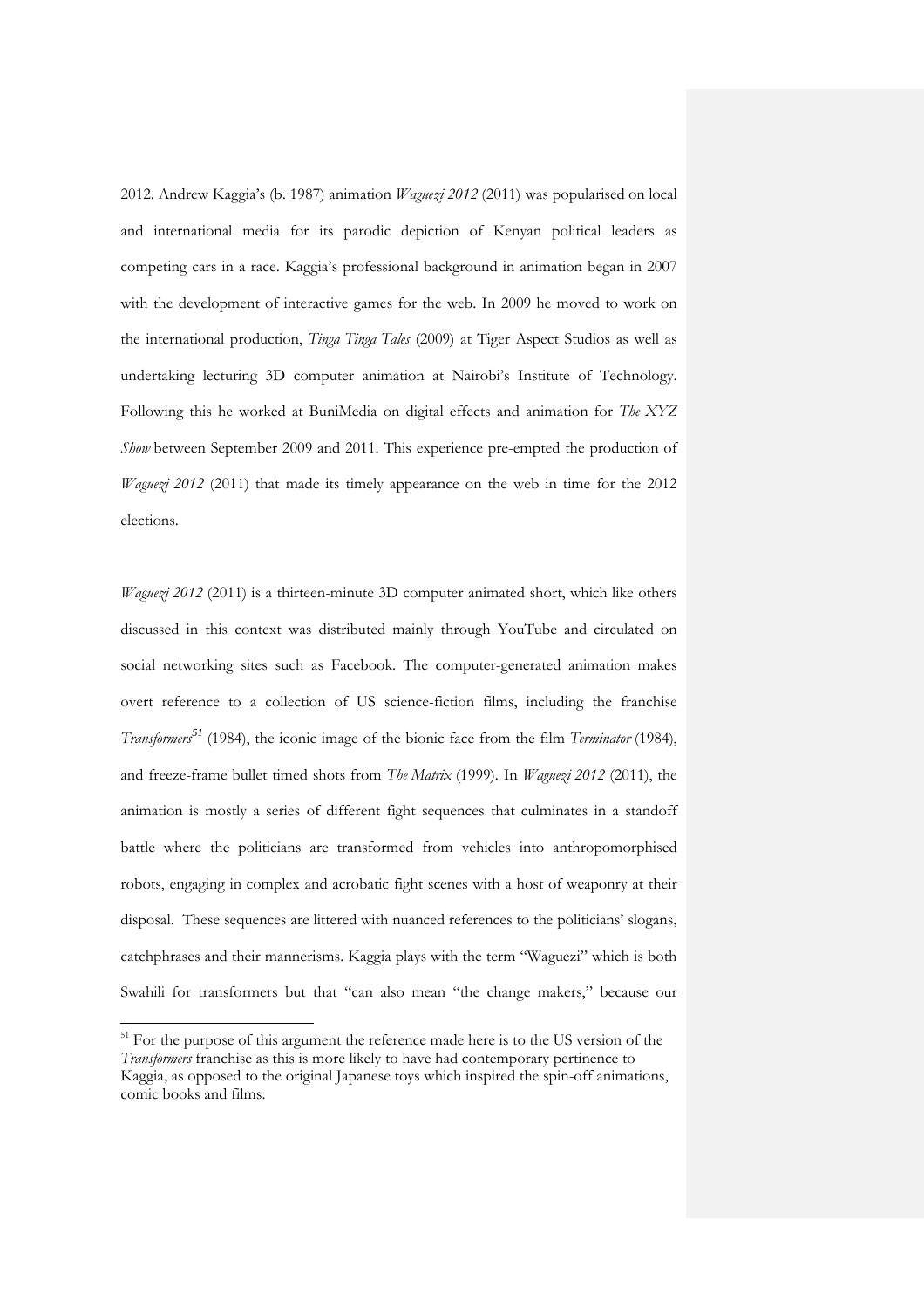leaders are the tools for change. [52](#page-28-0) He also uses text in inter-title frames to provide context and make reference to the "transformer" or "chameleon" politician who betrays others and changes allegiances. The animation begins with a car race with interspersed title frames to situate the "race to 2012", and during it there are some visual ploys that are used to contextualise the characters (through for example the number plates) and props in the environment with a large brick wall in the shape of the word "Hague" that obstructs the cars on their journey. In the final scene of the animation the supposed victor looks out in the distance with a Kenyan flag by his side blowing in the wind. In a final twist, another opponent makes an unexpected appearance as he launches himself towards the victor, implying a continuation of the battle. The animation concludes with a final title frame – simply put, a cautionary "Vote Wisely".

Kaggia's cautionary animation enabled him to embed his political concern within an imaginary urban space that notably lacked any people, where the only characters present were politicians depicted as disembodied mechanical robots. The animation's narrative structure lacks any obvious political bias towards one or another politician, and depicts each of them similarly engaging in battle, with effectively no real victor. This evenhanded critique alongside its didactic message ensured that it was able to circulate across different Kenyan audiences with different political allegiances, as well as being seen to be in support of the then governmental stance for peaceful elections.

TACTICAL SUBVERSIONS

-

<span id="page-28-0"></span><sup>52</sup> Kermiolitis, 2013 [http://edition.cnn.com/2013/03/01/world/africa/kenya-wageuzi](http://edition.cnn.com/2013/03/01/world/africa/kenya-wageuzi-elections/index.html?hpt=iaf_t4)[elections/index.html?hpt=iaf\\_t4](http://edition.cnn.com/2013/03/01/world/africa/kenya-wageuzi-elections/index.html?hpt=iaf_t4)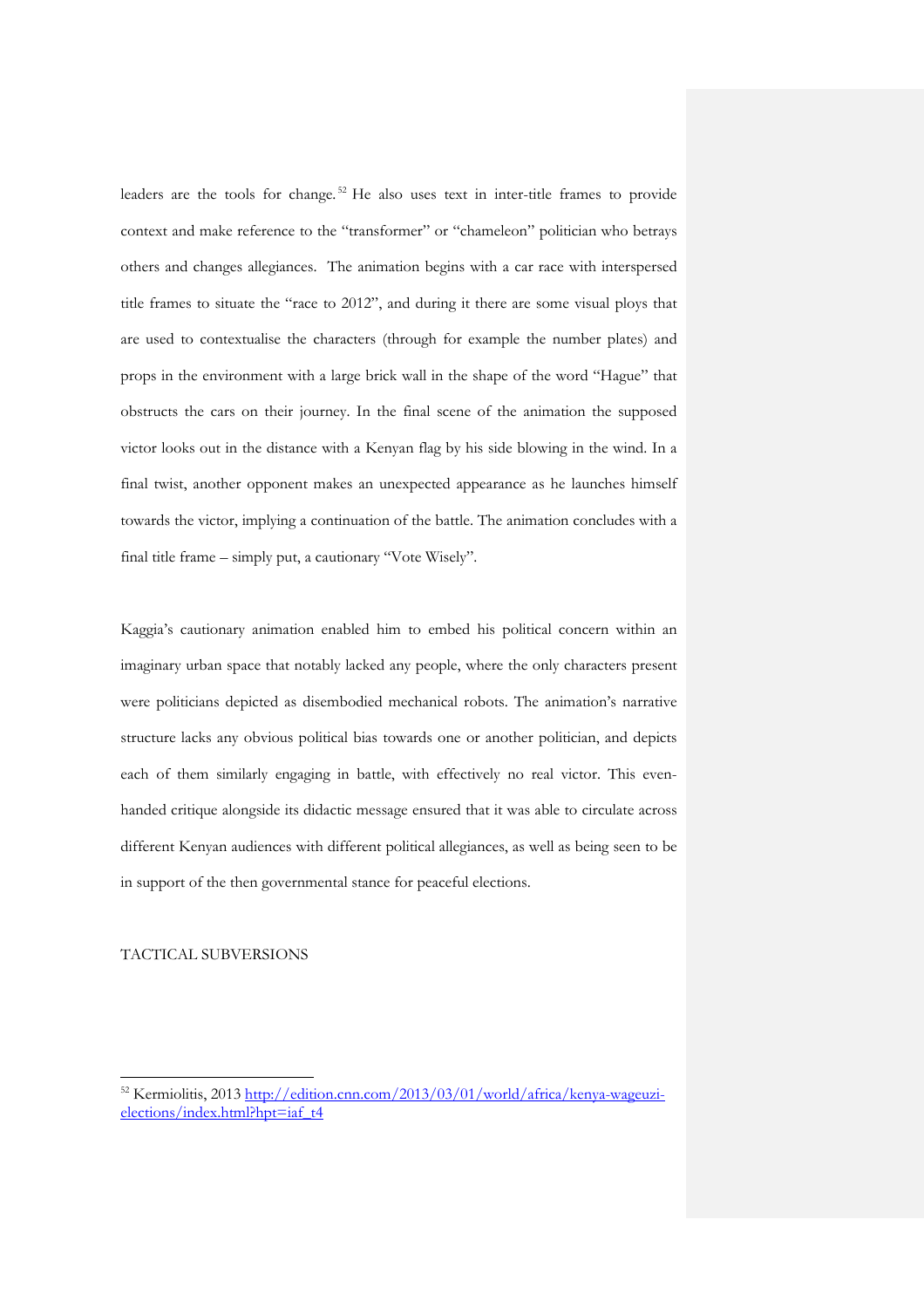One important facet to the political animations of Kenyan artists such as Musa Ihiga, Gatumia Gatumia, Peter Mute, Andrew Kaggia, and the art collective Just A Band in collaboration with activist photographer Boniface Mwangi, is that they all present evidence of a use of *tactics* and Allan Mwaniki that re-position their work as not simply fixed as oppositional or critical.<sup>[53](#page-29-0)</sup> They are not constrained by a dichotomous reductive model of "within" or "without" and are able to straddle both spaces. Their animations work as a manipulation of "mechanisms of discipline" within the systems that these artefacts intend to disparage. Therefore whilst these artists play with the conventions of animation, they are all too aware of the power structures that they must work within, and any discussion of subversion must involve to a degree considerations of adaptation and compliance for the dissemination of these moving images to be effective in their critique.

The examples discussed here provide evidence of the artist appropriating the medium of animation as a form that offers an alternative interpellation to that of the mass media at the service of dominant ideologies. [54](#page-29-1) They also capitalise from the historical legacy of Disney and the like and the inescapable effect that these Western models of animation have had on global audiences. Disney's historical development as a form that drew upon fable and fairy-tale aided the proliferation of a myth that animation was suited for children's audience. Consequentially this genre of animation has created an overarching belief that animation is harmless and innocent<sup>[55](#page-29-2)</sup> thus disarming both the institutional

j

<sup>53</sup> (de Certau, 1984)

<span id="page-29-0"></span><sup>54</sup> Louis Althusser, "Ideology and Ideological State Apparatuses," in *Lenin and Philosophy and Other Essays*, (New York: Monthly Review Press, 1972), 86-126.

<span id="page-29-2"></span><span id="page-29-1"></span><sup>&</sup>lt;sup>55</sup> Furthermore the "unreal" or "naïve" aesthetic that animated moving images are able to present can have a distancing effect on the viewer, breaking the direct link between the content and a real-world referent. This discourse has become particularly pertinent in discussions of the so-called animated documentary or socially engaged animations, which will be looked at in more detail later on.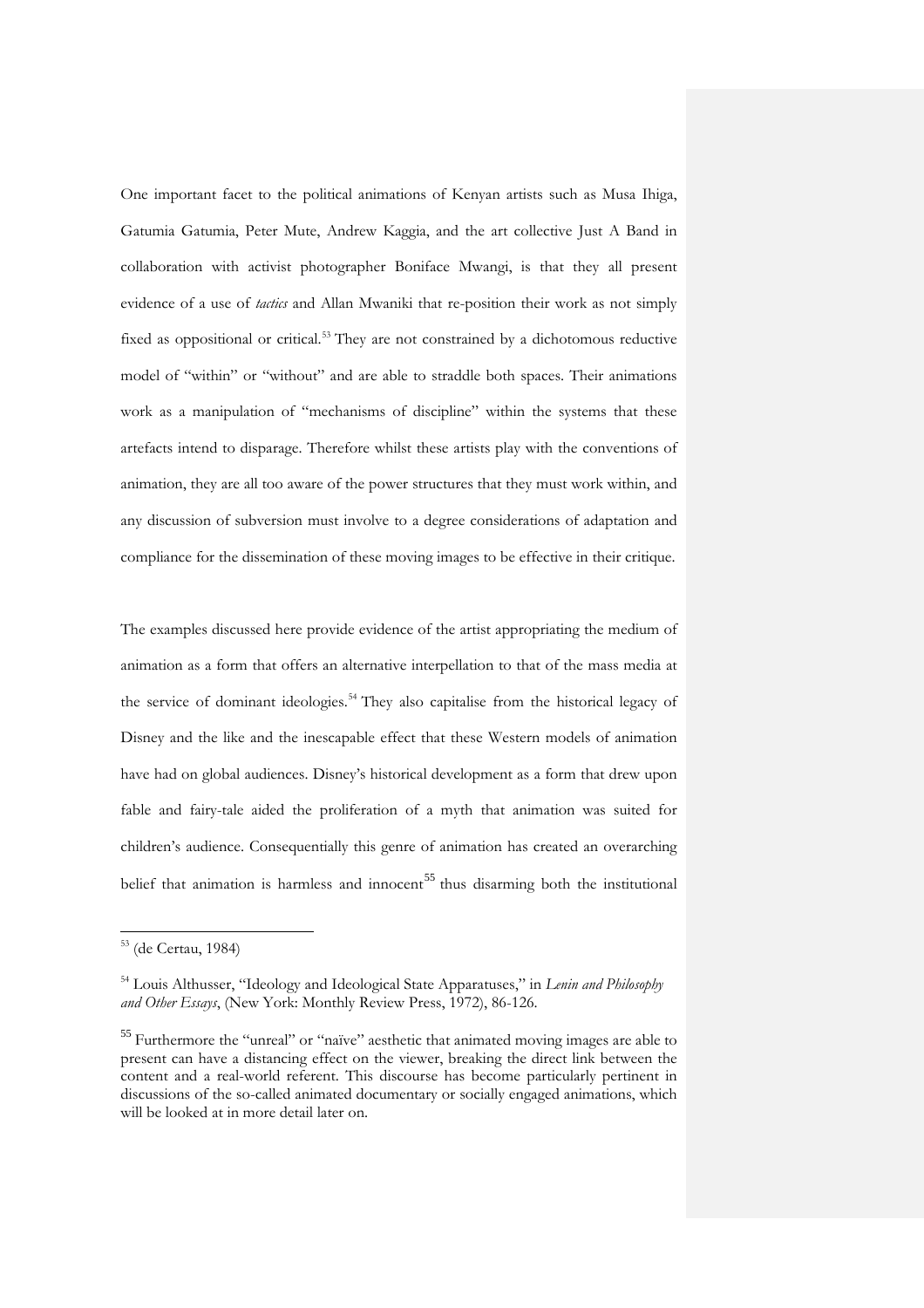systems that legitimize the credibility of the form, as well as the viewer who engages with it in different ways. These subversive animations are able to draw upon these conceptions to surreptitiously question and challenge the boundaries within social and cultural hierarchical spaces. The artists who make these moving images do so by coopting aspects of popular culture to use to their own end and in a sense *sublimate* their embedded critique<sup>56</sup>.

There is also however a paradox in the necessary partial complicity of some of these artists within the institutional structures that they seek to question. This may arise from their reliance on the benefits that these organisations bring in "supporting" and promoting their work. In 2003 for example Gado's *The XYZ Show* (2009) relied on funding from the French Embassy to develop the pilot for the first program. In 2009 (with difficulty) it went on to air on Citizen TV for no cost, as the production continued to be funded by international partners such as The Ford Foundation, The French Embassy, The Swiss Embassy, the Embassy of the Nederland, and the Open Society Foundation for East Africa. The series ran off the back of the post-election violence in 2007, with a strong remit and incentive (through its partners) to address the political aftermath of this traumatic event in Kenyan political history. The political relationship of the partner institutions and their own involvement and interests in Kenya politics necessitated a complex vested interest in the promotion of the political critique offered within *The XYZ Show.* 

<span id="page-30-0"></span><sup>56</sup> Peter Stallybrass and Allon White, *The Politics and Poetics of Transgression* (New York: Cornell University Press, 1986), 197.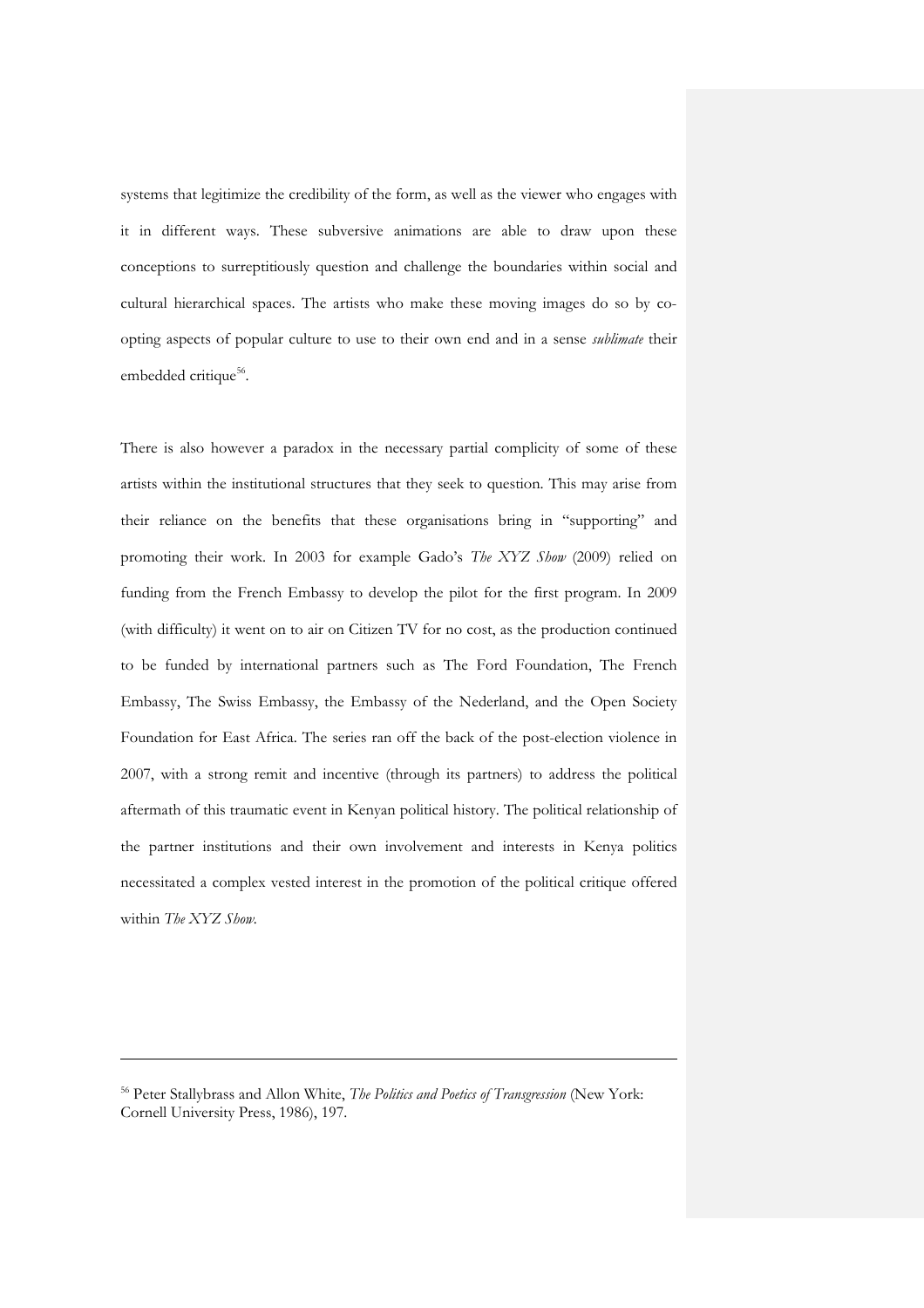The tensions resulting from a necessary compromise caused at times by repressive state apparatuses such as censorship bodies or the military<sup>[57](#page-31-0)</sup> calls for a *sublimated*<sup>[58](#page-31-1)</sup> critique that appears to be more visible in cases where artists must work within these politically and socially restrictive contexts.<sup>[59](#page-31-2)</sup> This sublimation appears under different guises, and Peck has discussed the uses of overt tropes such as parodies of gender and sexuality within some of the episodes of *The XYZ Show*.<sup>[60](#page-31-3)</sup> However whereas Peck believes this results in an "inadvertent" and counterproductive reaffirmation of the status-quo in terms of the state and its emasculated power, this discussion recognises Gado's show as an entry into a wider and complex tactical relationship between the producer of this political content and the subjects it sets out to critique. As a practitioner in cartooning and animation Gado's work sits within the genre of political cartooning within mainstream media, however his work has also circumvented and escaped more traditional broadcast media moving within virtual media such as the Internet. This deterritorialization of his content, both in cartooning as intended for print or in the case of *The XYZ Show*, intended for broadcast, would suggest a tactical awareness and negotiation of the use of different spaces for distribution and exhibition.<sup>[61](#page-31-4)</sup>

-

<sup>&</sup>lt;sup>57</sup> Louis Althusser, "Ideology and Ideological State", 101.

<span id="page-31-1"></span><span id="page-31-0"></span><sup>&</sup>lt;sup>58</sup> The notion of sublimation presented here stems from the Freudian psychoanalytical discussion of a rejection or *adaptation* of practices or drives that may be thought of vulgar or socially unacceptable, in favour of ones with a more acceptable aim that are considered culturally and socially suitable.

<sup>&</sup>lt;sup>59</sup> Parallels can be seen in the discourses surrounding Eastern European animation, with the likes of Russian animator Yuri Norstein"s animated film *Tale of Tales* (1979), and Czech Jiri Trinka"s *The Hand* (1965) as key examples of politically subversive animations.

<span id="page-31-2"></span><sup>60</sup> Rachelle Peck, "Political Strictures and Latex Caricatures in Kenya: Butttressing Mzee Masculinity in The XYZ Show", *Research in African Literatures* 44, no. 1 (Spring 2013): 146-165.

<span id="page-31-4"></span><span id="page-31-3"></span><sup>&</sup>lt;sup>61</sup> Lyombe Eko, "The art of satirical deterritorialization: Shifting cartoons from real space to cyberspace in Sub-Saharan Africa", *International Communication Gazette* 77, no. 3, (2015): 248-266.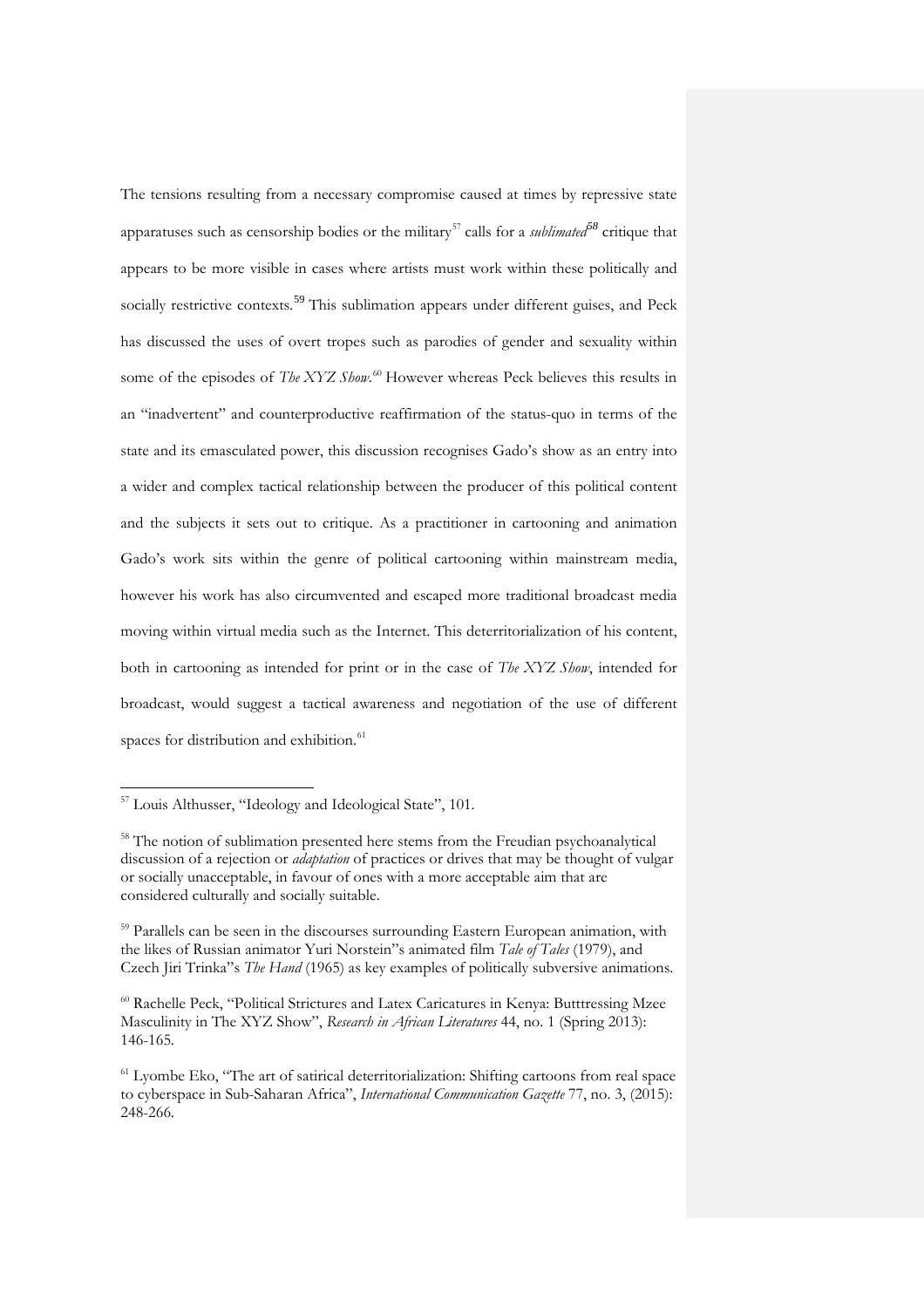Furthermore it is possible to frame the discussion of *tactics* and consumer production, where the "prod-user" of political animation in Kenya employs digital technologies as a means of self-representation and cultural agency.[62](#page-32-0) In this context the discussion is not only framed by concepts of resistance in the everyday but also considers that "there is at least the potential, whether realised or not, for cultural participation and selfrepresentation". [63](#page-32-1) It is this potential that arises from the adoption of participatory media such as blogging, video-streaming and social networking that encourages a digital space for Kenyan animators to engage with a politicized mode of citizenship that may take the form of parodic content, anthropomorphic animals, or caricature within animation. The *tactics* therefore that are described in the context of Kenyan political animation in part correlate also with a rise in the uses of digital technologies and the spaces these afford. Within this context, one considers Gado's contributions not only as a cartoonist and producer of the puppet/animated program *The XYZ Show*, but as director of the online distribution platform BuniTV that would serve to host and promote the examples of animated work discussed here.

The making in question is a production, a poesis – but a hidden one, because it is scattered over areas defined and occupied by systems of "production" (television, urban development, commerce, etc)"….it is dispersed, but it insinuates itself

<sup>62</sup> Axel Bruns, "Towards Produsage: Futures for User-Led Content Production" in *Proceedings Cultural Attitudes towards Communication and Technology 2006*, Estonia, edited by F. Sudweeks, and H. Hrachovec, C. Ess, (2006): 275-284.

<span id="page-32-1"></span><span id="page-32-0"></span><sup>&</sup>lt;sup>63</sup> Burgess, "Hearing Ordinary Voices," 204.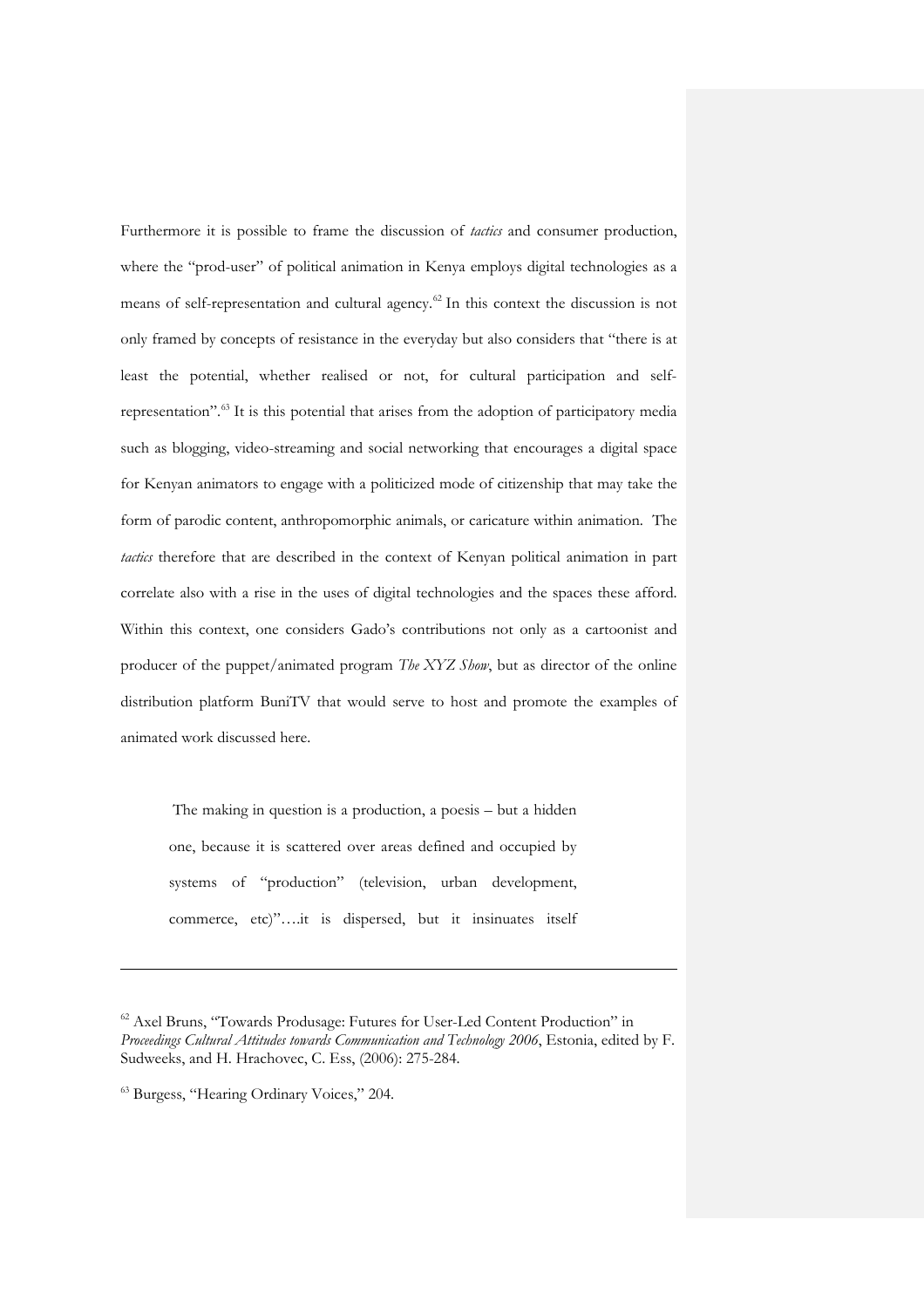everywhere, silently and almost invisibly, because it does not manifest itself through its own products, but rather through its ways of using the products imposed by a dominant economic order. [64](#page-33-0)

## THE POLITICS OF COMPLICITY

The emergence of political animation in Kenya was not positioned as a simplistic oppositional critique of the State, but instead manifested subversive qualities that compounded the us/them dichotomous model. These animations provided a commentary that was tactfully presented as innocuous animation, in a way that enabled an engagement from within these same systems it sought to comment upon. By 2012 the context that gave rise to this body of work was changing. The political environment then appeared to be more accommodating and willing to use these same critical agents to another political end. The strong push in Kenyan government policy to incentivise and promote local talent within the IT sector and related creative industries also played its part in positioning these artists favourably. Some artists were able to straddle "oppositional" discursive spaces, and on occasion create work that had a simultaneous subversive/complicit functions. It is possible to observe how the Kenyan artists were able deploy a tactic that enabled them to profit and benefit from the institutions that employed them for their own political end, whilst simultaneously maintaining a subversive voice. The popularity of their earlier work amongst the general public paradoxically afforded some artists (such as Gado, Peter Mute, Gatumia Gatumia) relative power that positioned them as key players in the field of animation in Kenya.

<span id="page-33-0"></span><sup>64</sup> de Certau, *Everyday Life,* xii

-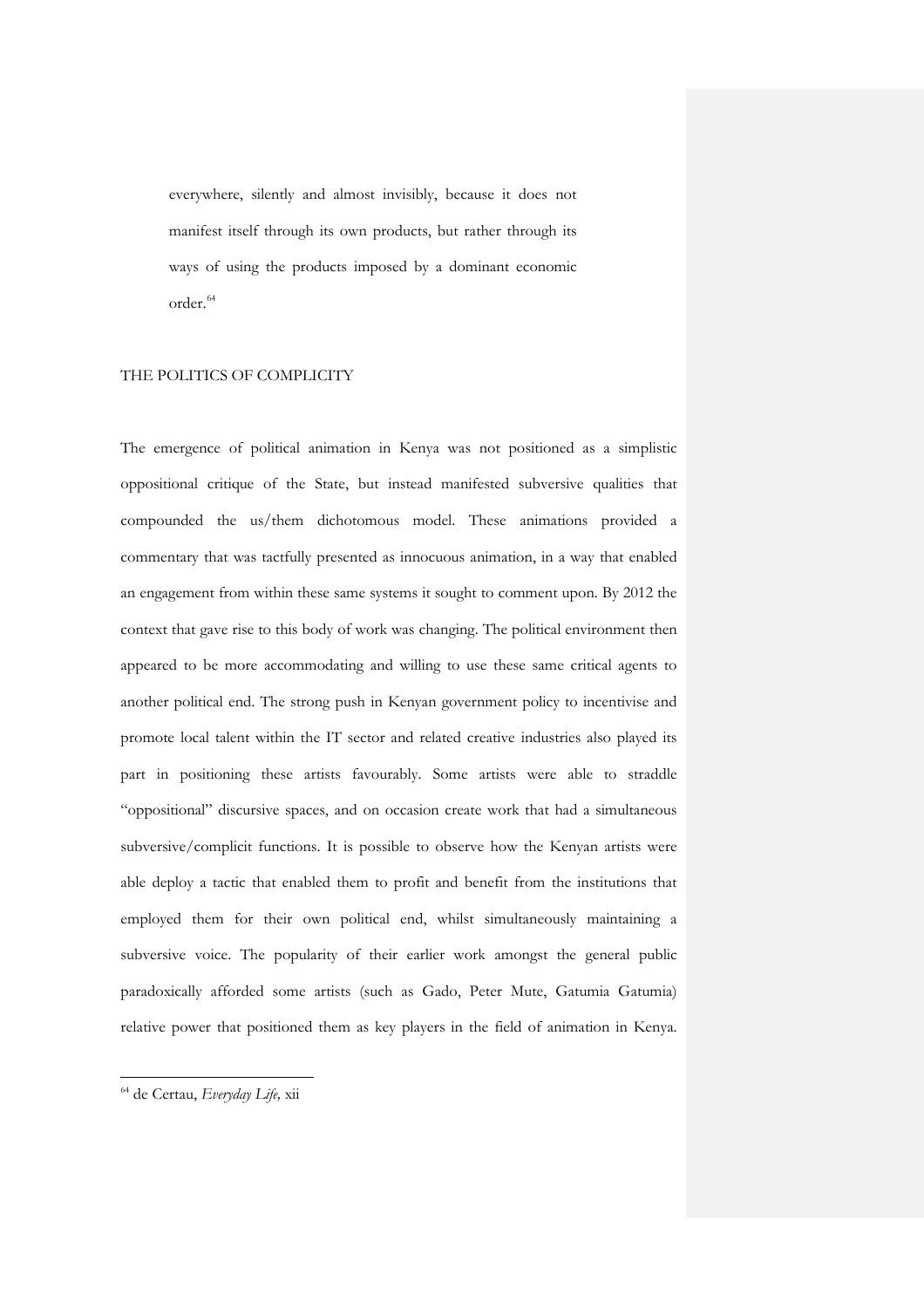There appeared to be a degree of complicity with the same institutions they served to critique. By 2012 the artists' position as critic had become a key factor in validating and endorsing the State's own display of reform and change following 2008. Evidence of this can be seen in BuniMedia's production of *The XYZ Show* (2009-) and the production of the Public Services Announcements commissioned by the NGO organisation Kenyan ACT and Kenya Civil Society Strengthening Program (KCSSP)<sup>[65](#page-34-0)</sup> in 2012 for a 'Peace and Good Governance', and anticorruption campaign, *The Wazi Campaign [66](#page-34-1)* . The campaign was part funded by the DFID (Department for International Development, UK) and USAID and consisted of a series of 3D computer animated shorts that aired on local Kenyan national television stations and was promoted online through social media and networking sites. In places the animated shorts are stylistically reminiscent of the US blockbuster animated films such as *A Bugs Life, Bee Movie,* and *Antz*, such as Buni Media's *Different Tribes Working as One* (2013), or *Making it in the Counties* (2013). Each of the animated shorts from the series ends with the same slogan, "Kenya ni Jina, Nchi ni Wewe" (Kenya is just a name, you are the country) and aims to encourage citizenship and "celebrate ethnic diversity" through civic education. Whilst the nation state government did not overtly endorse the project, its wide distribution across a large range of television stations (KBC, Kiss TV, Citizen TV, NTV, QTV, and KTN) would suggest a more obliging position from the part of the government.

Another more overt example of the interplay between subversive animation and the State can be seen in the production and release of the animated computer game *Election Thief*  (2013). This game is a multi level platform 2D game that was developed for mobile

<sup>&</sup>lt;sup>65</sup> "The KCSSP program is a six year United States Agency for International Development (USAID) funded program that started in 2006 and ends in 2013. KCSSP is jointly implemented by Pact and Act!<http://www.kcssp.org/>Accessed 31/09/2013.

<span id="page-34-1"></span><span id="page-34-0"></span><sup>&</sup>lt;sup>66</sup> The Wazi Campaign,<http://www.wazicampaign.org/> Accessed 03/09/2013.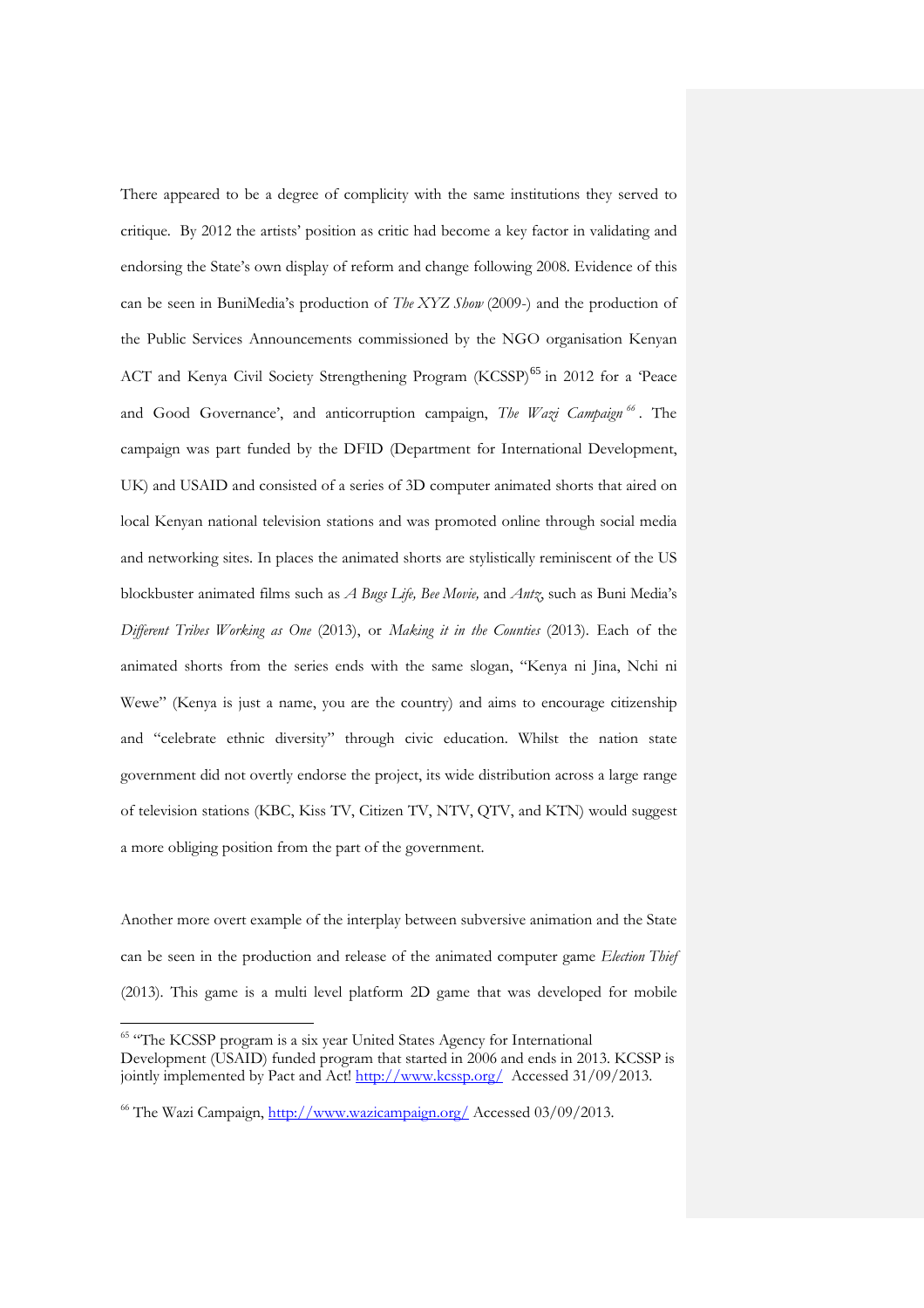phone platforms as an Android Application. The game features Omu, the ordinary citizen whose goal is to catch the 'election thief' who has stolen votes during an election. The company that developed the game, *University of Games (UOGames)* are based in Nairobi and were setup in 2011 with the aid from a TANDAA grant.<sup>[67](#page-35-0)</sup> The involvement of TANDAA on the project suggests the complicated relationship between the state and distribution of political content. In an interesting spin on the game's description, the TANDAA website lists the game as a tool for "spreading the peace message during time of elections", therefore whilst the game can be framed as a facet of political discourse in Kenya, it's complicity with the State suggests the government's own appropriation of the political nature of the game to support its own agenda. [68](#page-35-1)

In conclusion, Kenyan animation artists were able to deploy a range of *tactics* that ensured that they were able to subvert political gagging through specific techniques situated around practices in animation. As de Certau outlines these tactics are calculated action that "play with the terrain imposed upon it", posing "movement in the enemy's field of vision" and "in the space controlled by him." [69](#page-35-2) They were underpinned by the understanding that animation also affords a degree of freedom as it is positioned as harmless type of moving image suited for children's audiences. Animations such as those of Gatumia Gatumia's *The Greedy Lords of the Jungle* (2009) and Andrew Kaggia's *Waguezi 2012* (2011) are presented here as an intricate network of "symbolic inversions", visual

<sup>&</sup>lt;sup>67</sup> University of Games, [http://www.uogames.net](http://www.uogames.net/) Accessed 03/07/2013.

<span id="page-35-0"></span><sup>68</sup> TANDAA grants were setup by the ICT Authority of the Kenyan government to enable the creation and distribution of locally relevant digital content through the Tandaa Symposium and seed money to ICT entrepreneurs, <https://sites.google.com/a/ict.go.ke/tandaa/> Accessed 10/06/2015.

<span id="page-35-2"></span><span id="page-35-1"></span><sup>69</sup> Michel de Certau, Fredric Jameson and Carl Lovitt, "On the Oppositional Practices of Everyday Life", *Social Text*, no. 3, (1980): 6.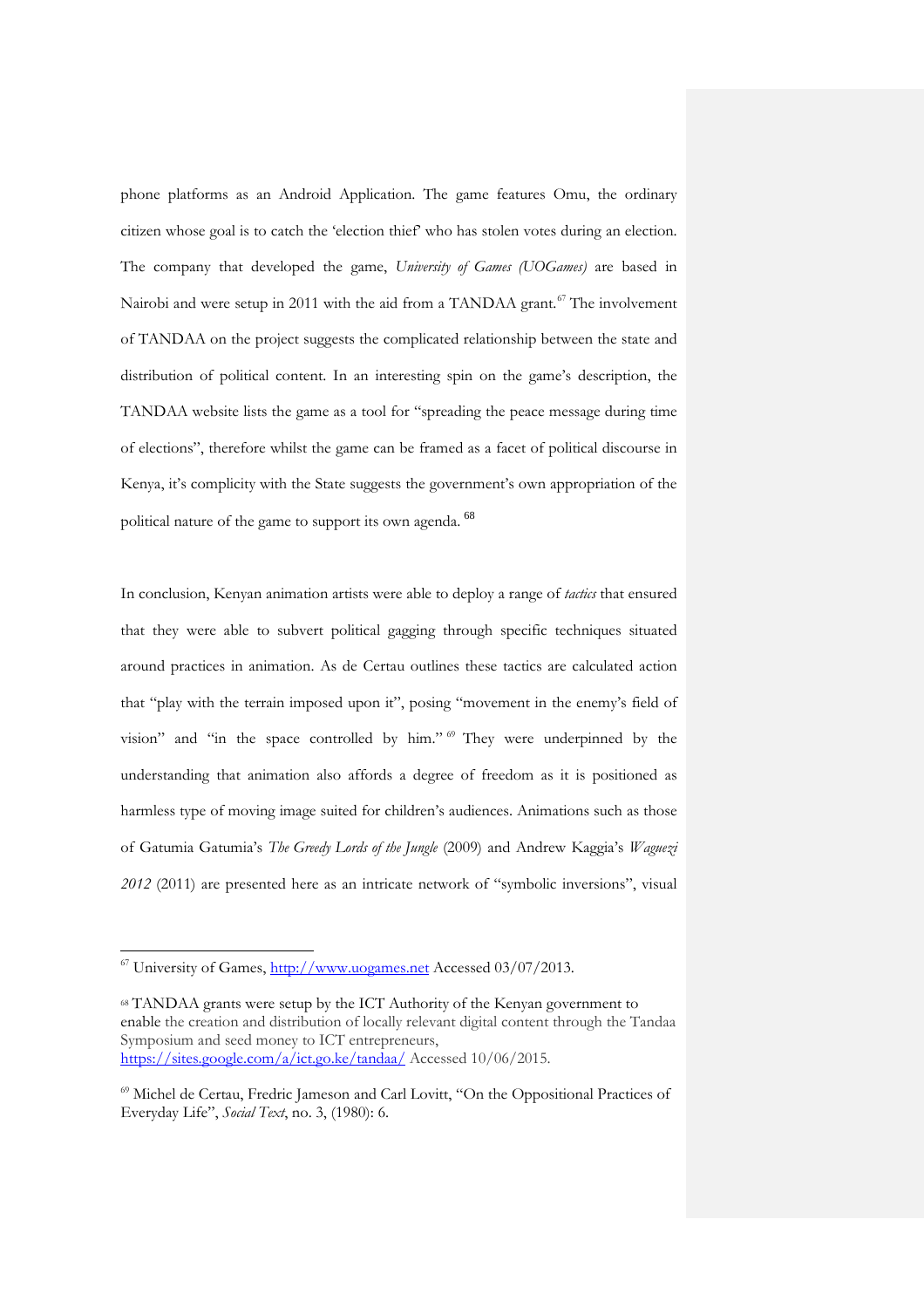metaphor and parody.<sup>[70](#page-36-0)</sup> In some cases they draw upon similar aesthetic devices that are visible in cartooning, an iconic representation (in the sense of a semblance) and a reduction of realism (literally and metaphorically), a form of 'amplification through simplification' and anthropomorphic characters.<sup>[71](#page-36-1)</sup> On other occasions, these politically subversive voices, whether 'vernacular' or otherwise circulated as music videos, art installations, computer games. The range of artistic and technical skills that these artists were equipped with facilitated this straddling of moving image types and enabled a capitalizing of digital technologies. This ensured that the artists were also able to circumvent traditional distribution circuits, such as television broadcasting, exploiting instead the rise of mobile phone technologies and access to mobile broadband. Their expert use of these technologies also insured a subsequent tactical complicity with the same institutions they initially critiqued. Institutional bodies looked towards them, for their knowledge and ability to create effective animated content and employed them for the generation of state funded public service announcements. This effective positioning and movement through and across different spaces suggests the need to engage with the notion of tactical subversivity in the context of Sub-Saharan animation.

<sup>70</sup> Barbara Babcock, *The reversible world: Symbolic Inversion in art and society,* London: Cornell University Press, 1978.

<span id="page-36-1"></span><span id="page-36-0"></span><sup>71</sup> McCloud, Scott, *Understanding Comics; The invisible Art* (Avon: Harper Collins Publishers, 1993): 30.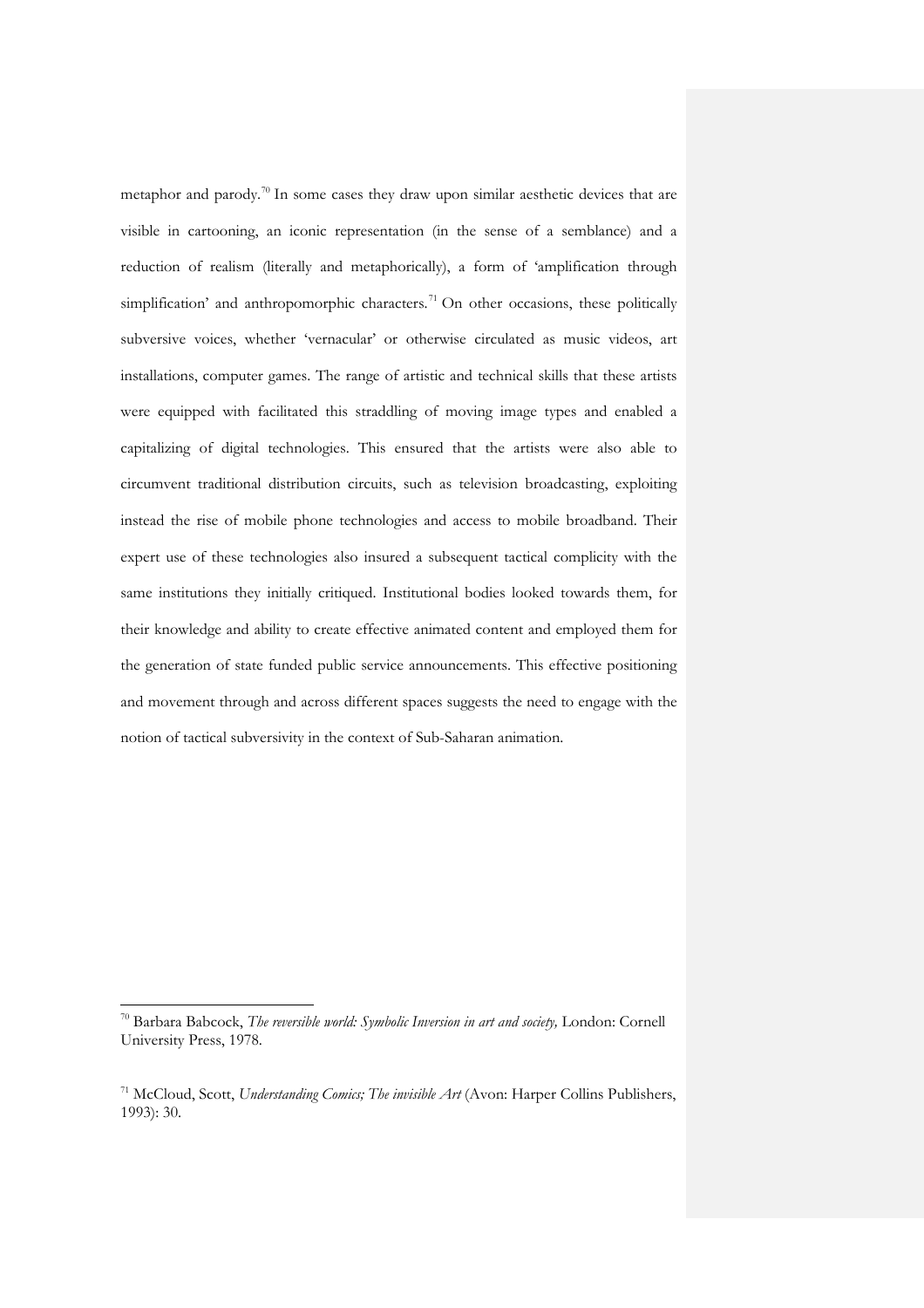## BIBLIOGRAPHY

Allan, Robin. *Walt Disney and Europe,* Indiana: Indiana University Press, 1999.

Althusser, Louis. "Ideology and Ideological State Apparatuses." In *Lenin and Philosophy and Other Essays*, 86-126. New York: Monthly Review Press, 1972.

Babcock, Barbara. *The reversible world: Symbolic Inversion in art and society,* London: Cornell University Press, 1978.

Bakthin, Mikhail. "The Problem of Speech Genres." In *Speech Genres and other late essays,* edited by Caryl Emerson, Michael Holquist, Texas: University of Texas Press, (1986): 60-102.

Bartlet, Olivier. 'African Cinema A Short History.' In *Africa Now!,* edited by Marina Galvani, 66-73. Washington: World Bank Art Program, 2008.

Benimana, Benjamin. "L'esthetique du Cinema D'Animation Africain." In *Hommage au cinema d'animation d'Afrique noire*, edited by Jean Michel Kibushi, Lomomba Emongo, Strasbourg : Cine-Club de Wissenburg & Onoffstudio.  $(2001): 12 - 19.$ 

Benkler, Yochai. *The wealth of networks: How social production transforms markets and freedom,* London: Yale University Press, 2006.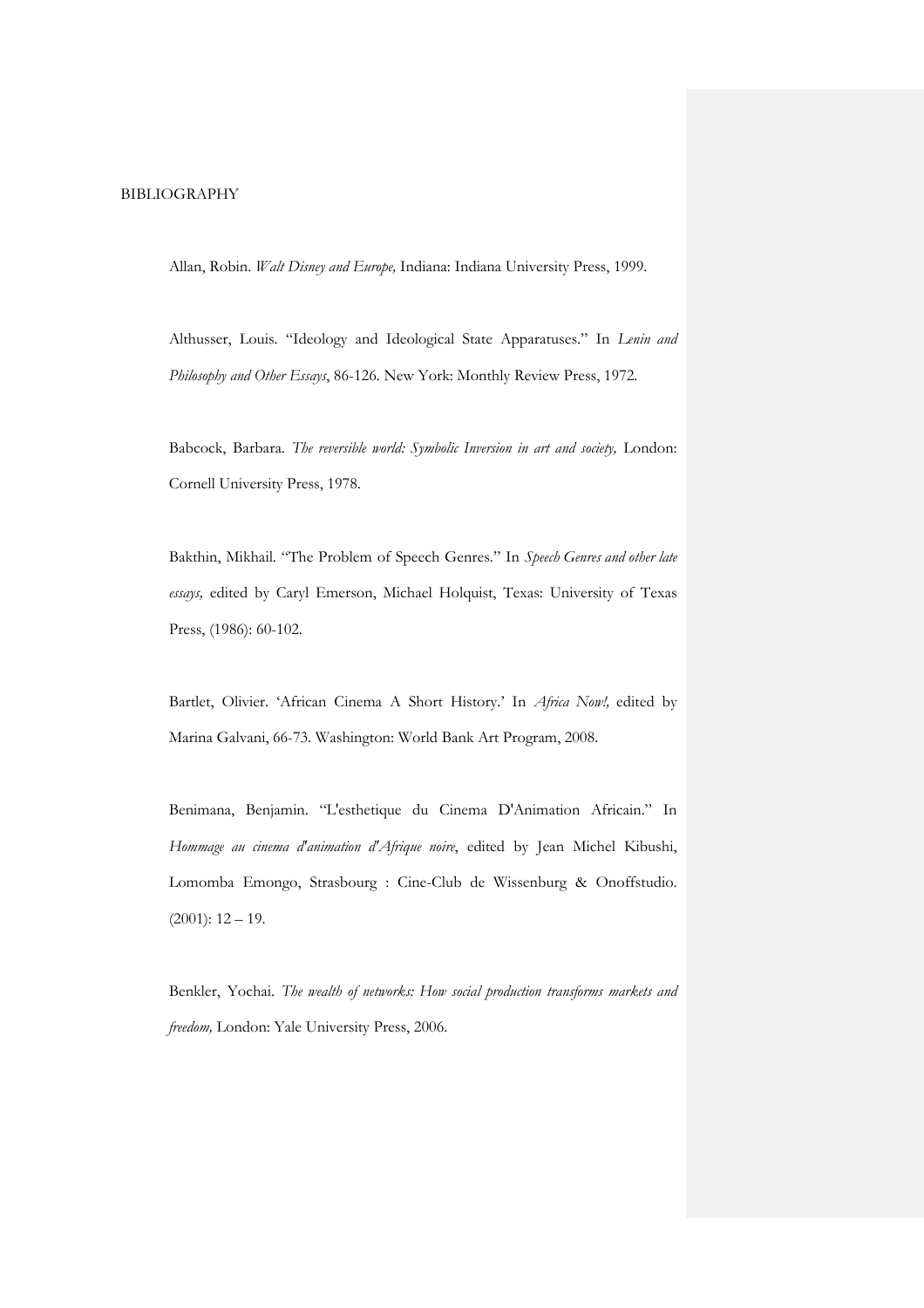Bruns, Axel. "Towards Produsage: Futures for User-Led Content Production." In *Proceedings Cultural Attitudes towards Communication and Technology 2006*, Estonia, edited by F. Sudweeks, and H. Hrachovec, C. Ess, (2006): 275-284.

Buchan, Suzanne, "The Animated Fulcrum." In *Animated Painting*, edited by Betti-Sue Hertz, San Diego: San Diego Museum of Art, 2007.

Burgess, Jean, Green Joshua. *YouTube: Online Video and Participatory Culture,*  Cambridge: Polity Press, 2009.

Burgess, Jean. 'Hearing Ordinary Voices: Cultural Studies, Vernacular Creativity and Digital Storytelling,' *Continuum: Journal of Media & Cultural Studies* 20 no. 2, (2006): 201-214.

Callus, Paula. 'Animation as a socio-political commentary: an analysis of the animated films of Congolese director Jean Michel Kibushi', *Journal of African Media Studies* 2, no.1, (2010): 55-71.

Callus, Paula. 'Reflections on animation… An interview by Paula Callus with J.M. Kibushi.' In *Through African Eyes: Conversations with the Directors*, edited by Mahen Bonetti and Morgan Seag, 58-62. New York: African Film Festival Inc., 2010.

Celarent, Barbara. 'Facing Mount Kenya by Jomo Kenyatta', *American Journal of Sociology* 116, no. 2, (2010): 722-728.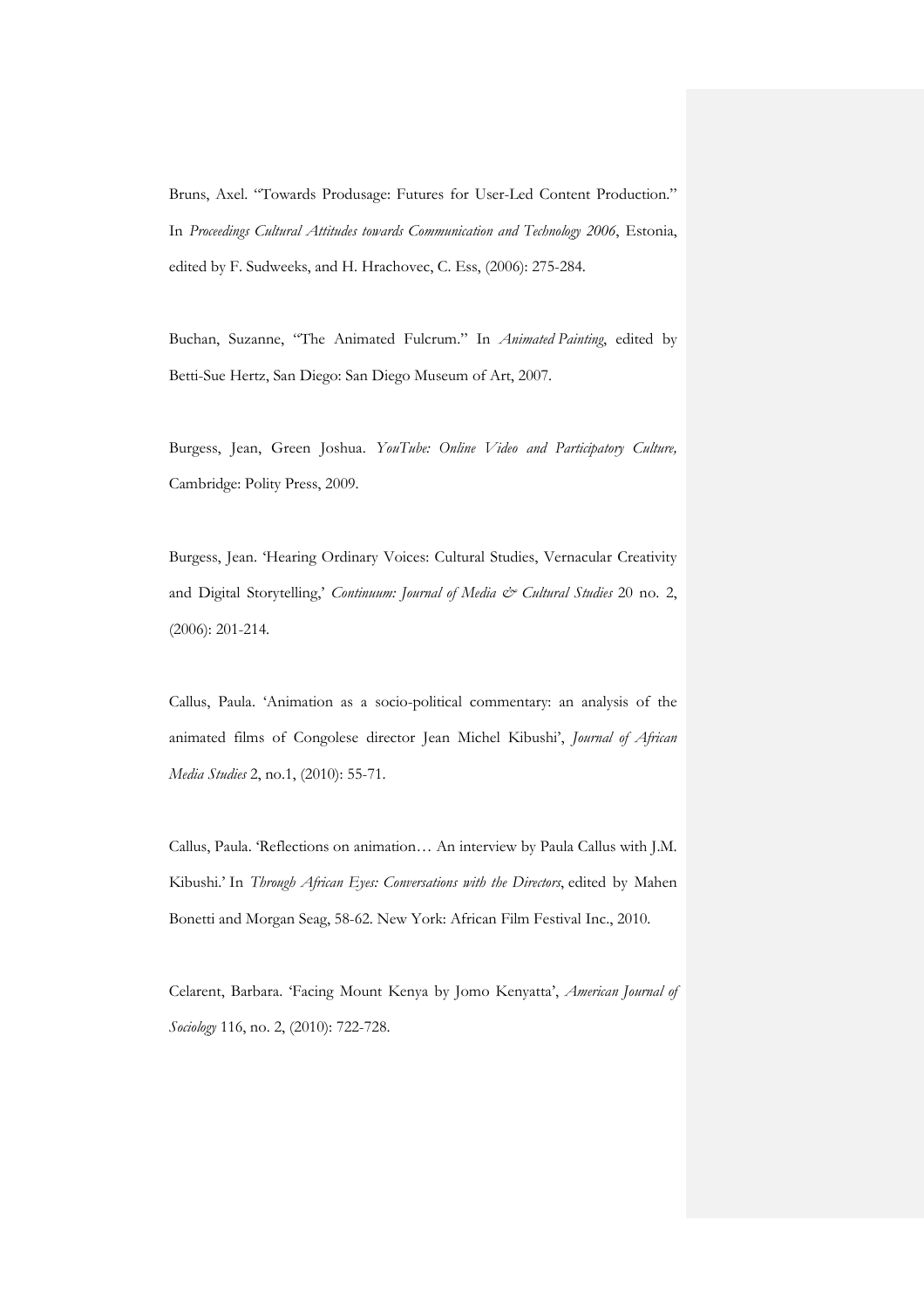de Certau, Michel. *The Practice of Everyday Life,* Berkley: University of California Press, 1984.

de Certau, Michel, Jameson, Fredric and Lovitt, Carl. "On the Oppositional Practices of Everyday Life", *Social Text* , no. 3, (1980): 3-43.

Clifford, James. 'On Ethnographic Allegory'. In *Writing Culture: The Poetics and Politics of Ethnography,* edited by James Clifford and George E. Marcus, 98 – 121. Berkley: University of California Press, 1986.

Cohen, Karl. *Forbidden Animation: censored cartoons and blacklisted animators in America,* North Carolina: McFarland and Company Inc. Publishers, 1997.

De Man, Paul. *Allegories of Reading; Figural Language in Rousseau, Nietzsche, Rilke and Proust*, London: Yale University Press, 1979.

Druick, Zoe. 'Dialogic Absurdity: TV News Parody as a Critique of Genre', *Television New Media* 10 no. 3, (2009): 294-308.

Eko, Lyombe. 'The art of satirical deterritorialization: Shifting cartoons from real space to cyberspace in Sub-Saharan Africa', *International Communication Gazette* 77, no. 3, (2015): 248-266.

Eko, Lyombe. 'The Art of Criticism: How African Cartoons Discursively Constructed African Media Realities in the Post-Cold War Era', *Critical African Studies* 2 no. 4, (2010): 65-91.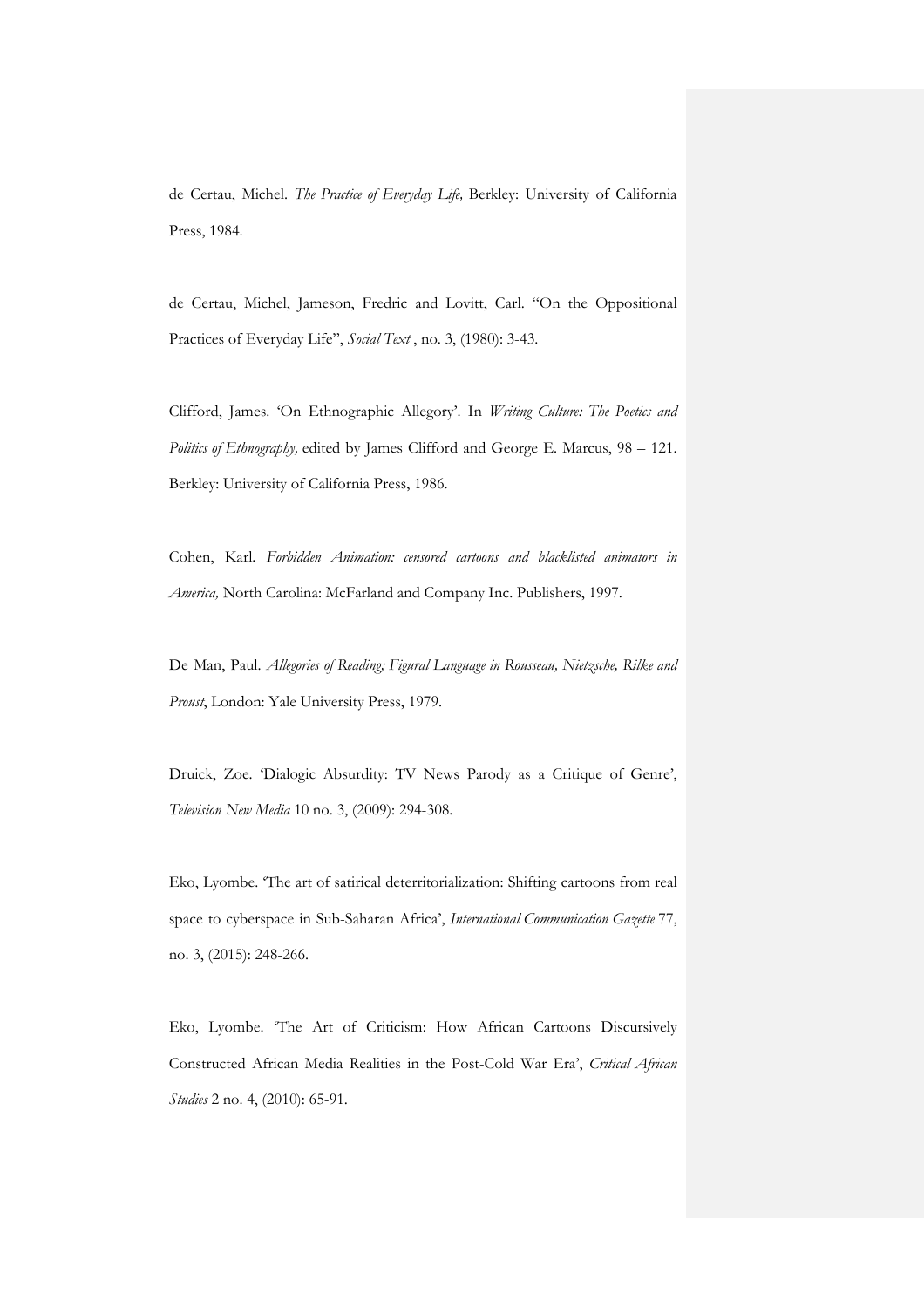Eko, Lyombe. 'It's a Political Jungle Out There: How Four African Newspaper Cartoons Dehumanized and 'Deterritorialized' African Political Leaders in the Post-Cold War Era', *International Communication Gazette* 69 no. 3, (2007): 219-238.

Fabian, Johannes. *Memory Against Culture; Arguments and Reminders,* Durham: Duke University Press, 2007.

Fabian, Johannes. *Moments of Freedom; Anthropology and Popular Culture,* London: University Press of Virginia, 1998.

Gatumia, Gatumia. 'Capital Talk: Interview with Gatumia Gatumia*'*. From a *K24TV* program [http://k24tv.co.ke/.](http://k24tv.co.ke/) Posted by K24TV, May 1, 2012, [http://www.youtube.com/watch?v=183wseZ-Wis.](http://www.youtube.com/watch?v=183wseZ-Wis)

Gatumia Gatumia, Personal Communication, August 12, 2013.

Patrick, Gathara, *Drawing the Line: the History and Impact of Cartooning in Kenya,* (Nairobi: Friedrich Ebert Stiftung, Association of East African Cartoonists, 2004).

Goldstein, Joshua and Rotich Juliana. 'Digtially Networked Technology in Kenya's 2007-2008 Post-Election Crisis' in *Internet and Democraxy Case Studies Series,* Berkman Centre Research Publication No. 2008-2009, The Berkman Centre for Internet and Society, Harvard University.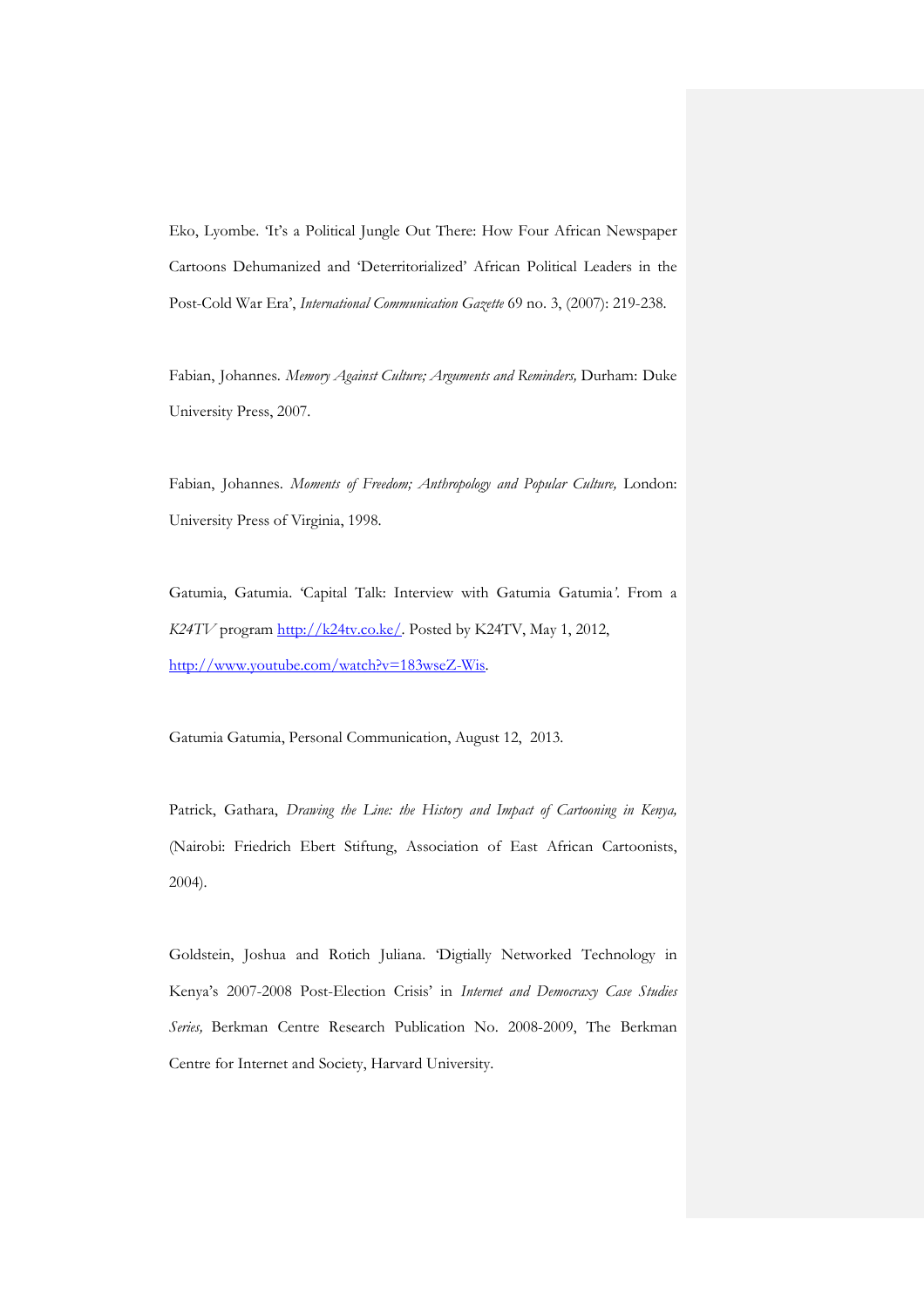Habermas, Jurgen. *The structural transformation of the Public Sphere*, translated by Thomas Burger, Edward Lawrence, Massachusetts: MIT, 1991.

Halbwachs, Maurice. *On Collective Memory,* London: University of Chicago Press, 1992.

Harris, Miriam. "How Michaela Pavlatova both incorporates and rebels against the Czech animation tradition." *Animation Studies Online Journal: Animated Dialogues.* Posted July 19, 2009. [http://journal.animationstudies.org/miriam-harris-how-michaela-pavlatova](http://journal.animationstudies.org/miriam-harris-how-michaela-pavlatova-both-incorporates-and-rebels-against-the-czech-animation-tradition/)[both-incorporates-and-rebels-against-the-czech-animation-tradition/](http://journal.animationstudies.org/miriam-harris-how-michaela-pavlatova-both-incorporates-and-rebels-against-the-czech-animation-tradition/) Accessed 19/07/2013.

Harrison, Randall P. *The Cartoon: Communication to the quick,* California: Sage, 1981.

Heath, Elizabeth. 'Alassane Moustapha (1942-), Nigerois film director: One of the few African film directors to produce animated films.' In *Encyclopedia of Africa Vol.*, edited by Kwame A. Appiah, Henry L. Gates, 80. Oxford: Oxford University Press, 2010.

Honess Roe, Bella, "Uncanny Indexes: Rotoshopped Interviews as Documentary." *animation: an interdisciplinary journal* 7, No.1, (2012): 26 – 38.

Hutcheon, Linda. 'Parody without Ridicule: Observations on Modern Literary Parody', *Canadian Review of Comparative Literature* 5, no. 2, (1978): 201-211.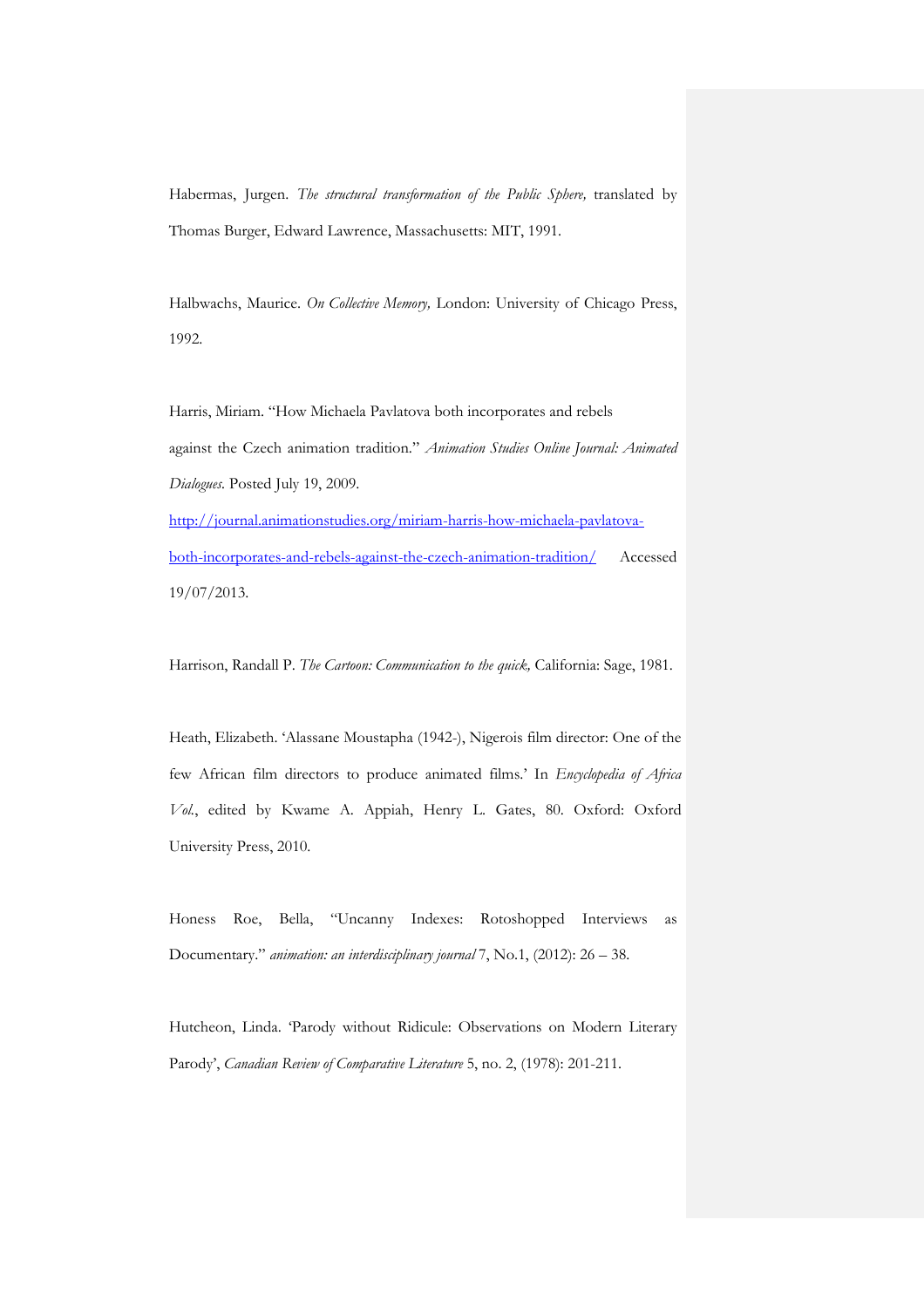Hutcheon, Linda. "Modern Parody and Bakhtin." In *Rethinking Bakhtin: Extensions and Challenges,* edited by Gary Morson and Caryl Emerson, 87-104. Illinois: North Western University Press, 1989.

Huxley, David. 'Kidding the Kaiser: British Propaganda Animation 1914-1919', *Early Popular Visual Culture Journal* 4, no. 3, (2006): 307-320.

Kamau, Millicent. "TV puppetry takes shape in Kenya's reserved market." *Business Daily,* Posted July 21, 2009. [http://www.businessdailyafrica.com/-](http://www.businessdailyafrica.com/-/539444/626786/-/rwdtwe/-/index.html) [/539444/626786/-/rwdtwe/-/index.html.](http://www.businessdailyafrica.com/-/539444/626786/-/rwdtwe/-/index.html)

Kibushi, Jean–Michel (Animation Director), interview by Paula Callus*,* May 11, 2008

Kitson, Clare. *Yuri Norstein and Tale of Tales: An Animator's Journey*, London: John Libbey, 2005.

Lant, Antonia. 'Women's Independent Cinema: The Case of Leeds Animation Workshop.' In *Fires were started: British Cinema and Thatcherism (Second Edition),*  edited by Lester Friedman, 159-181. London: UCL Press. 2006.

Lamarre, Thomas. 'Platonic Sex: Perversion and Shôjo Anime (Part One).' *animation: an interdisciplinary journal* 1, no. 1, (2006): 45-59.

Lent, John A. *Cartooning in Africa,* New York: Hampton Press, 2008.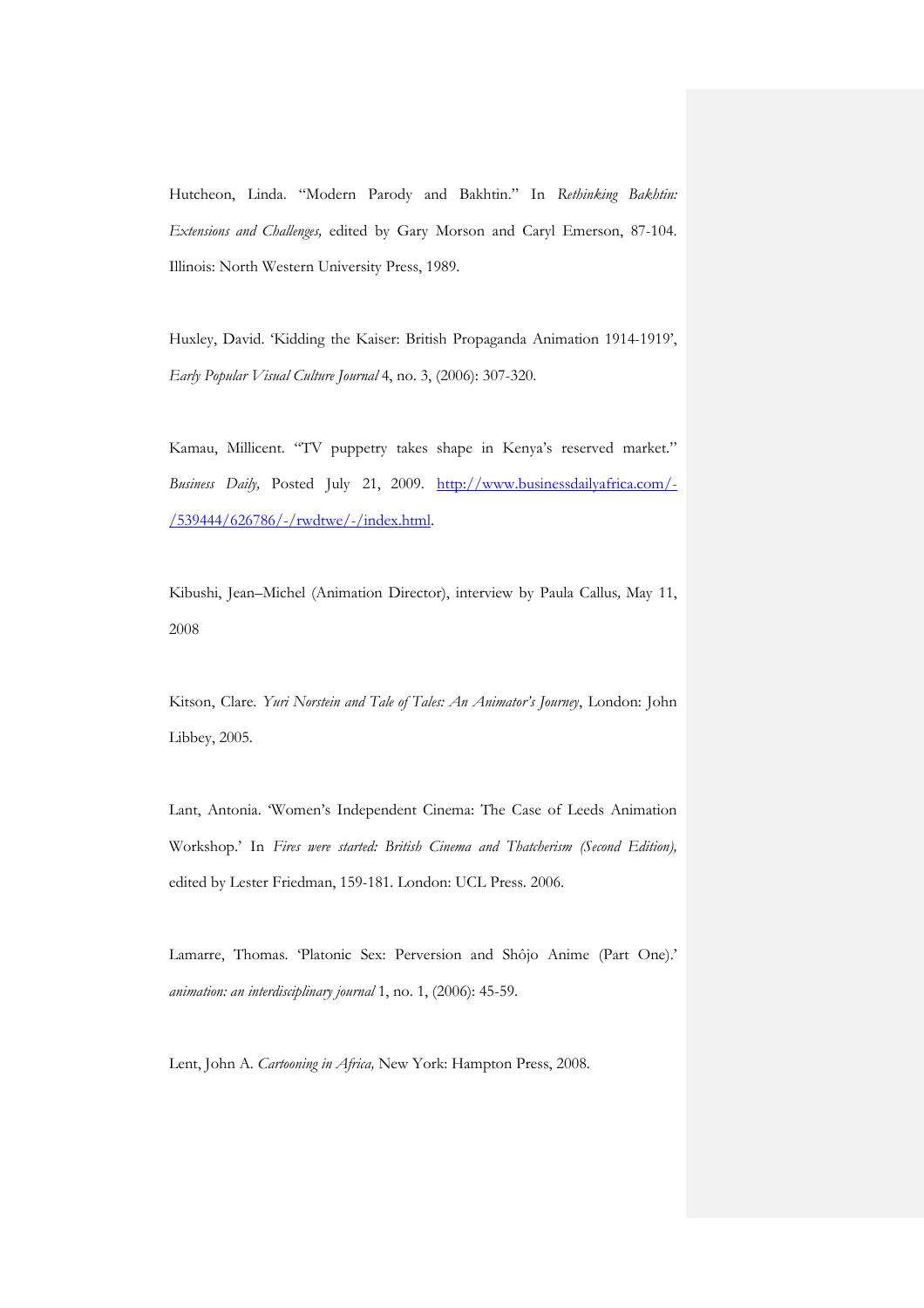Lynch, Bohun. *A History of Caricature*, Boston: Little Brown and Co, 1927.

Matthews, Nicole. *Comic Politics: Gender in the Hollywood comedy after the new right*, Manchester: Manchester University Press, 2000.

Mbembe, Achille. "Provisional Notes on the Postcolony." *Africa: Journal of the International African Institute* 62, no. 1, (1992): 3-37.

McCrea, Christian. "Explosive, Expulsive, Extraordinary: The Dimensional Excess of Animated Bodies." *animation: an interdisciplinary journal* 3, no. 9, (2008): 9-24.

McCloud, Scott, *Understanding Comics; The invisible Art*, Avon: Harper Collins Publishers, 1993.

Meinhof, Ulrike, and Smith Jonathan (2000), 'Spitting Image: TV Genre and intertextuality'. In *Intertextuality and the Media: from genre to everyday life*, edited by Ulrike Meinhof, Jonathan Smith, 43-60. Manchester: Manchester University Press, 2000.

Mwampembwa, Godfrey (Editorial Cartoonist), interview by Paula Callus, August 15, 2009.

Nyongo, Kwame (Animator), in discussion with and interviewed by Paula Callus, August 14, 2009.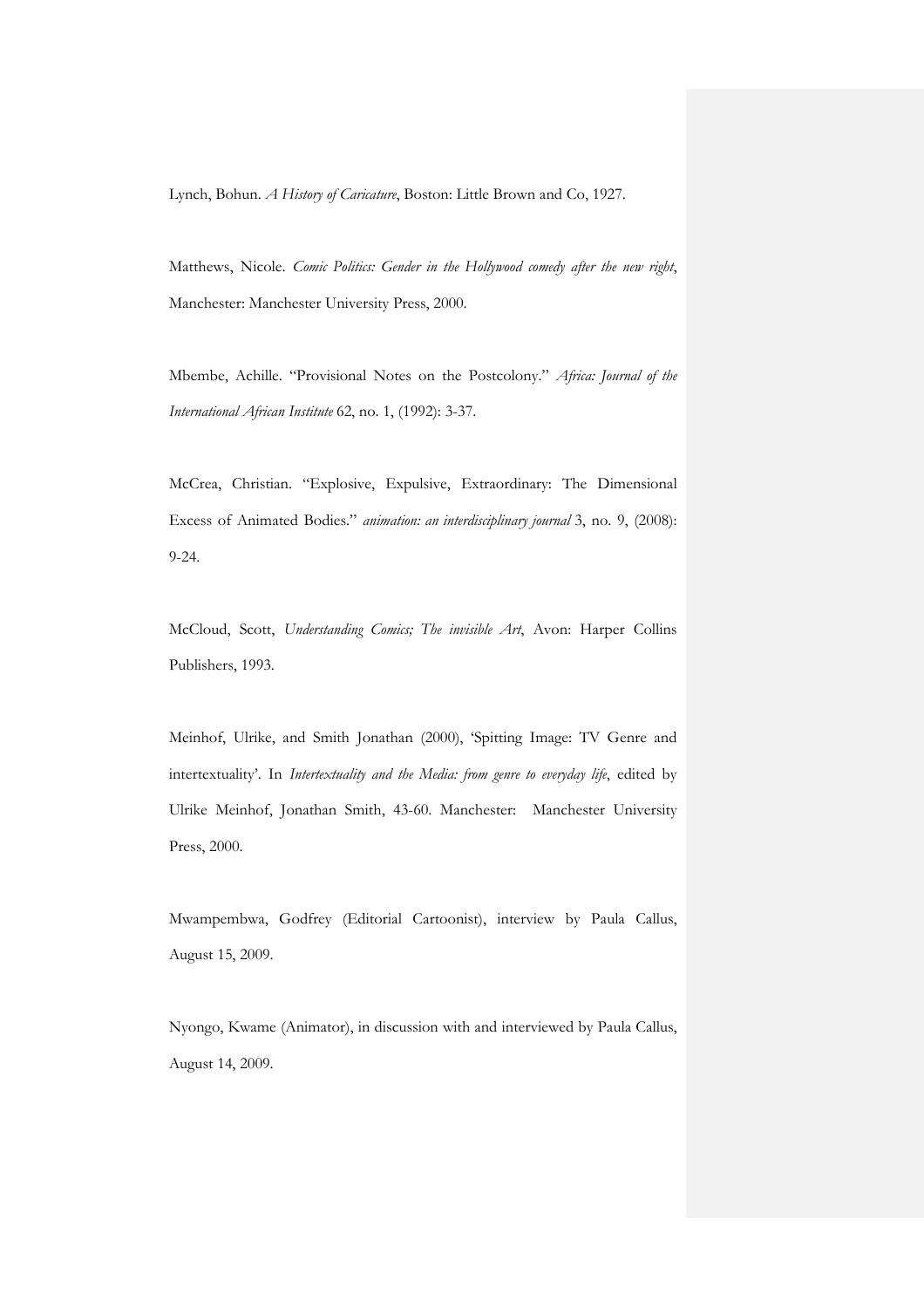Odhiambo, Lewis. 'The Media Environment in Kenya since 1990.' *African Studies* 61, no. 2 (2010): 295 – 318.

Peck, Rachelle. "Political Strictures and Latex Caricatures in Kenya: Buttressing Mzee Masculinity in The XYZ Show.' *Research in African Literatures* 44, no. 1 (Spring 2013): 146-165.

Rheingold, Howard. 'Using Participatory Media and Public Voice to Encourage Civic Engagement'. In *Civic Life Online: Learning How Digital Media Can Engage Youth*. The John D. and Catherine T. MacArthur Foundation Series on Digital Media and Learning, edited by W. Lance Bennett, 97–118. Cambridge, MA: The MIT Press, 2008.

Reekie Duncan, *Subversion: The Definitive History of Underground Cinema,* London: Wallflower Press, 2007.

Slemon, Stephen. 'Post-colonial allegory and the transformation of history', *Journal of Commonwealth Literature* 23, no. 1, (1988): 157-168.

Smoodin, Eric. Animating Culture: Hollywood Cartoons of the Sound Era, Oxford: Roundhouse, 1993.

Snowden, David. "Stories from the Frontier." *E:CO* Issue 7, no. 3-4 (2005): 155- 165.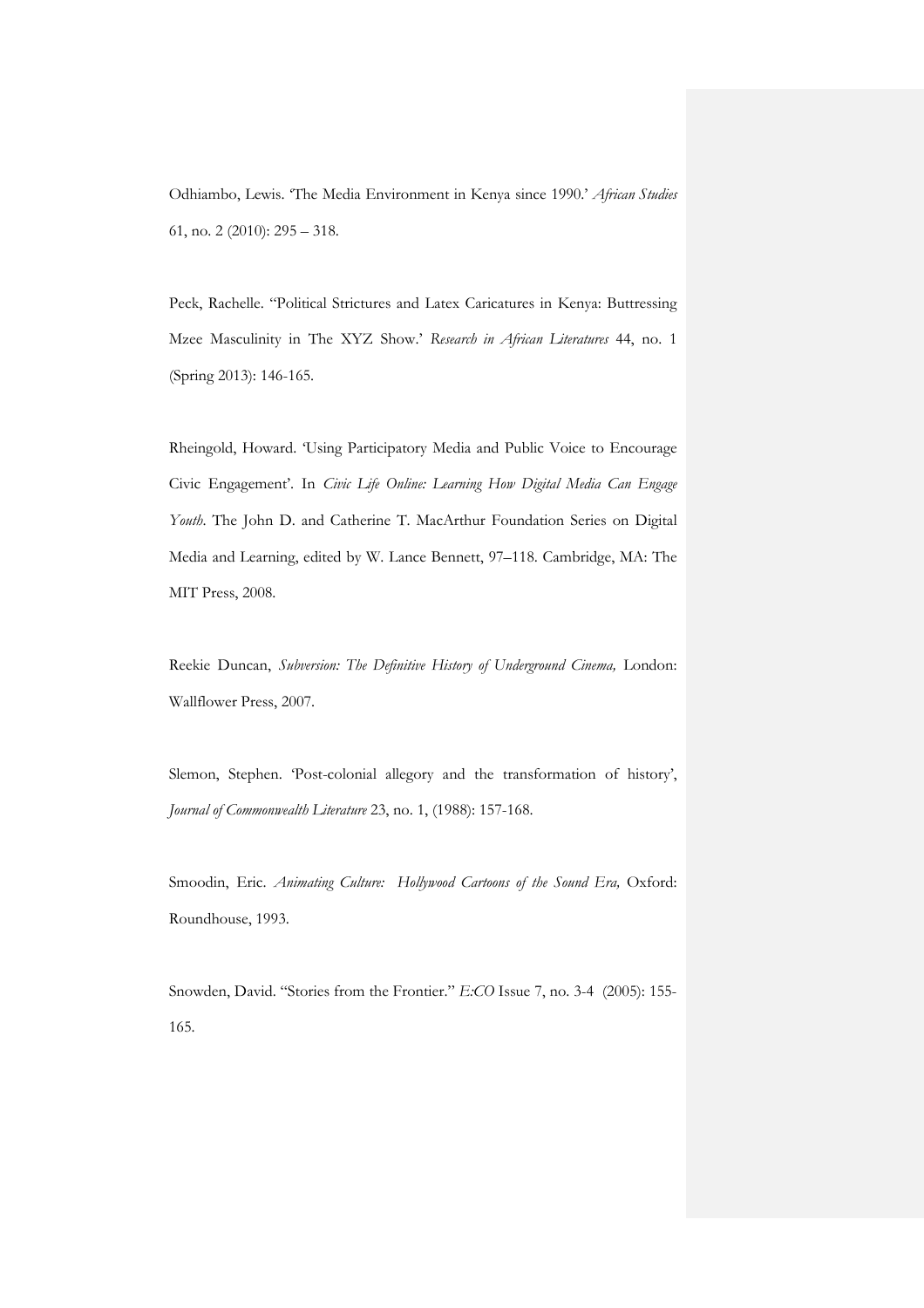Stallybrass, Peter and White Allon. *The Politics and Poetics of Transgression,* New York: Cornell University Press, 1986.

Stiftung, Friedrich E., *We Lived to Tell: The Nyayo House Story*, Michigan: University of Michigan Press, 2003.

Tomaselli, Keyan. "Repositioning African media studies: thoughts and provocations." *Journal of African Media Studies* 1, no. 1, (2009): 9-21.

Tomlinson, John. *Cultural Imperialism,* London: Continuum, 1991.

Tripp, Aili. "Political Reform in Tanzania: The struggle for associational autonomy." *Comparative Politics* 32, no. 2, (2000): 191–214.

Ukadike, Nwachukwu F. *Black African Cinema,* Berkeley: University of California Press, 1994.

Van der Spuy, Elrena. "Crime and its Discontent: Recent South African Responses and Policies." In *Crime and Policing in Transitional Societies Conference,*  edited by Iole Matthews, 167-177. Johannesburg: University of the Witwatersrand, 2001.

Wanjiru, Kimani. "Cartoonists and Comics in East Africa." *Kimaniwawanjiru: Talking Culture and the Arts*.F Posted March 19, 2010. <http://kimaniwawanjiru.wordpress.com/2010/03/19/hello-world/> Accessed 12/09/2013.